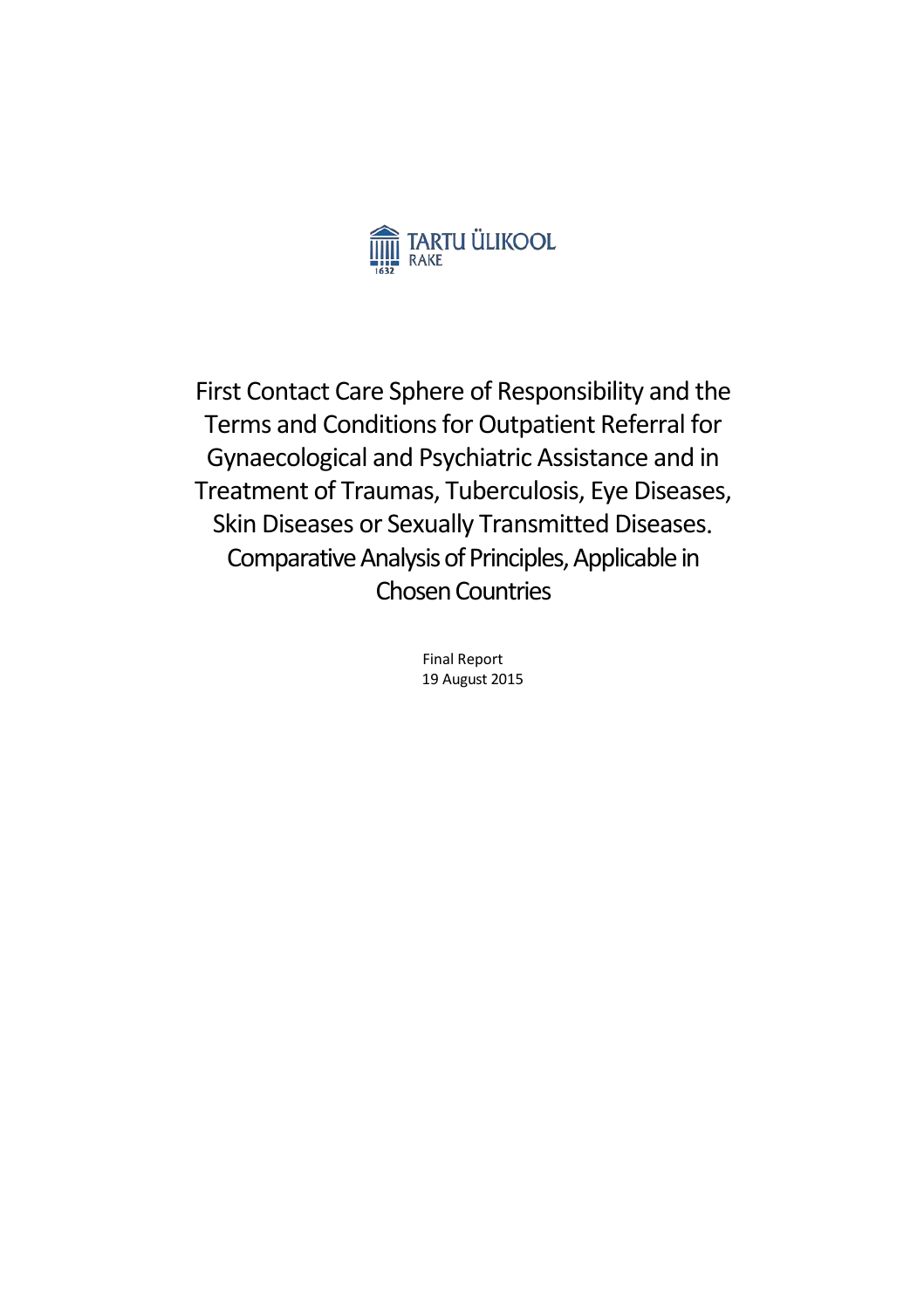The survey was commissioned by the Estonian Health Insurance Fund.

The survey was prepared by the Centre for Applied Social Sciences (CASS) in the University of Tartu.

Authors of the survey: Kerly Espenberg Siim Espenberg

CASS is a centre for applied research of a network type. The purpose of CASS is to raise the relative importance of sustainable strategic planning based on knowledge in society. Apart the CASS team, we involve the best experts of given spheres into our surveys to ensure the best possible quality of the outcome, both from the University of Tartu and outside. The CASS network includes social scientists of the University of Tartu and representatives of medical, natural sciences, technical and humanitarian spheres.

Contact information: Lossi 36-124, 51003, Tartu <http://www.ec.ut.ee/rakendusuuringud>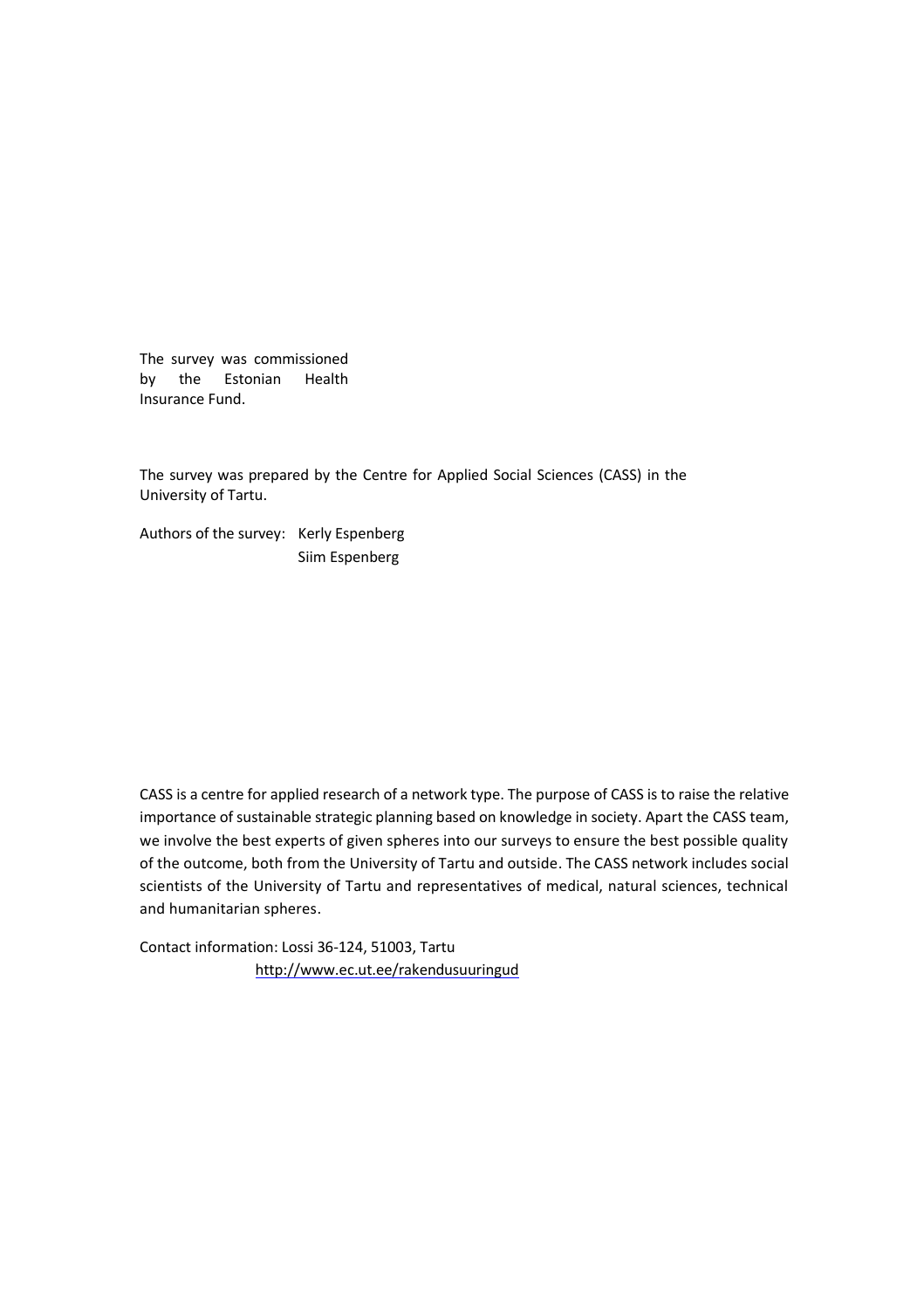# **TABLE OF CONTENTS**

| 2. INTRODUCTION OF NATIONAL HEALTH SYSTEMS IN COMPARED                      |  |
|-----------------------------------------------------------------------------|--|
|                                                                             |  |
|                                                                             |  |
|                                                                             |  |
|                                                                             |  |
|                                                                             |  |
|                                                                             |  |
|                                                                             |  |
|                                                                             |  |
|                                                                             |  |
|                                                                             |  |
| 2.2. Referral from first contact level to specialised medical care level 19 |  |
|                                                                             |  |
|                                                                             |  |
|                                                                             |  |
|                                                                             |  |
|                                                                             |  |
|                                                                             |  |
|                                                                             |  |
|                                                                             |  |
|                                                                             |  |
|                                                                             |  |
|                                                                             |  |
|                                                                             |  |
|                                                                             |  |
|                                                                             |  |
|                                                                             |  |
|                                                                             |  |
|                                                                             |  |
|                                                                             |  |
|                                                                             |  |
|                                                                             |  |
|                                                                             |  |
|                                                                             |  |
|                                                                             |  |
|                                                                             |  |
|                                                                             |  |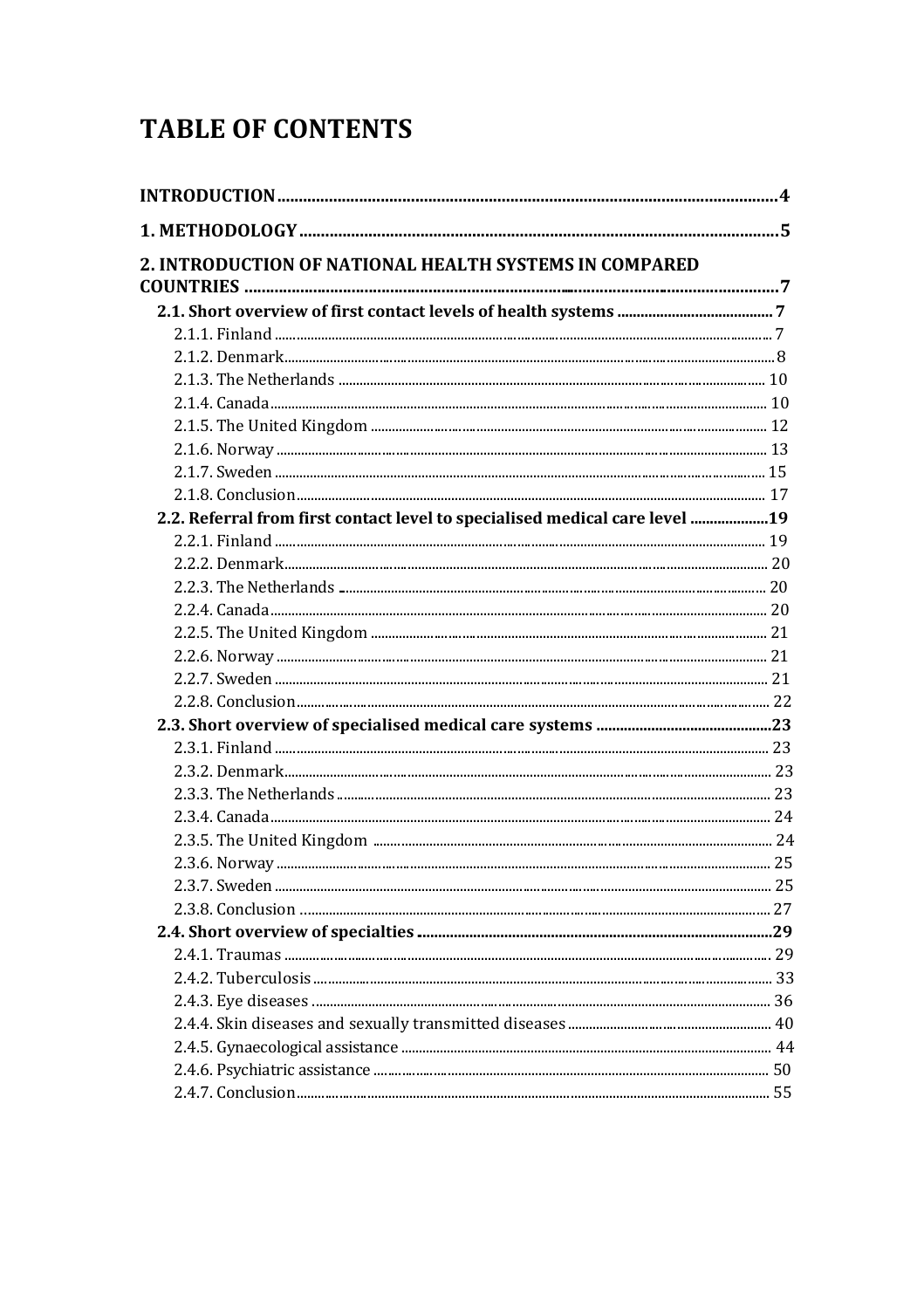

*Introduction* 4

# **INTRODUCTION**

Well-organised health care system is highly important for the perspective of sustainable development of a country. Long-term experience of the Estonian Health Insurance Fund demonstrates that lack of funds and limited number of cases treated by the Estonian Health Insurance Fund is not the only reasons for long waiting times to receive outpatient specialised medical care, but the reasons for long waiting-times are much more diversified. Long waiting-times can be usually experienced in specialties where there's no requirement for a referral from a family doctor. Absence of requirement for a referral from a family doctor means that patients can take the decision to see a specialist themselves and should they contact specialists immediately with relatively simple health problems, this does not represent the most efficient utilization of the resources of the system (both money-wise and with respect to the specific competence of medical specialists.

Requirement for medical justification and the options to verify the compliance with this requirement via a referral are important factors to ensure the availability of specialised medical care. The Estonian Health Insurance Fund will make proposals for the requirement for a referral to be included for all the specialities that are covered with health insurance package; the Estonian Health Insurance Fund also plans to suggest some amendments in 2016 to the legislation that regulates the treatment waiting lists.

It was decided that the first stage for the specification of requirement for a referral should be an analysis of the international practice – co-operation of first contact and specialised medical care leve ls in specialities where there's no requirements for referral in Estonia. The **goal** of the survey is providing an overview of sphere of responsibility at first contact care level and terms and conditions for outpatient referral various specialists in case of scheduled gynaecological and psychiatric assistance and for the treatment of traumas, tuberculosis, eye diseases, sexually transmitted diseases in seven countries: Finland, Sweden, Denmark, Norway, the Netherlands, Canada and the United Kingdom.

The authors would like to thank everyone who contributed to the survey. Our gratitude goes to the representatives of the customer, Monika Lipson and Tiiu Rudov, who offer us their assistance during the implementation of the survey. We would like to thank Family Medicine Professor of the University of Tartu, Ruth Kalda, who helped us to find experts from foreign countries. Many thanks to all the specialists of other countries who found the opportunity to introduce the systems of their respective countries.

The analysis is divided into four parts: short overview of first contact levels of health systems, referral from first contact level to specialised medical care level, short overview of specialised medical care systems and a short overview of specialties in foreign countries. Each chapter provides a comparative overview of systems, adopted in different countries, and ends with a summary that provides an overview of the generalised main conclusions.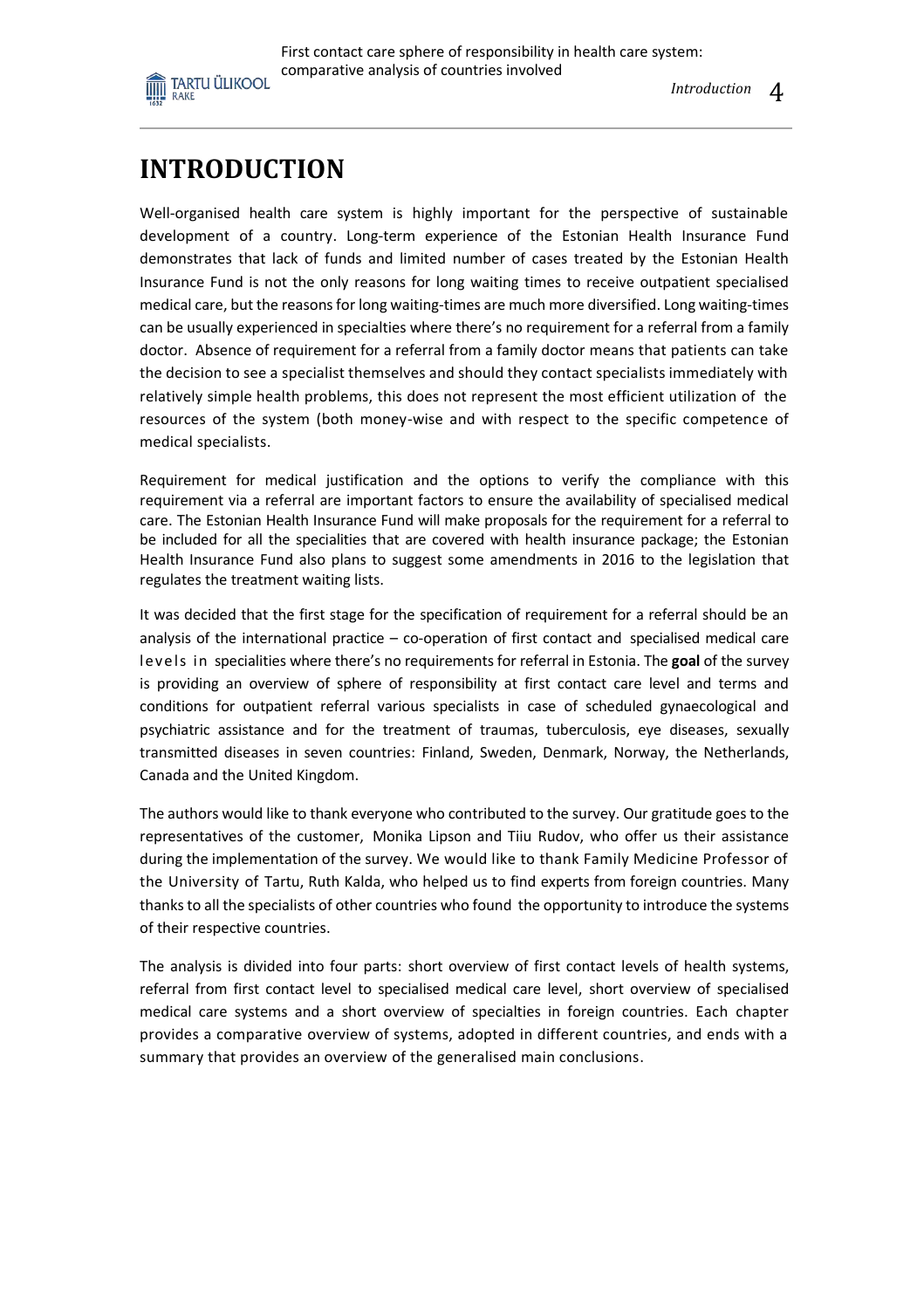# **1. METHODOLOGY**

The study includes overview of health care system of seven different countries. These countries are on **the Netherlands, Canada, Norway, Sweden, Finland, Denmark** and **the United Kingdom**. The countries to be included in comparison were suggested by the customer at procurement level and, according to the authors, represent a good and appropriate choice. Compared countries have different size, population, living standard and organisation of their respective health care systems (see Table **1**).

|                                                           | Estonia                                           | <b>Denmark</b>                                                  | <b>Finland</b>                                      | Norway                                              | Sweden                                           | Canada                                                                                  | <b>UK***</b>                                                                               |
|-----------------------------------------------------------|---------------------------------------------------|-----------------------------------------------------------------|-----------------------------------------------------|-----------------------------------------------------|--------------------------------------------------|-----------------------------------------------------------------------------------------|--------------------------------------------------------------------------------------------|
| Area<br>(km <sup>2</sup> )                                | 45,000                                            | 42,916                                                          | 338,424                                             | 385,178                                             | 450,000                                          | 9,984,670                                                                               | 243,610                                                                                    |
| Population<br>(mio)                                       | 1.3                                               | 5.7                                                             | 5.5                                                 | 5.1                                                 | 9.7                                              | 35.7                                                                                    | 64.5                                                                                       |
| Administrativ<br>e distribution                           | 15 counties,<br>213 local<br>governme<br>nt units | 5 regions,<br>11 provinces,<br>98 local<br>governme<br>nt units | 19<br>regions,<br>317 local<br>governme<br>nt units | 19<br>regions,<br>430 local<br>governme<br>nt units | 21 regions,<br>290 local<br>governme<br>nt units | 10 provinces,<br>3<br>territories,<br>approx.<br>3,700<br>local<br>governme<br>nt units | 4<br>regions,<br>administrative<br>distribution at<br>local level<br>differs by<br>regions |
| GDP per<br>capita*                                        | 18,877.3                                          | 59,818.6                                                        | 49,150.6                                            | 100,898.4                                           | 60,380.9                                         | 51,964.3                                                                                | 45,653                                                                                     |
| Percentage<br>of health<br>care<br>expenses in<br>$GDP**$ | 5.7                                               | 10.6                                                            | 9.4                                                 | 9.6                                                 | 9.7                                              | 10.9                                                                                    | 9.1                                                                                        |
| Organisation<br>of health care                            | Central                                           | Central                                                         | Central                                             | Semi-<br>central                                    | County-based                                     | Province-<br>based                                                                      | Central                                                                                    |

|  |  | Table 1. Area, population number, administrative distribution, living standards, health care |  |  |  |
|--|--|----------------------------------------------------------------------------------------------|--|--|--|
|  |  | expenditures and organisation of health care system in the countries compared.               |  |  |  |

Comments: \* USD, 2013, The World Bank information; \*\* %, 2013, The World Bank information; \*\*\*

#### The United Kingdom

A comparative analysis was drawn up for the countries, involved in the survey, on their respective sphere of responsibility at first contact care level (for the purposes of Estonia, family doctors' system) and terms and conditions for outpatient referral various specialists in case of **scheduled gynaecological and psychiatric assistance** and for the treatment of **traumas, tuberculosis, eye diseases, sexually transmitted diseases**. These are all specialities that won't require a referral in Estonia to contact a medical specialist.

**The issues to be studied** were specified in the contract notice as questions to be discussed. These can be divided into the following groups:

- $\triangleright$  Introduction of organisation of health care system in the country:
	- o introduction of first level health care system;
	- o introduction of scheduled specialised medical care system.
- $\triangleright$  sphere of responsibility at first contact care level and terms and conditions for outpatient referral various specialists in case of the following specialities:
	- o trauma;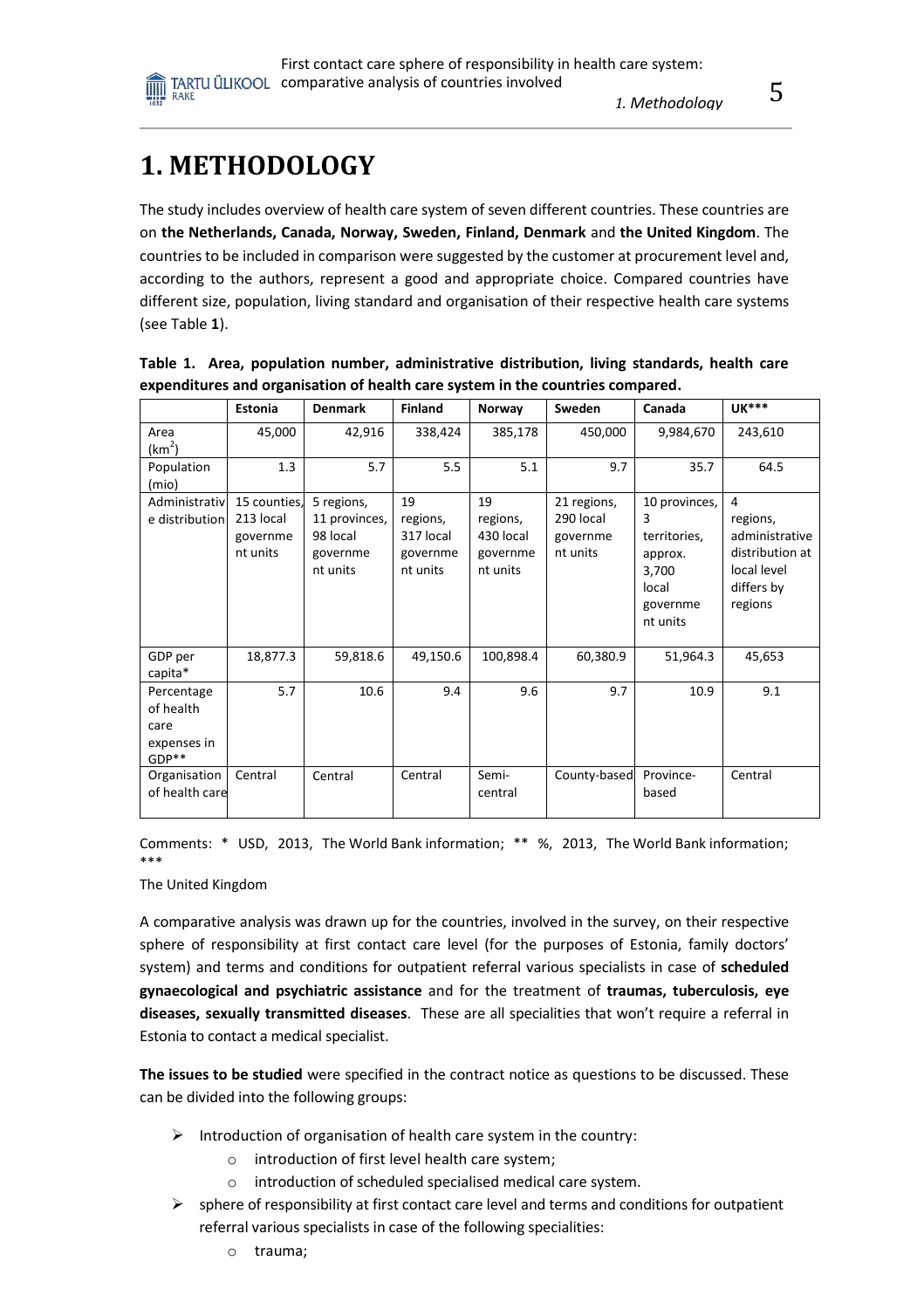o tuberculosis;

RAKE

- o eye diseases;
- o gynaecological assistance;
- o psychiatric assistance;
- o skin diseases and sexually transmitted diseases.

The authors used the specified information to prepare a questionnaire in English, which was then approved by the customer before sending it to the experts of the countries involved; after the approval the questionnaire was sent out to the experts concerned (the first stage). The answers from the experts were then used to prepare the first intermediate report, which included systemised information on every compared country, involved in the analysis. The intermediate report was discussed with the representatives of the customer and then the customer's contact person and the customer's contact person then prepared **a table of comparative analysis**; the Estonian Health Insurance Fund added information about Estonia to this table as an example. The structure of the table was used to prepare the final report. After the intermediate report was discussed and comparative table was completed, the results were validated by sending the information available to another expert of each country involved for supplementation (the second stage).

As the nature of the studied issues is not very common and finding information from public sources would be rather complicated, the input collected from **experts of foreign countries** was mostly used as the bases for the study. People who know the health care system of the country concerned well (doctors, for example) were mostly used as experts during the first, data collection stage of the survey. During the second stage, research specialists of universities that teach family medicine in the countries concerned took the role of experts. The authors received their contact information mostly from the Head of Chair of Polyclinic and Family Medicine of the Faculty of Medicine of the University of Tartu. Skype interviews were held with three of the experts to obtain a clearer overview of the systems; where necessary, the experts were asked to provide additional information in writing.

The use of standardised questionnaire and table form represented an attempt to allow the comparison of collected information by countries. During the second stage, information about Estonian system was also added into the table, as an example, to be sent to the experts. However, we must keep on mind that the input, received from experts, still remains somewhat heterogonous.

As there were multiple research subjects, it was not possible to get into details with every question. The report includes the most important features of the system; due to limited scope of the survey it was not possible to get into each subject in-depth, as each and every topic is worth a separate report.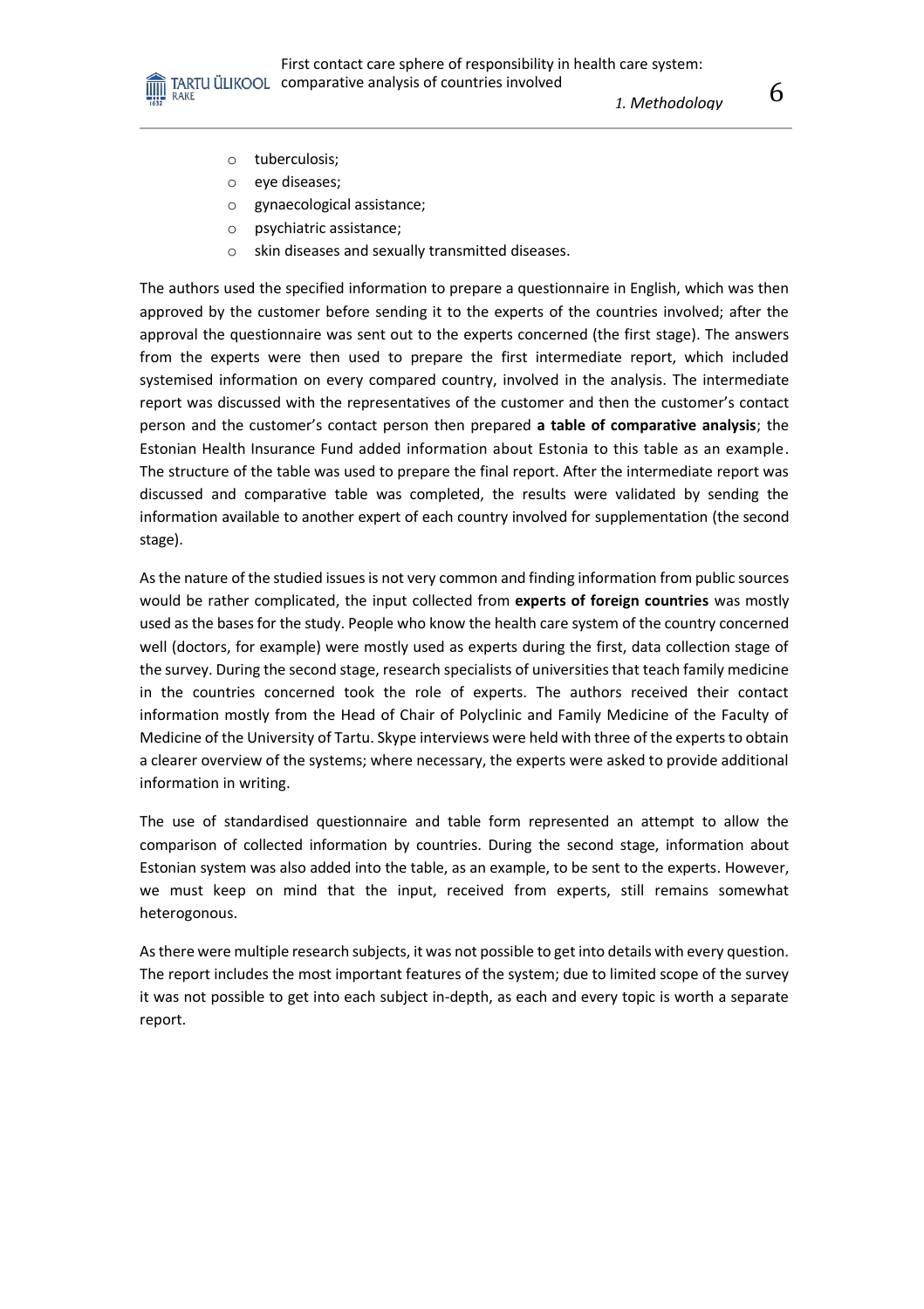

**2.1.**

# **2.1.1. Finland**

In Finland, the first contact level of health system is organised as a **system of health centres**. The different size of the health centres influences their respective role a lot: there are small health centres that only have a doctors and a nurse where you can only give certain blood samples and patients will be referred to a medical specialist. Majority of the health centres are larger, engaging several doctors and reception of a number of different specialists is available. Some of the health centres are separated from hospitals that offer specialised medical care; some are located at such hospitals.

The core team of health centres mostly includes **doctors** (by rule, a general practitioner or a specialised general medicine practitioner; there're no family doctors in Finland, but general practitioners), **nurses** (nurses of different levels; specialised nurses: e.g. diabetes, asthma, wounds) and **physiotherapists**.

Health centres often have the capacity to offer the following services: X-ray, laboratory, home nursing. Services are also bought in from various specialists (e.g. MRT bus, receptions by cardiologist, psychiatrist<sup>1</sup>, lung specialist, urologist, otorhinolaryngologist (ear, nose and throat specialist), radiologist, etc.). The offered services and analyses are different in different health centres and regions. Health centres also have special wards with beds that offer inpatient services.

The most common services, available at the first contact care level, are the following:

- $\triangleright$  scheduled and emergency reception by doctors; outpatient treatment of patients (emergency care and patients arriving for follow-up treatment;
- $\triangleright$  home visits and home-based treatment (home visits are usually made by nurses, doctors only make home visits very seldom);
- $\triangleright$  health care at retirement homes;
- $\triangleright$  physiotherapy;
- $\triangleright$  preventive medicine;
- $\triangleright$  monitoring of pregnant women and infants (with the exception of scheduled ultrasound surveys and prenatal screening tests for various embryonic diseases, pregnancy pathologies);
- $\triangleright$  school health care (school students, students).

Reception hours at first level (incl. doctors and nurses) are usually on working days, from 8 am through 4 pm<sup>2</sup>. By general rules, only emergency patients are admitted at health centres during weekends, public holidays and in the evenings, at night (from 10 pm through 8 am) only patients who require emergency assistance will be received at emergency care departments.

 $^1$ Some of the health centres also have a mental disorders unit, where psychiatric patients are observed by nurses with special trainings. The centres are visited, once or twice per month, by psychiatrist who works with more complicated cases.

 $^2$  The reception hours have been limited over time. There are health centres where reception can be booked for 8 am through 3 pm and a general practitioner will be on watch from 8 am through 8 pm; later the general practitioner's watch was cut down to a period from 8 am through 6 pm and then from 8 am through 4 pm.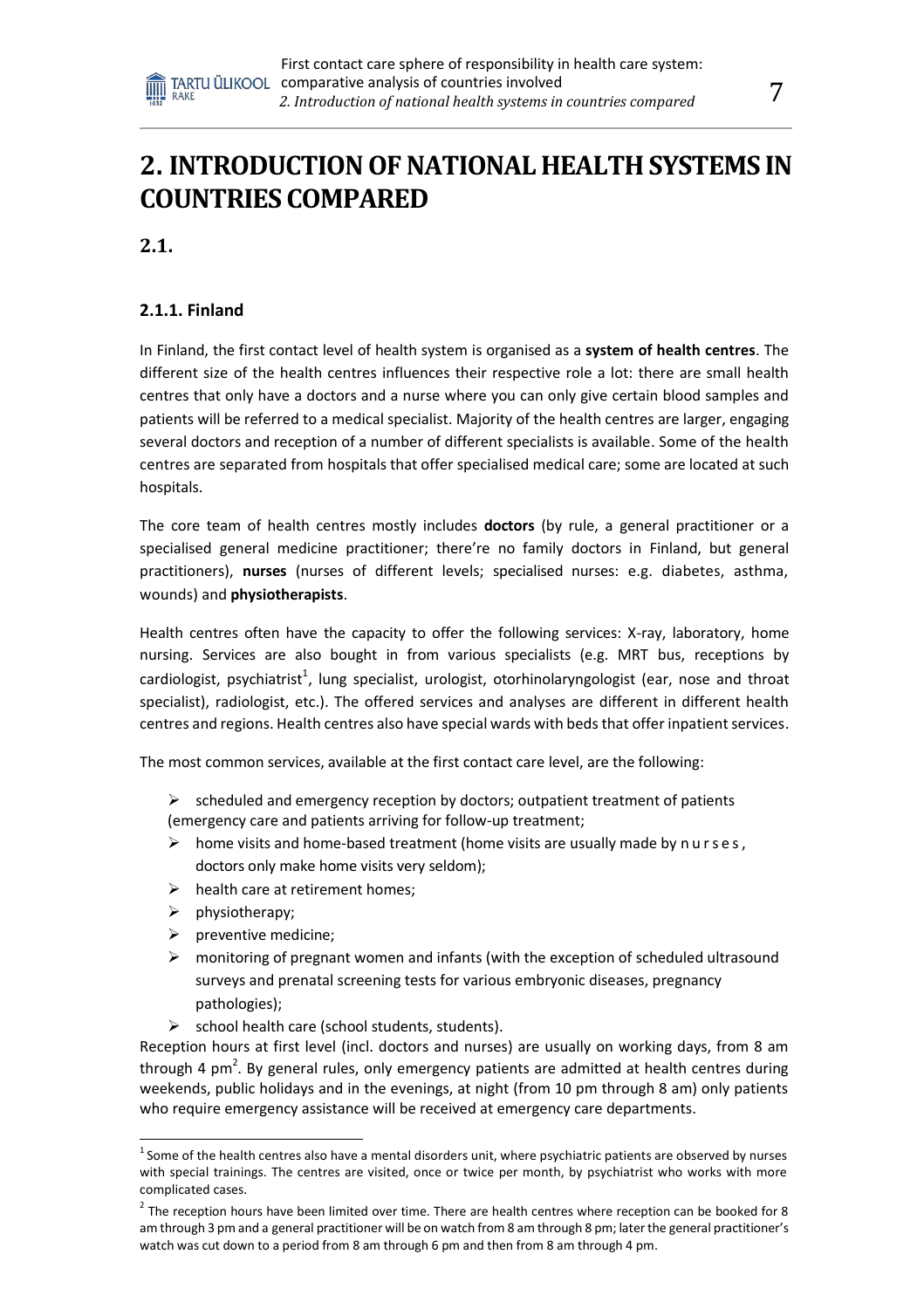TARTU ÜLIKOOL 2. Introduction of national health systems in countries compared  $8$ RAKE

More specific organisation of reception will depend on house rules of the institution.

Emergency patients are usually given an appointment with family doctor either on the same day or within three working days. Scheduled patients may have to wait for up to three months to be admitted.

Counselling by means of communication is also used. By general rules, calls from patients are answered by a nurse who will also determine whether there will be some need for treatment. Nurses will decide whether home-based treatment is an option and will book, whenever necessary, the patient an appointment with the nurse or the doctor.

Patients will be required to make a contribution for the use of first contact level services in the following occasions:

- $\triangleright$  self insurance for the appointment with by general practitioner (up to three times a year or annual fee), emergency admittance is subject to a separate fee;
- $\triangleright$  charges for treatment services, provided at home;
- $\triangleright$  fee for inpatient days of treatment;
- $\triangleright$  a fee for the issue of various certificates (incl. medicinal products at discount, application for a longer period of incapacity for work, certificates on health conditions, etc.).

The system for reimbursing the expenditures to the patient will depend on the local authority and its rules; different local governments use different compensation mechanisms. Some of the expenditures, made by the patient, will be also reimbursed by KELA (the Finnish Health Insurance Fund).

Biggest strength of the system:

 $\triangleright$  major work will be done with patients at first contact care level, which means that substantial analyses and examinations have often been carried out by the time the patient is admitted by a medical specialists. This will reduce the work load of medical specialists and also shorten queues and reception hours.

Biggest weakness of the system:

- $\triangleright$  lack of first contact care doctors;
- $\triangleright$  specialised medical care is concentrated under bigger hospitals that may be located even more than 100 km from the first contact care level place of admittance.

#### **2.1.2. Denmark**

The main health care services (incl. admittance by medical doctors, to hospitals, midwife, eye doctor etc.) are free to the citizens of Denmark<sup>3</sup>. Some specialists (e.g. physiotherapist, dentist and psychologist) offer their services for a charge, but of the patients are referred to specialists by their family doctor (*general practitioner*), the national insurance system will cover about 2/3 of the expenses; without a referral, patients are expected to bear all the related costs<sup>4</sup>.

 $3$  In Denmark, health care services usually have a general (universal) nature and freely accessible to everyone registered in Denmark and holding a personal CPR number (personal identification code).

 $<sup>4</sup>$  In Denmark, there is also a private insurance system that covers a part of the Danish and will cover some of the</sup> expenditures related to medical services available for a charge.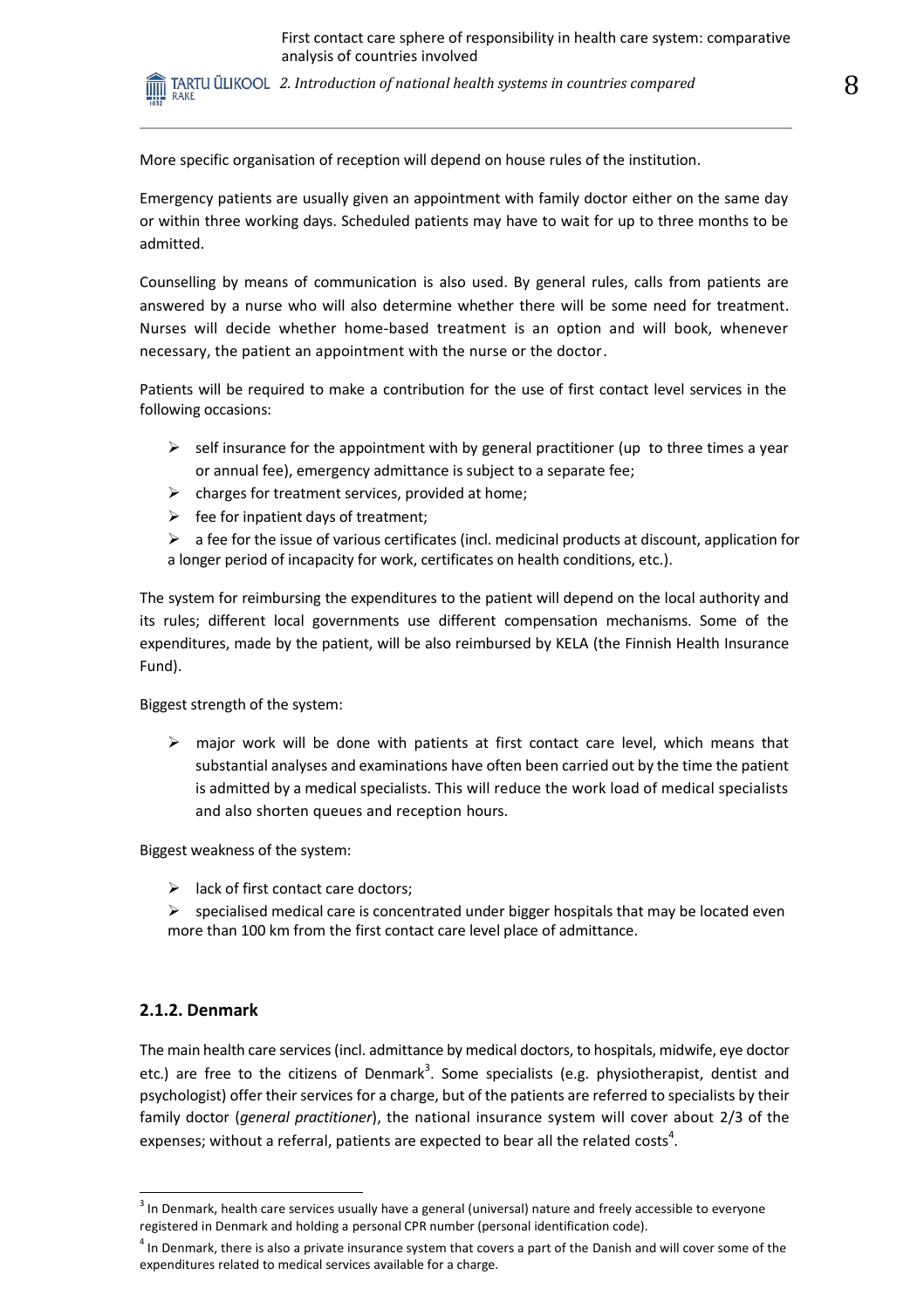TARTU ÜLIKOOL 2. Introduction of national health systems in countries compared **9** RAKE

At first contact care level, the first and primary contact person for patients is their **family doctor**. Family doctors will hire themselves **nurse**(s); in addition, co-operation is possible, for the purpose of provision of the services, with nurses and other stuff, hired by the local government (for example, to take care of the elderly). Family doctors work at **family practice centres/health houses** (in larger cities) **or their own practices/clinics**, which are usually not located under the same roof with providers of specialised medical care services. The number of family doctors in health houses varies; usually there are 2–3 doctors per practice. The sphere of responsibility of family doctors mostly includes health promotion, prevention of health problems, diagnosing diseases, treatment and counselling the patients. In rural areas family doctors will also carry out minor operations and treat smaller traumas.

At first contact care level, the admittance hours are usually from 8 am through 4 pm. After 4 pm, during weekends and public holidays assistance is available within the framework of outside-hours services, which are organised by the association of family doctors. The service is available from all towns and counties (by family doctors), except Copenhagen, where outside-hours services are provided at national level (offered by family nurses and doctors).

Family doctors' practices are required to offer their patients an appointment within 5 days as of receiving the request from the patient. In emergency situations – whether this is an emergency or not, will be decided by family doctors or nurse – the patient can be admitted on the same day.

Family doctors will also consult their patients by e-mail and over the phone. Patients can register themselves for an appointment and request medicinal products within *online*-environment. They can also use the options, made available by telemedicine (e.g. in the case of a patient with a skin problems, a photo can be taken and forwarded to a dermatologist by e-mail who will then respond within a couple of days). All referrals and prescriptions (and also majority of the other documents) are electronic.

The first contact health care services are free to all the citizens of Denmark. Patients will be required to pay upon application for a driving license or documents required to travel to exotic countries, also for medicinal products available with a prescription; the first contribution is 65 euros and after that the contribution will be reduced; very expensive medicines will be 100% funded by national health care insurance.

Expenses won't be refunded to patients; the only exceptions are the elderly and people whose health has been deteriorated by their sickness so badly that they no longer can see their doctor independently. They can use state level taxi services to see their doctor; the services are free but the family doctor will decide who will be entitled to the service.

Biggest strength of the system:

 $\triangleright$  general (universal) availability of services; most of the services are free of charge for patients.

Biggest weakness of the system:

- $\triangleright$  lack of first contact care doctors;
- $\triangleright$  decline in quality, which is caused by excessive focus on efficiency and control over expenses.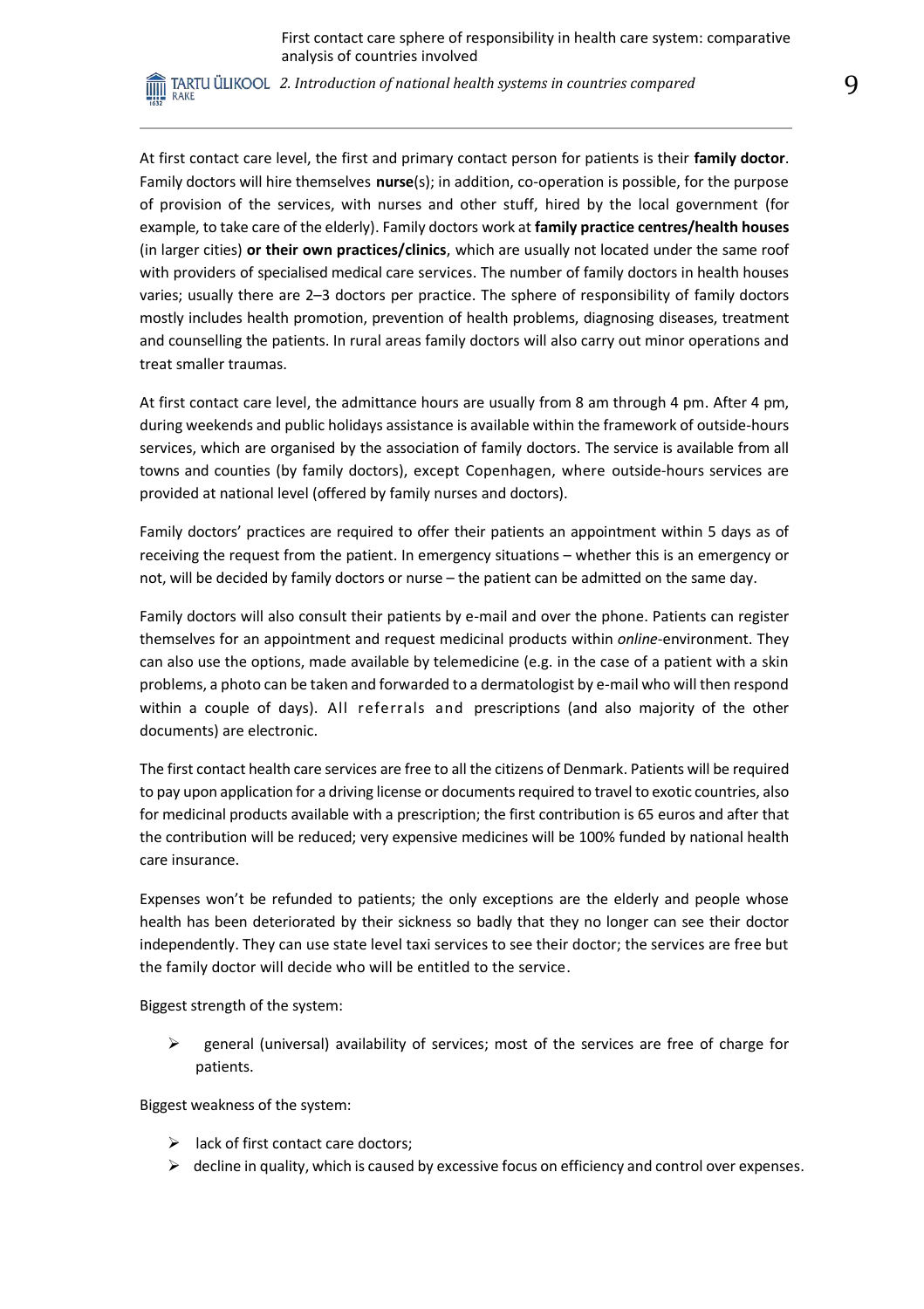*2. Introduction of national health systems in countries compared* 10

### **2.1.3. The Netherlands**

The health care system in the Netherlandsis based on **private insurance**. Apart the insurance, there is a tax return system (depending on income level, 36–52% of expenditures will be refunded) for medical expenses that are not covered by insurance.

The central first contact care level service provider in the Netherlands is a **family doctor**; in addition, there are first contact care **nurses**, **dentists** and **physiotherapists**. Family doctors often hire themselves an **assistant** to work at their practice and fulfil both administrative and medical tasks; so-to-say, nurses to fulfil regular tasks and a mental health nurse. Family doctors have either **individual or joint practice**, mostly as sole proprietors, only a few family doctors work at practices where another family doctor is an owner. Most frequently, on family doctor's practice has two family doctors. In most cases, family doctors don't share a building with specialty medicine doctors.

First contact care level provides all the services that are required to keep people healthy. Family doctors carry out medical examination and treat the most common diseases. Health care services and medical assistance are also provided by specialised nurses, physiotherapists, activity therapists and dentists.

Appointments can be made at first contact care level on working days, from 8 am through 6 pm. Outside the regular hours, watch teams, organised by family doctors, are available for help. By general rule (according to the expert, in more than 90% of the cases), appointments to family doctors will be available on the same or the next day after contacting the family doctor.

Consultations with family doctors are possible over the phone and by mean of a web camera, however, by general rule, eye-to-eye consultations with patients are preferred. There is also a medical health website, [www.thuisarts.nl,](http://www.thuisarts.nl/) which is used by 70% of the population, and that is funded and maintained by family doctors together.

First contact care level services are fully covered by insurance. Expenses are not compensated, but this is not necessary as the insurance will pay for the services.

Biggest strength of the system:

 $\triangleright$  all the most important health care services are available.

Biggest weakness of the system:

 $\triangleright$  upkeep of the system is expensive.

#### **2.1.4. Canada**

In Canada, provinces and territories are responsible for the provision and administration of health care services in their respective region and for covering the related expenses. Provinces and territories run their universal health insurance programmes, which extend to all the residents. Some Canadians have employer's health insurance, which is also known as **extended health care plan**. This represents a shared contribution by employer and employee to cover various health care service costs (e.g. expenses on medicinal products, dental care, physiotherapy, glasses) and will allow then the use better/more comfortable wards/rooms and aids in hospital.

**Family doctor** is the first contact person for a patient, who will also refer the patient to specialised medical care, where appropriate. In addition, first contact care providers include **nurse** (*nurse* and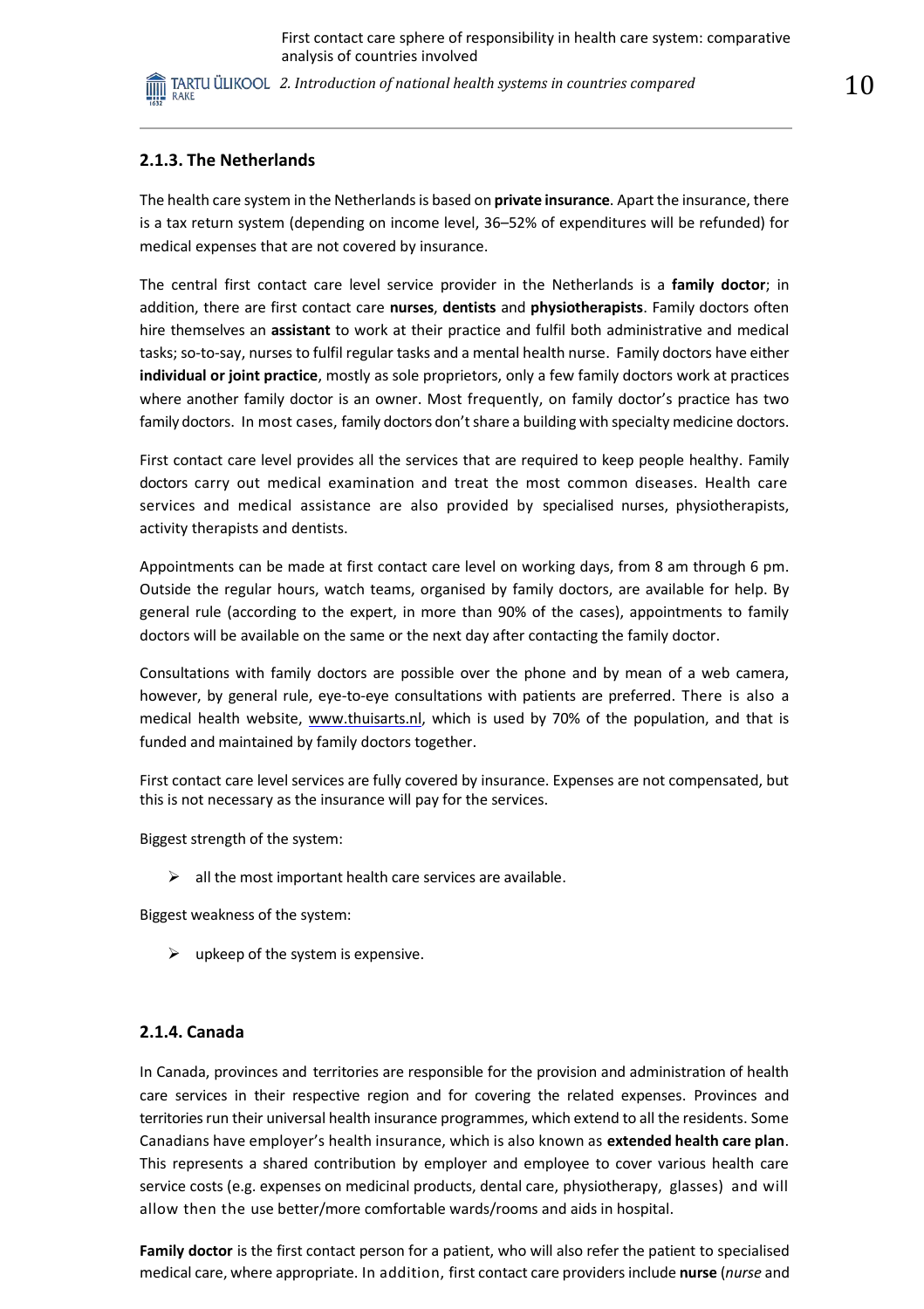*2. Introduction of national health systems in countries compared* 11 RAKE

nurse practitioner<sup>5</sup>), in certain occasions also a dietician, physiotherapist and social worker. Offices of family doctors may be located in larger **health care centres** that offer accommodation to doctors of various specialities, who do not necessarily work together. Many family doctors work in their own offices. First contact care level includes the provision of the following services:

- $\triangleright$  working with minor and most common health problems;
- $\triangleright$  mental health care, psycho-social services;
- $\triangleright$  monitoring during pregnancy and monitoring of children;
- $\triangleright$  co-operation with providers of home nursing care services;
- $\triangleright$  health promotion and prevention of diseases;
- $\triangleright$  nutrition counselling;
- $\triangleright$  care of the elderly.

Appointments can be made at first contact care level on working days from 8 am through 4.30 pm. Outside the regular hours, assistance is available from walk-in clinics, which are mostly run by doctors, and emergency medicine departments of hospitals. Most provinces and regions have 24 hour free telephone service (*telehealth*), where consultations are offered by nurses. Certain requirements have been established or stimuli created for family doctor practices that are funded at national level (in Ontario, for example, first contact care doctors will be paid 20% extra benefits for offering specific health care services outside their regular hours) to offer registered patients assistance after regular hours. Some family doctors have pooled their efforts on weekends to offer watch shifts.

Guaranteed waiting time will depend on the health of the patient: if a family doctor has an opening, the patient will be admitted on the same day and in cases of emergency situations – immediately.

There are help lines that patients can call to get assistance over a phone.

Medicare (Canada's health insurance system, which is funded at national level) does not cover all the services that family doctors offer. Patients will be usually required to pay for medical and other services, which are medicinally "not indicated", e.g.:

- $\triangleright$  making copies of schedules or sending these to the patients;
- $\triangleright$  visit charges in case of non-appearance to an appointment;
- $\triangleright$  vaccination and issue of travel documents;
- $\triangleright$  issue of insurance form;
- $\triangleright$  repeated issue of prescriptions over the phone;
- $\triangleright$  removal of skin formations for reasons related to cosmetic beauty and not the threat of cancer.

<sup>5</sup> The main difference of n*urse and* nurse *practitioner is* the fact that *nurse practitioner may* prescribe medicinal products for a patient and request tests and analyses to be run. Nurses assist family doctors and advise patients, yet are not as highly specialised as *nurse practitioner*s.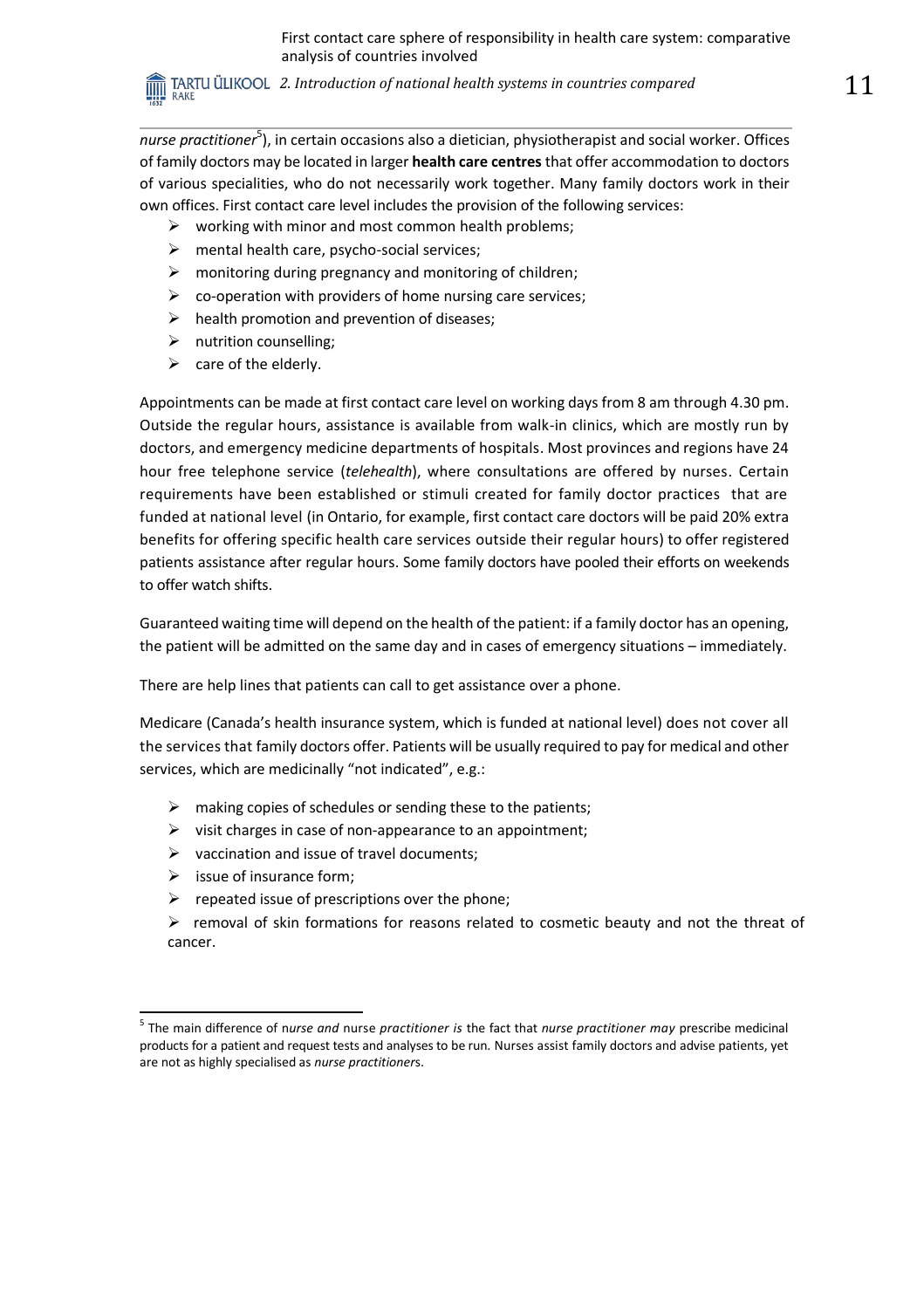*2. Introduction of national health systems in countries compared* 12 RAKE

There is no system for reimbursement of costs, unless the patient is covered by an extended health care plan (available from employers).

Biggest strength of the system:

 $\triangleright$  all people have access to well-regulated health care system with a good quality.

Biggest weakness of the system:

 $\triangleright$  problems with availability of health care services in rural and peripheral areas, but also in urban areas where the number of providers of required services is limited outside the regular hours and therefore, emergency care services are used in situations that do not require emergency involvement.

#### **2.1.5. The United Kingdom**

First contact care services are offered to patients by **family doctors** (*family practitioners*). Family doctors will hire themselves **nurses** and the rest of the team. **Health care assistants**, who take blood sample and carry out other routine tasks and participate, for example, in flue vaccination programmes, are also a part first contact care services. Health care assistants do not have the qualifications of a nurse, but they do have the qualification that is required to fulfil the listed tasks (they will have to pass the appropriate courses). They will be paid lower wages but thanks to the use of their labour the availability of the services is better. **Dentists, community pharmacies** and **optometrists** are also a part first contact care services. Family doctors usually practice as sole proprietors and form groups of 4-6 members.

First contact care services include medical examination of patients and treatment of most common diseases. Family doctors carry out medical examination of children and work with mental health problems. First contact care services also include registration of patients, keeping patients' records and (re)calling patients to screening.

Different institutions have different regular hours. Family doctors are required to offer their patients assistance on working days, from 8 am to 6.30 pm. In general, providers of first contact care services are closed on Sundays, in the evenings and offer limited services on public holidays. Walk-in centres offer their assistance outside the regular hours of family doctors' practices (i.e. from 6.30 pm through 8 am, weekends and national holidays). These are contractual service providers; services are managed and funded by the NHS (national health care service) and this is free for patients.

Family doctors may consult patients one-to-one, over the phone or by e-mail or by using a special computer programme. In practice, this will depend on the family doctor; phone counselling is rather common. NHS111 offers health related counselling and information 24 hours per day.

There are not guaranteed waiting times at first contact care level. Family doctors are required to offer the services fast, depending on the condition of the patient.

First contact care services are free for the residents of the UK; however, fees are applicable to prescription medicinal products (exemptions apply to children until the age of 18 and people older than 60). It is possible to purchase a pre-paid certificate; this will be cheaper than paying for prescription medicine products every. Paid services include dental services, eye doctor (for those aged 19–59 and healthy), wigs (with certain exceptions: free for persons younger than 16 years;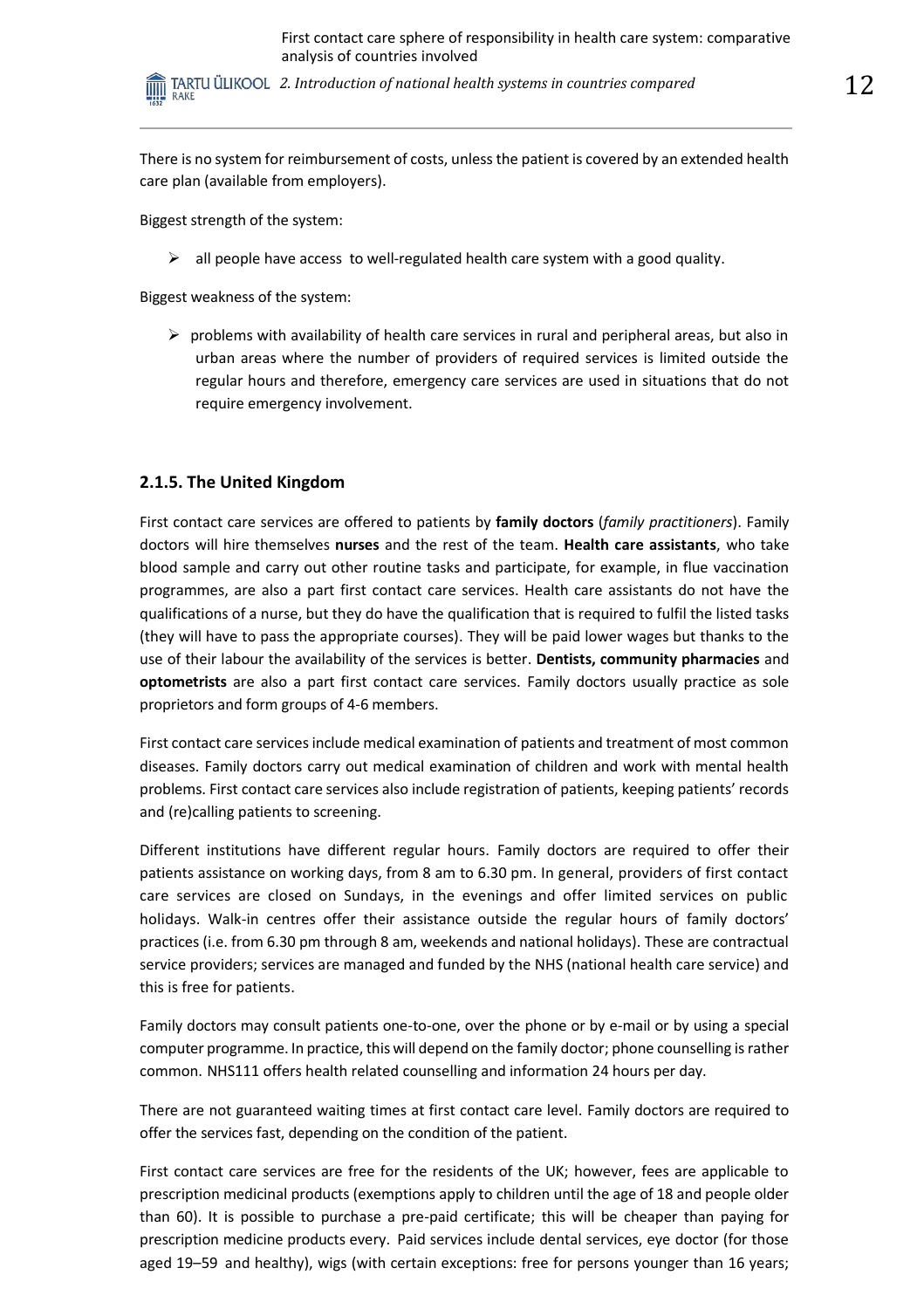*2. Introduction of national health systems in countries compared* 13 RAKE

aged 16-18 full time students; patients treated at hospitals; pensioners who have been to a war and are diagnosed with a disease that results in the need to wear a wig and who hold a certificate of a pensioner who has been to a war).

Travel expenses will be reimbursed to individuals matching the following criteria:

- $\triangleright$  individuals who have a spouse/partner on subsistence benefit or complying with NHS's low income scheme criteria;
- $\triangleright$  individuals, whose travel is linked to getting service, funded by NHS, which is not a first contact care level service or first contact care level dental service and the patient concerned has a referral from a family doctor, dentist or hospital consultant;
- $\triangleright$  in case of services that have been referred to patient by family doctor or dentist and the services concerned are being provided on a different day and not in the same building where the referring provide of health care services operates.

Biggest strength of the system:

 $\triangleright$  everyone has access to well-regulated health care system with a good quality; health care services are offered on the bases of need, and not solvency.

Biggest weakness of the system:

 $\triangleright$  waiting lists can be long; upkeep of the system is expensive.

#### **2.1.6. Norway**

Norway health care system is largely operated by the state. There are also some private clinics where an appointment can be made with special care specialists without a referral. Most people make use of the national system, as the private system is expensive, does not have a quality better than the national system and in more complicated cases, patients will be referred from private system to the state-run system.

Norwegian health care system can be described as **semi-centralised**. Four health authorities (RHAs) have been organising specialised medical care since 2002. Local governments are responsible for the provision and funding of first contact care level services (incl. rehabilitation, physiotherapy and nursing, but also provision of emergency assistance outside regular office hours) and they enjoy a great freedom in organising health services; there is not central organisation or control. Local governments are also responsible for public health and preventive measures. Although local governments play a huge role in organising health services, certain responsibility also lies with the central level. The goal is to maintain equal access to all the national services. For example, all decisions that concern the funding of family doctors will be adopted at the level of central government.

First contact care services are offered, during regular hours, by **family doctors** and outside the regular hours, by o n-duty family doctors; they are also supported by telephone service. As it is the case of the other countries, Norwegian family doctors play a role of a "gatekeeper" for the purposes of health care system, referring patient to specialised medical care. Family doctors are responsible for health promotion and public health, the give patients (initial) diagnosis, treat easier health problems, issue sickness certificates, refer patients to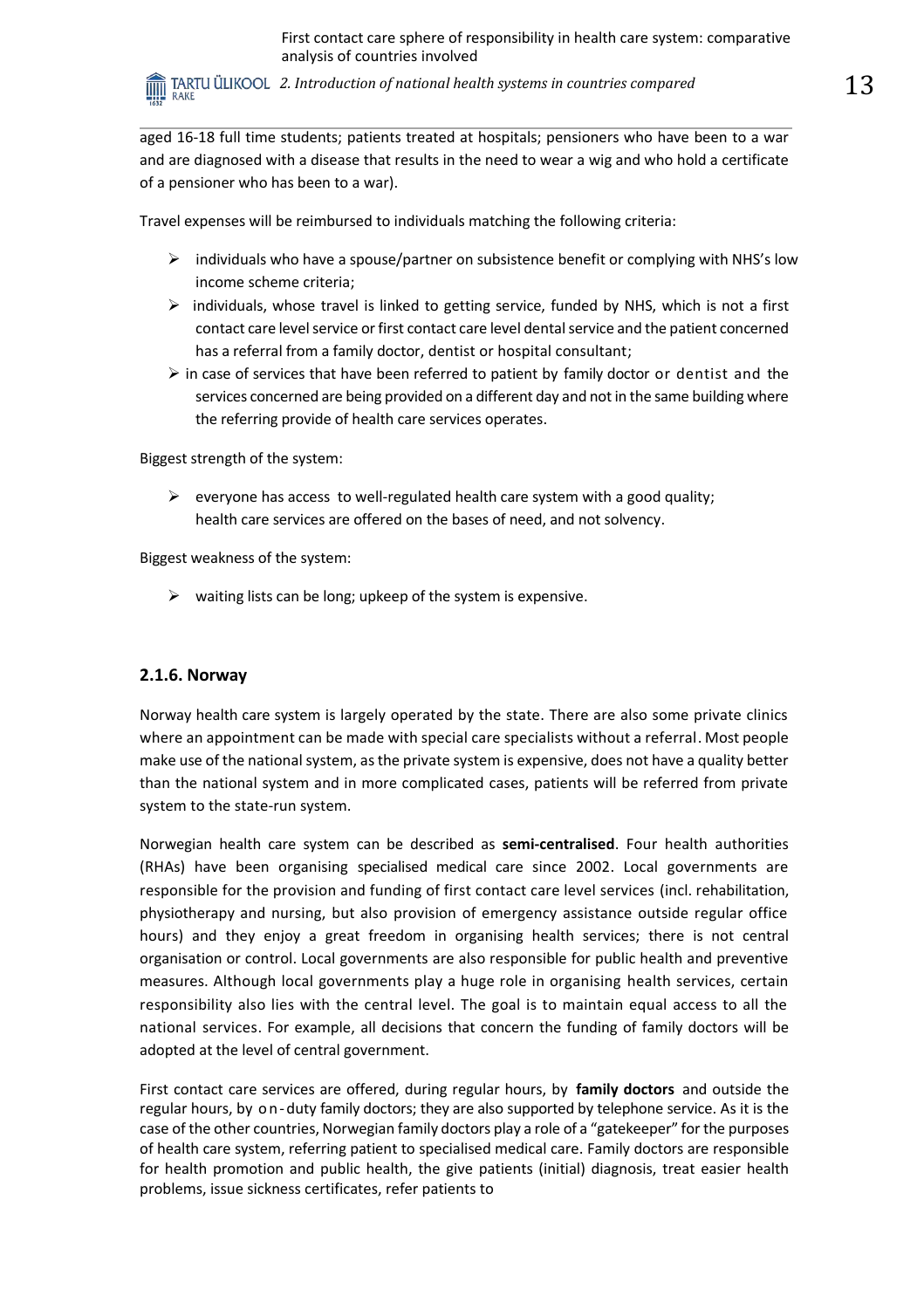TARTU ÜLIKOOL 2. Introduction of national health systems in countries compared **14** RAKE

physiotherapists, chiropractors or care homes<sup>6</sup>, if appropriate, and issue referral to specialised medical care specialists. According to the contracts, concluded with local governments, family doctors are also required to offer on-duty doctor's services at local emergency and ambulance centres.

By general rule, several family doctors (usually 3–5) work together and hire themselves **administrative workers-assistants** (assistants usually fulfil some easier tasks expected of a nurse and the role of a secretary). In Norway, family doctors don't usually pair up with nurses, but hire an assistant who will help family doctor to carry out simple procedures, e.g. take blood, inject etc. Some family doctors will also hire a nurse, but this is uncommon as hiring nurses is expensive.

Usually several family doctors work together to pool their resources and acquire the required infrastructure (they pay to the assistants, for materials, etc., the government will also offer them some support) and rent the premises (some family doctors will purchase the rooms/house, but this will be more expensive).

Family doctor's practices must be open from 8.30 am through 3.30 pm. Every family doctor is not required to work these hours, family doctors "cover up" for each other. Outside the regular hours patients will usually contact ambulance that will remain open around the clock and operates in bigger towns; they also employ a family doctor who will examine patients and refer them to hospital, where appropriate. In rural areas, local government will organise the availability of 24/7 assistance: it is possible to call a secretary who will then refer the patients to the next level, where appropriate, counsel and assist. Different waiting times apply, depending on diseases and health condition.

Sometimes family doctors consult their patients over the phone or by e-mail, but this is not very common or compulsory for family doctors. The prices will be the same to patients as if they were attending appointment with their family doctor.

Everyone is expected to pay a small contribution: when attending a family doctor, approximately 15 euros every time<sup>7</sup>, about 300 euros per annum, as maximum (this also includes medicinal products in case of chronic diseases and visits to medical specialists), medical care services will be free, once the limit is exceeded<sup>8</sup>. Exceptions apply to plastic surgery, not caused by medicinal indications.

Health service providers who belong to the state system must not ask a contribution above the established limit from their patients. Patients' contribution is less than 15% of the total health budget. Home care and long-term nursing care have high contribution rates (up to 85% of person's income).

Certain groups of population are not required to make a contribution. Children up to 16 years old will get health care services and medicinal products, enlisted by the health insurance fund, for free; age group up to 18 can use dental services and services of a psychologist for free; pregnant women will get free medical examination during and after pregnancy; pensioners who get a minimum pension or pension for incapacity for work will get vital medicinal products and care services free of charge. People who suffer from certain diseases (e.g. HIV, AIDS) and patients who have injuries that result from occupational accidents will get free treatment and medicinal products.

 $6$  Rehabilitation is available both at first contact care level (physiotherapy, professional therapy, etc.) and specialised medical care level (specialised rehabilitation). Long-term nursing care is available in three forms: at patient's home, care homes or sheltered homes and the services are administrated by local government.

 $<sup>7</sup>$  When attending family doctor or special medical care specialists, incl. hospital treatment and day surgery,</sup> patients' contribution is, respectively, 141 NOK and 320 NOK per visit. Contribution will be also required in case of physiotherapy (different rates apply), prescription medicinal products (up to 520 NOK per prescription), radiology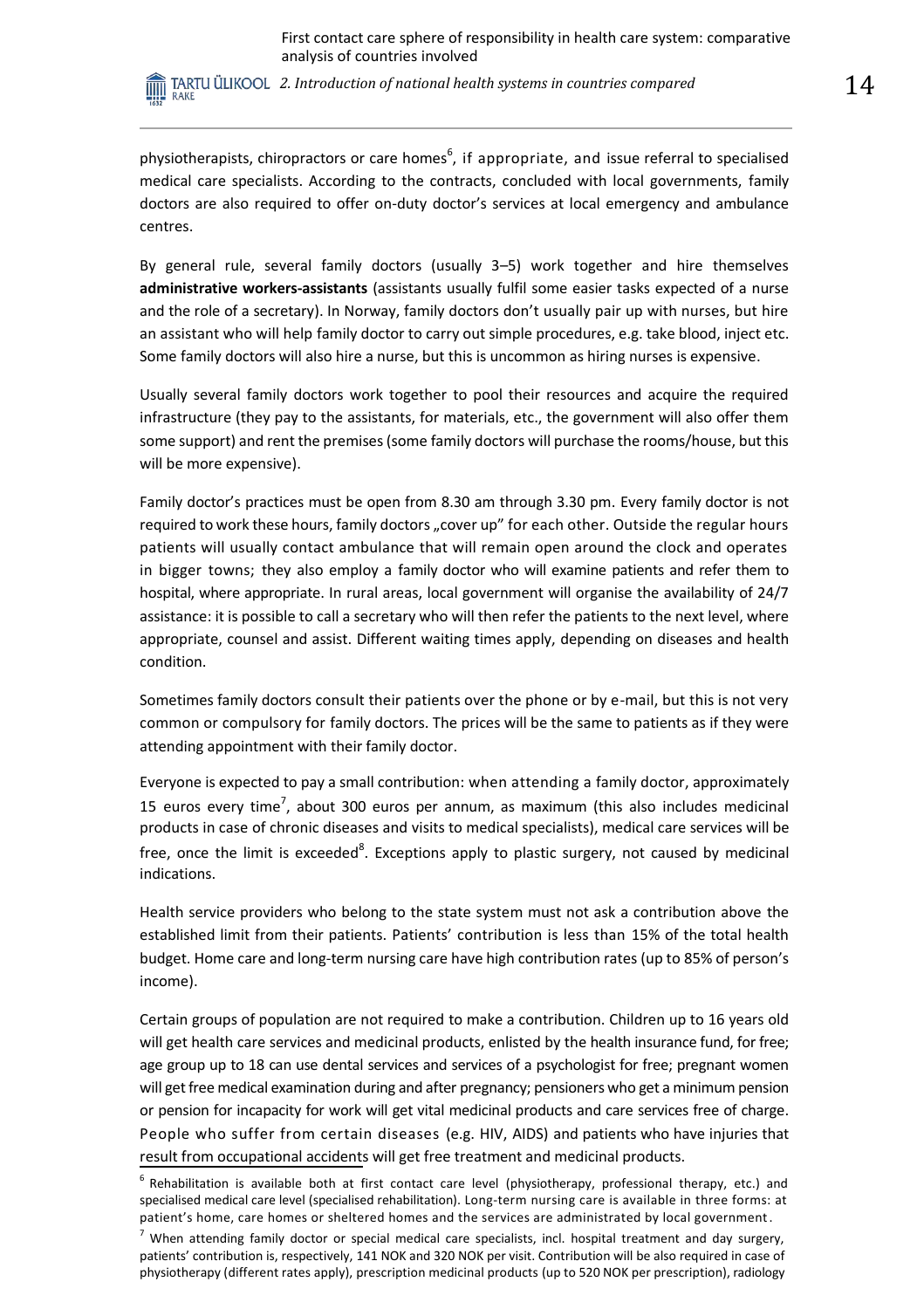

and laboratory analyses (respectively, 227 NOK and 50 NOK).

 $^8$  Upper limit has been established for patient's contribution; in 2014 this was 2105 NOK (approximately 234 euros). Another limit is 2675 NOK (approximately 300 euros) and this applies to services like physiotherapy and dental services. These limits will not apply to long-term nursing care and medicinal products not included in discount lists of the Health Insurance Fund.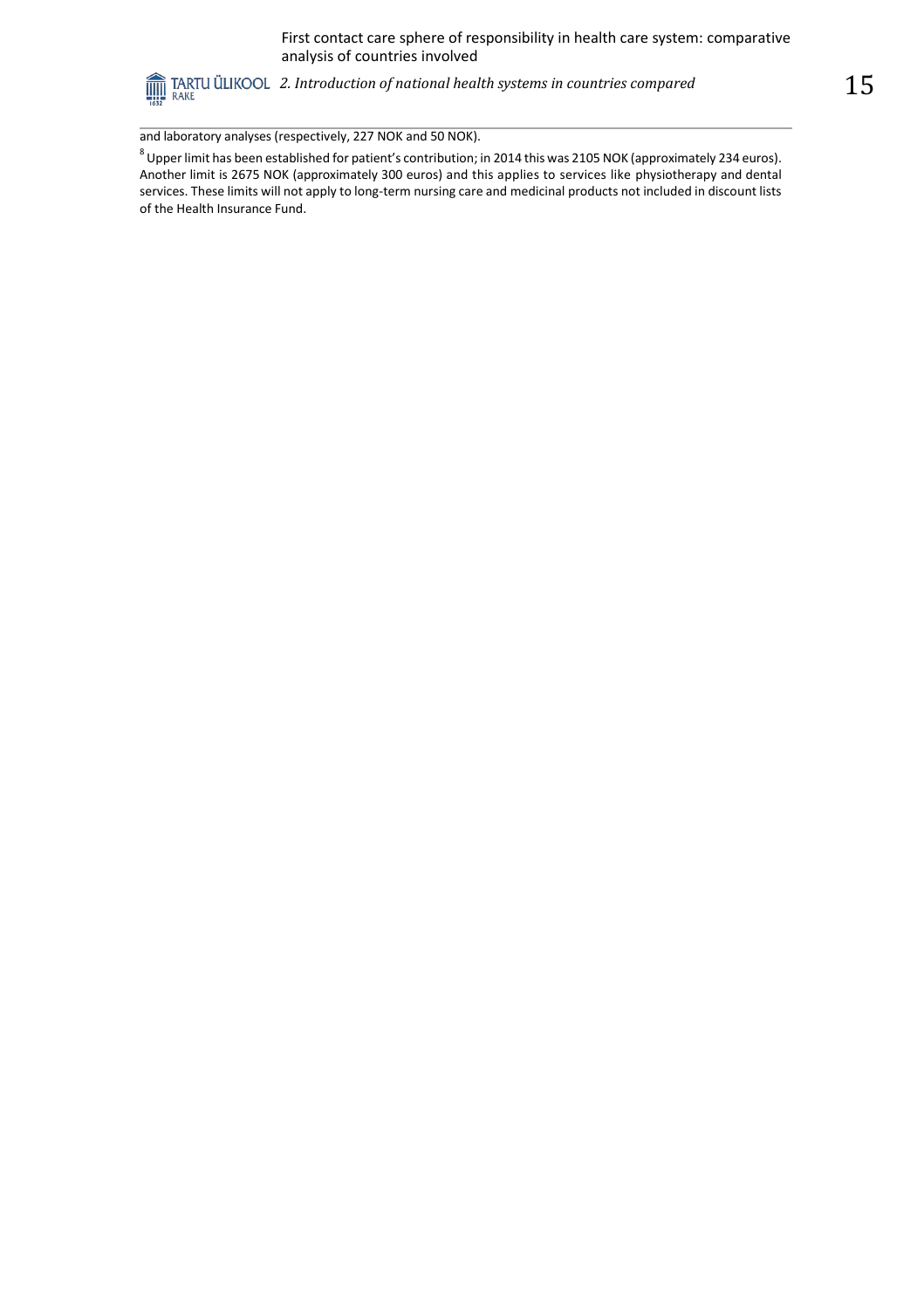TARTU ÜLIKOOL 2. Introduction of national health systems in countries compared  $16$ RAKE

Tax payers who have to bear great expenses as the consequence of a permanent disease will enjoy tax benefits.

Compulsory health system includes the following:

- $\triangleright$  prescription medicinal products, approved by the Health Insurance Fund;
- $\triangleright$  preventive services: check-ups, screening, vaccination of new-born babies and children of school age, activities aimed at prevention of mental health problems (above all, for children and young persons), public health related efforts;
- $\triangleright$  first contact care services, incl. services of family doctor, physiotherapist and chiropractor;
- $\triangleright$  most specialised medical care services and hospital treatment (medicinal indications will be required for certain treatment, e.g. plastic surgery, for the expenses to be covered);
- $\triangleright$  emergency assistance, incl. specialised medical care provided outside the regular hours;
- $\triangleright$  nursing care services;
- $\triangleright$  dental care (for children and certain groups);
- $\triangleright$  medicinal eye treatment (except, by general rule, glasses).

Non-medicinal eye treatment and dental services of adults are not covered by state funds. Health care costs of less privileged people (e.g. pensioners, recipients of subsistence benefits, people on sick leave or parental leave, unemployed, adoptees, single parents) will be covered.

Transport costs may be reimbursed to a patient, if the family doctor considers it necessary, for example, considering the health of the patient. However, the system is rather bureaucratic and usually the decisions will be adopted and activities required to obtain reimbursement will be carried out before visiting the doctor. Should family doctor know that the patient requires transport, the family doctor will call a taxi and the patient does not have to pay; all the expenses will be covered from state funds.

Biggest strength of the system:

 $\triangleright$  all the health services are organised at national level; fees are low, compared to incomes and less privileged people can use assistance, which is available to pay for the health services.

Biggest weakness of the system:

 $\triangleright$  waiting lists can be rather long.

#### **2.1.7. Sweden**

First contact care services are usually offered in separate buildings that are called **care centres**  (*vårdcentral*). These may be located close to hospital buildings.

First contact care services are offered by **family doctors**(*general medical practitioners*), whose area of responsibility includes medical examination and treatment of most common diseases. Where appropriate, family doctors will refer their patients to specialists. Apart family doctors, first contact care health and medical services are offered by specialists: **nurses, physiotherapists, activity therapists** and **dentists**.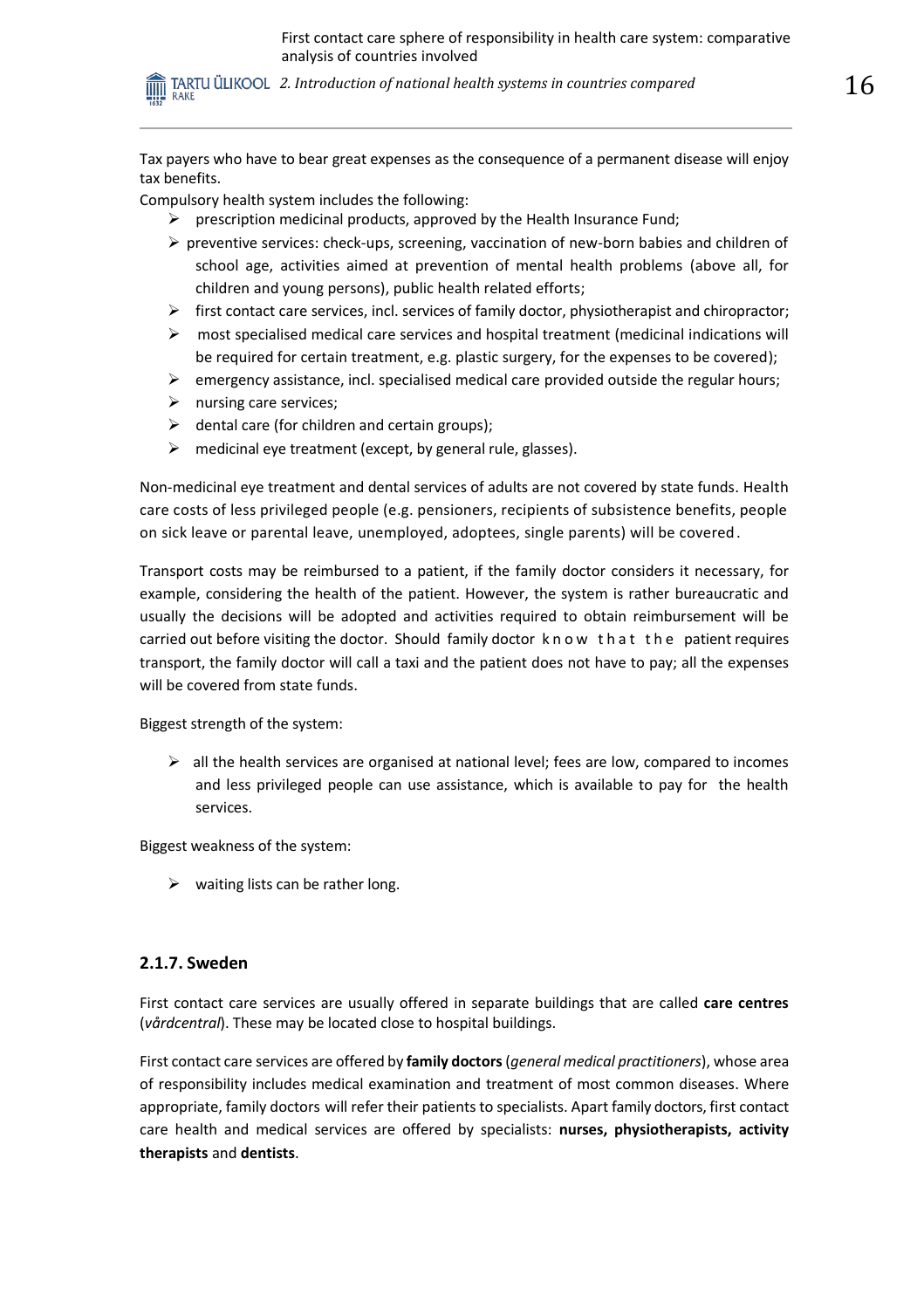*2. Introduction of national health systems in countries compared* 17 RAKE

Family doctors work at first contact care centres as teams; usually, one clinic has 4–6 family doctors. In addition, first contact health care services are offered by district nurses, nurses and often also physiotherapists, activity therapists, psychologists, social welfare specialists, midwives, children's nurses, assistant-nurses and dieticians. There are very few practices with only one family doctor.

Working time requirements differ in different regions. For example, at Västra Götaland, first contact care centres are expected to receive patients at least 45 hours per week. Appointments must take place on working days. First contact care centres will be required to ensure patients with assistance outside the regular hours (on working days, at least up to 10 pm and during weekends and holidays at least six hours a day), but several centres may pool their resources to comply with this requirements; more specific regulations will be adopted by county.

According to waiting time guarantee, the patients have been granted the following rights:

- $\triangleright$  patients must get into contact with first contact care level health service providers on the day they address the provided (e.g. regional health clinics or phone consultancies);
- $\triangleright$  patients must have the opportunity to get a specialist's appointment within seven days.

There is no maximum waiting time established for emergency care; patients must be admitted as soon as possible. Outside the regular hours patients must have the opportunity to get information about available appointment times over the phone; patients must receive assistance both over the phone or when attending the centre.

There is public *online*-database that contains facts and advice about various health conditions; it is also possible to ask questions, anonymously, in web. There is also 24/7 helpline service that patients can call to ask for advice.

Counties will establish the charges on doctors' visits and other health care services; in practice, these are largely the same in different counties. The prices of both county specialists and private specialists, hire by countries, are the same.

Hospital fees must not exceed 100 SEK (which is approximately 11 euros); attending doctor at care centre will involve a charge of 100–300 SEK. Charges for attending a gynaecologist or paediatrician will be 200–350 SEK. 50–220 SEK will be charged for a visit to/by physiotherapist and nurse. The visit charges of other specialists are around 150–350 SEK. Charges for using ambulance are 220–400 SEK. There won't be usually any extra charges for analyses and tests. Etc. Gynaecological screening (e.g. mammography, PAP smear) can cost around 200 SEK. Some counties have established charges on ambulance/emergency care and helicopter services. The upper limit for costs of prescription medicinal products, issued by a doctor, nurse or other provider of health services, is 2,200 SEK; this does not include medicinal products that do not require a prescription. Every county will establish upper limits for expenses that can be charged on medical supplies and travel expenses.

All over Sweden, attendance of pregnancy and child health care centres is free. School medical appointments and vaccinations are all free. Most counties will not charge dependant young person's up to the age of 20, any charges for services provided by health care centres, youth centres and specialised medical care services.

Some counties will refund the charges if a patient will have to wait longer than promised. Patients missing their appointment will still have to pay for the visit.

Upper limit (*high-cost protection*) has been established for all the health services; the respective rate is the same for all counties. The annual upper limit per patient is 1,100 SEK (117 euros). Once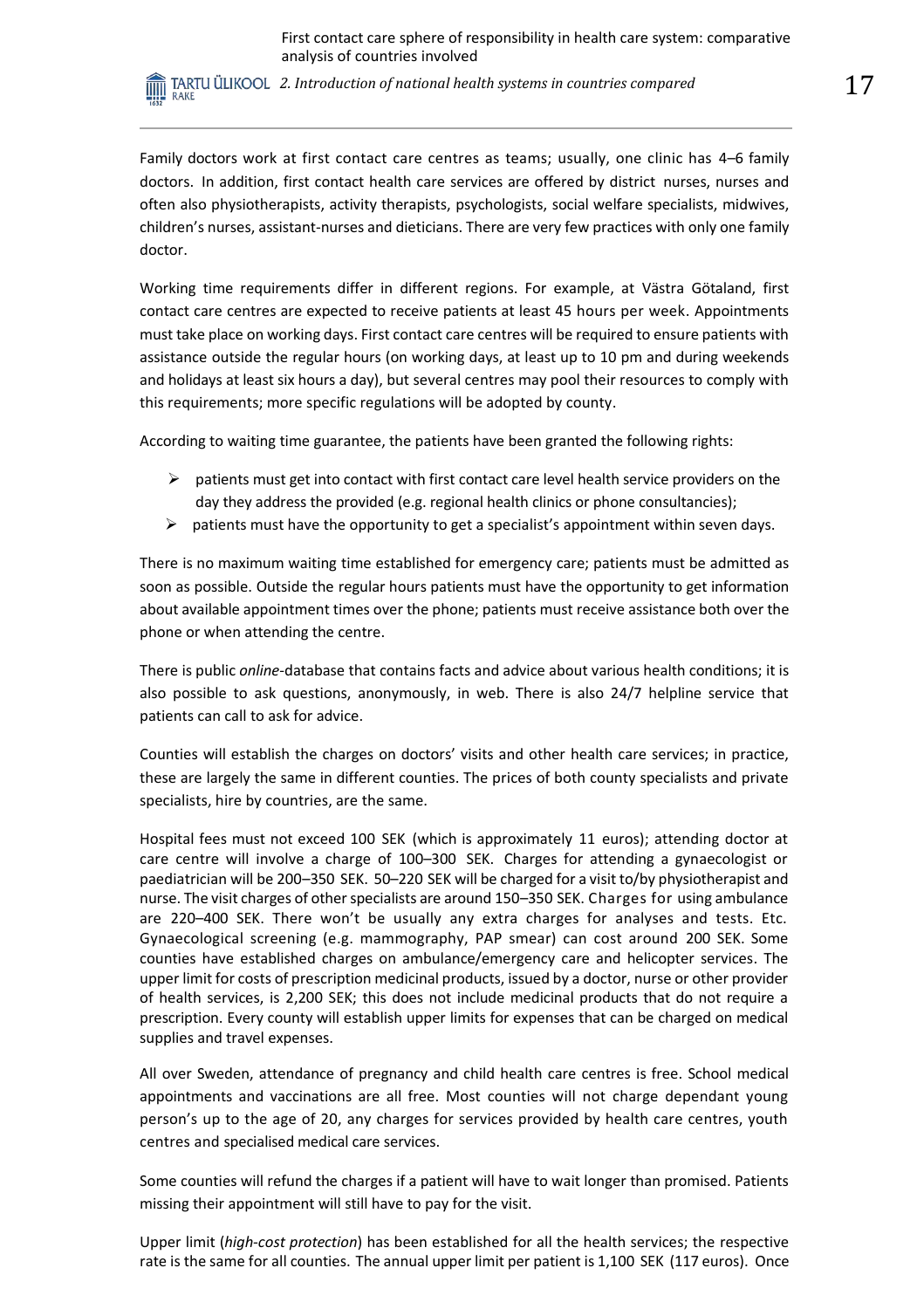*2. Introduction of national health systems in countries compared* 18 RAKE

this limit has been reached, the patient will no longer have to pay for any services that respective year.

The following expenses will not be included for the purposes of calculating the upper limit:

- $\triangleright$  hospital bed day charges;
- $\triangleright$  vaccination:
- $\triangleright$  other preventive services, e.g. mammography screening;
- $\triangleright$  visits not attended by the patient;
- $\triangleright$  expenses related to the issued of copies of medical documents;
- $\triangleright$  dental service expenses.

Biggest strength of the system:

 $\triangleright$  cost protection system; i.e. annual maximum limit for patient's contribution applies for every patient.

Biggest weakness of the system:

 $\triangleright$  depending on region/county, referral is always not required to access specialised medical care, which imposes too much load on the specialised medical care system.

#### **2.1.8. Conclusion**

In countries included in comparison, the first contact level health care is provided in either **health/care centres,** which are run by specialists of several spheres, **family doctors' centres**, where patients are received by several family doctors, or family doctors that run **single practice.** The circle of first contact care service providers is varied by countries, but definitely includes a **family doctor**, usually also a **nurse**. In most cases, family doctors and specialists do not share the same building.

The sphere of responsibility of family doctors usually includes health promotion, prevention and anticipation of health problems, diagnosing diseases, treatment of easier and most common diseases, issue of certificates and prescriptions for medicinal products and referrals to specialists.

Appointments to see a doctor are usually made on working days; appointment times are somewhat varied, but usually remain between 8 am and 4 pm. In most countries, counselling by phone or often also by e-mail is possible. Some countries have established requirements on waiting time at first contact care level; by general rule, patients must have the ability to get an appointment with first contact care service providers within a week.

Whether patients have to pay a contribution and what are the contribution rates, differs in different countries. In Norway and Sweden, patients will have to pay for services; however, there is a maximum high-protection limit established and once the limit is exceeded, patients will be no longer required to pay for the services. Cost reimbursement systems are also different; in some countries, transport/travel costs will be compensated to patients.

Experts suggested different circumstances as the strengths and weaknesses of the system. In most cases, quality and variety of the services was highlighted as strength. High maintenance/upkeep costs of the system and long waiting times were the most common weaknesses specified.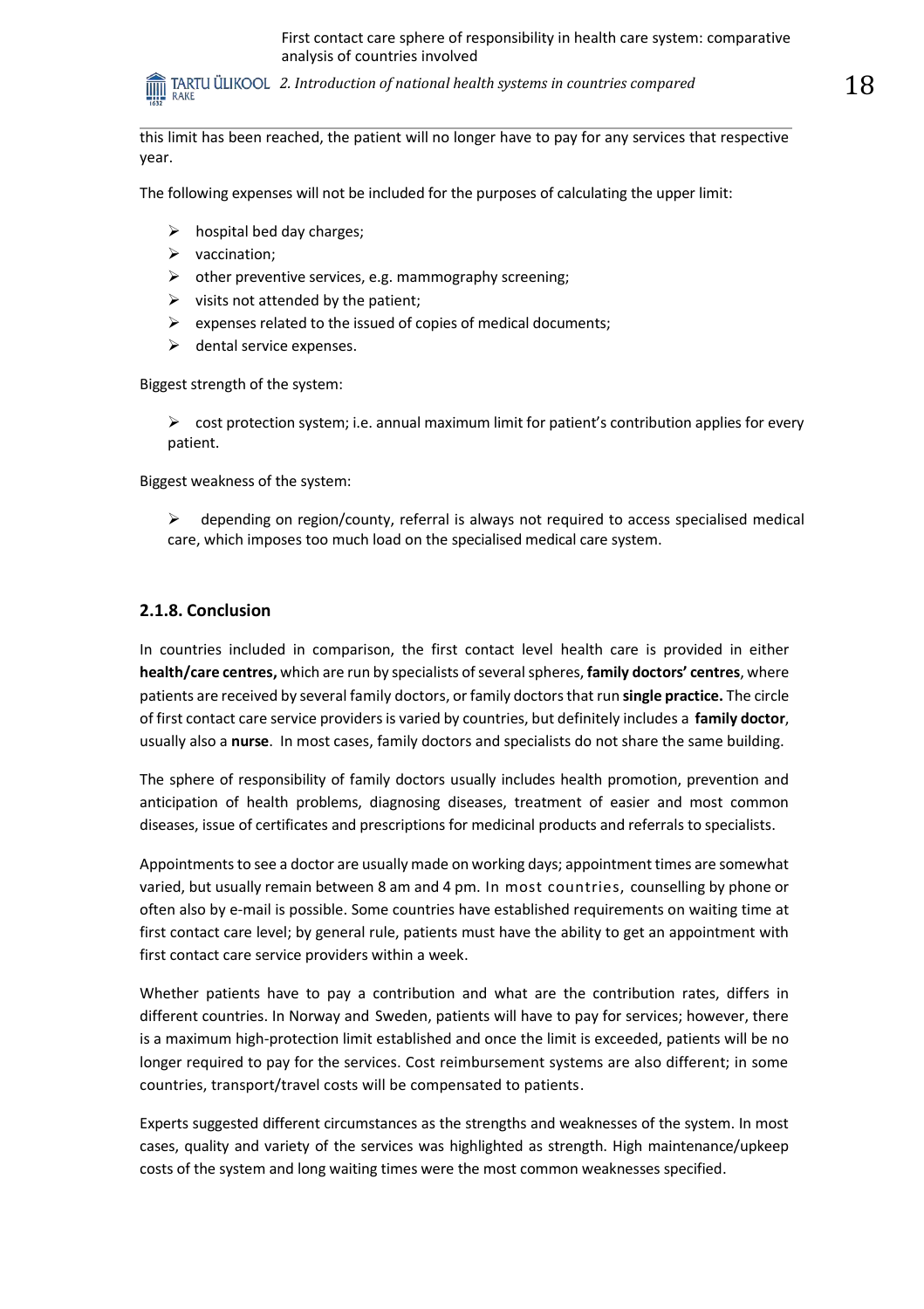

*2. Introduction of national health systems in countries compared*  $18$ 

## **Table 2. Short overview of first level health care system in countries compared.**

|                                                         | <b>Finland</b>                                                             | <b>Denmark</b>                                                                                                                                                                    | <b>The Netherlands</b>                                         | Canada                                                        | The UK                                                                           | Norway                                                                | Sweden                                                                                            |
|---------------------------------------------------------|----------------------------------------------------------------------------|-----------------------------------------------------------------------------------------------------------------------------------------------------------------------------------|----------------------------------------------------------------|---------------------------------------------------------------|----------------------------------------------------------------------------------|-----------------------------------------------------------------------|---------------------------------------------------------------------------------------------------|
| Organisation of<br>first contact<br>health care         | Health care centres                                                        | family doctors' centres or<br>family doctors' clinics                                                                                                                             | family doctors' centres                                        | (health) care centres,<br>separate family<br>doctors' offices | family doctors'<br>centres                                                       | family doctors' centres                                               | (health) care centres                                                                             |
| Main team of first<br>contact care level<br>health care | general<br>practitioner, nurse,<br>physiotherapist                         | family doctor, nurse                                                                                                                                                              | family doctor, assistant<br>nurse, physiotherapist,<br>dentist | family doctor, nurse                                          | family doctor,<br>health care assistant                                          | family doctor,<br>assistant                                           | family doctors, nurses,<br>physiotherapists,<br>activity therapists, dentists                     |
| First contact care<br>appointment time                  | on working days<br>$8$ am $-4$ pm                                          | on working days 8 am-<br>4 pm                                                                                                                                                     | on working days 8 am-<br>6 pm                                  | on working days 8 am-<br>4.30 pm                              | on working days<br>8 am-6.30 pm                                                  | on working days 8.30<br>$am -$                                        | Different in different countries                                                                  |
| Waiting time<br>guarantee                               | absent                                                                     | 5 days                                                                                                                                                                            | absent                                                         | absent                                                        | Absent                                                                           | Depends on<br>pathology                                               | 7 days                                                                                            |
| Use of means of<br>communication                        | telephone                                                                  | e-post, telephone                                                                                                                                                                 | telephone,<br>web camera                                       | telephone                                                     | e-mail, telephone,<br>special programme                                          | e-mail, telephone                                                     | telephone, web                                                                                    |
| Patient's own<br>contribution                           | Yes, for<br>certain<br>services                                            | absent (except medicinal<br>products and certificates)                                                                                                                            | absent<br>(covered by<br>insurance)                            | Yes, for certain<br>services                                  | absent, except<br>medicinal<br>products, dental<br>services, eye tests,<br>wigs  | Depends on service                                                    | Depends on service,<br>maximum annual limits are<br>established                                   |
| Reimbursement of<br>expenditures to<br>patients         | Depends on local<br>government                                             | Expenses won't be<br>reimbursed, except in<br>cases of private<br>insurance or of health<br>condition requires<br>the use of a taxi (this<br>will be decided by<br>family doctor) | absent                                                         | absent (except in case<br>of an extended health<br>plan)      | Available<br>(compensation<br>of travel costs to<br>less privileged<br>patients) | Transport costs (this<br>will be decided by<br>family doctor)         | absent                                                                                            |
| strength                                                | Most important<br>services are<br>available at first<br>contact care level | Most services are free for<br>patients                                                                                                                                            | Multiple services                                              | Multiple services                                             | Good access                                                                      | Multiple<br>services;<br>charges are low,<br>compared<br>to<br>income | High-cost protection system                                                                       |
| weakness                                                | Shortage of doctors                                                        | Shortage of doctors                                                                                                                                                               | Expensive                                                      | Shortage of doctors                                           | Long waiting times,<br>expensive                                                 | Long waiting times                                                    | Referral is always not required and<br>this causes overload on<br>specialised medical care system |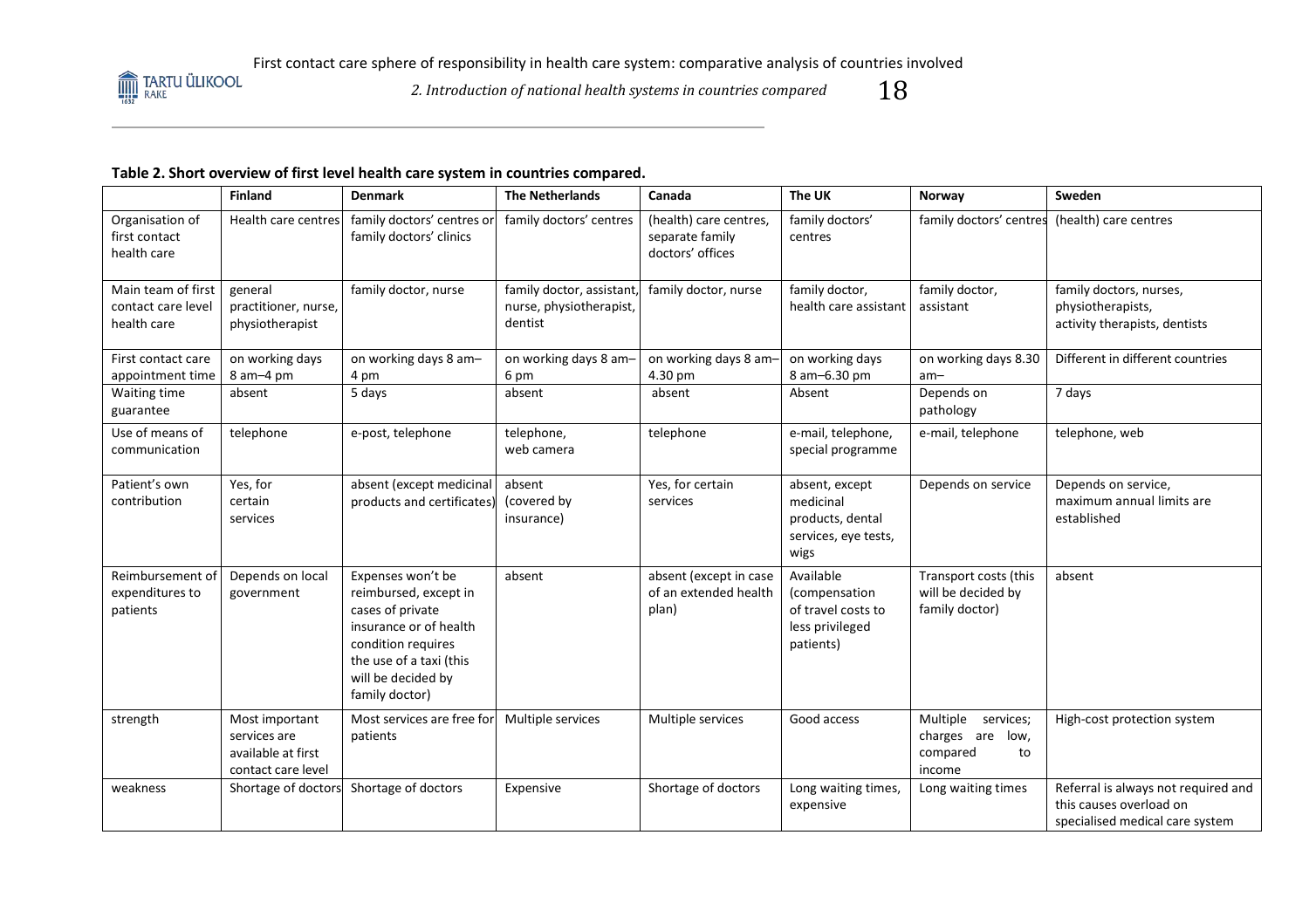

2. Introduction of national health systems in countries compared  $\hskip 10 pt 19$ 

# **2.2. Referral from first contact level to specialised medical care level**

## **2.2.1. Finland**

To get an appointment with medical specialists, patients must have a **referral** from a general practitioner. Without a referral, appointment can't be made with a medical specialist, except in emergencies and some medical specialists (e.g. gynaecologist). Requirement for referral is not dependent on the type of health care institution. Referral must be substantial and set out the following information, as minimum:

- $\triangleright$  earlier diseases, surgeries, etc.;
- $\triangleright$  current disease and course of diseases;
- $\triangleright$  tests and analyses that have been carried out (unless available to medical specialists by electronic means);
- $\triangleright$  cause of referral.

Sample referral (in Finnish language) is available here: [http://www.edufin.fi/kuntalomake/html/e/s6481-](http://www.edufin.fi/kuntalomake/html/e/s6481-Z_n.pdf) [Z\\_n.pdf.](http://www.edufin.fi/kuntalomake/html/e/s6481-Z_n.pdf)

Referral will be not required if a medical specialist will receive patients in the same health care centre with the general practitioner, i.e. in cases where patients use the specialised medical care services, commissioned by the health care centre. Without a referral, specialised medical care will only be available in emergency cases when a patient is taken straight to a medical specialist by ambulance. Ambulance will decide whether the patient is to be taken to a hospital or to an appointment with on-duty medical specialist. Patients who are not in a very severe condition will be taken, by the ambulance, to health are centre where general practitioner will carry out the basic set of tests and analyses and decide whether the patient will need specialised medical care or not. Easy traumas (wounds, simple cases of broken bones) will be treated at health care centres; some health care centres have X-ray apparatus and the opportunity to put the broken limbs into a cast. In certain occasions, patients who suffer from chronic diseases can make an appointment with a medical specialist without a referral, provided that they are attended by a medical specialist on regular bases.

Usually it is not possible to get a referral over the phone or by e-mail, without making an appointment with first contact care medical specialist. In Finland there is a requirement to have basic tests and analyses conducted and disease diagnosed (or at least supposed diagnose given) at a health care centre before a referral is given to specialised medical care. Patients will be always tested thoroughly at first contact care level before they are referred to specialised medical care. If, according to a medical specialist, this has not been done substantially enough at the first contact care level, the patient's referral will be referred back to health care centre doctor, with recommendations and comments, which should be examined before appointment can be made with a medical specialist. General practitioners will new the referral after making the required tests and analyses, etc.

After a referral is given, it will be sent to a central hospital to give the patient an appointment with a medical specialist. Depending on the centre the referral will be either issued by general practitioner on paper or communicated by registration secretary. Most frequently the process is electronic; doctors will first enter the referral into computer; secretary will then give it an appropriate electronic form and return it to the doctor for checking and once the form is approved, to a hospital.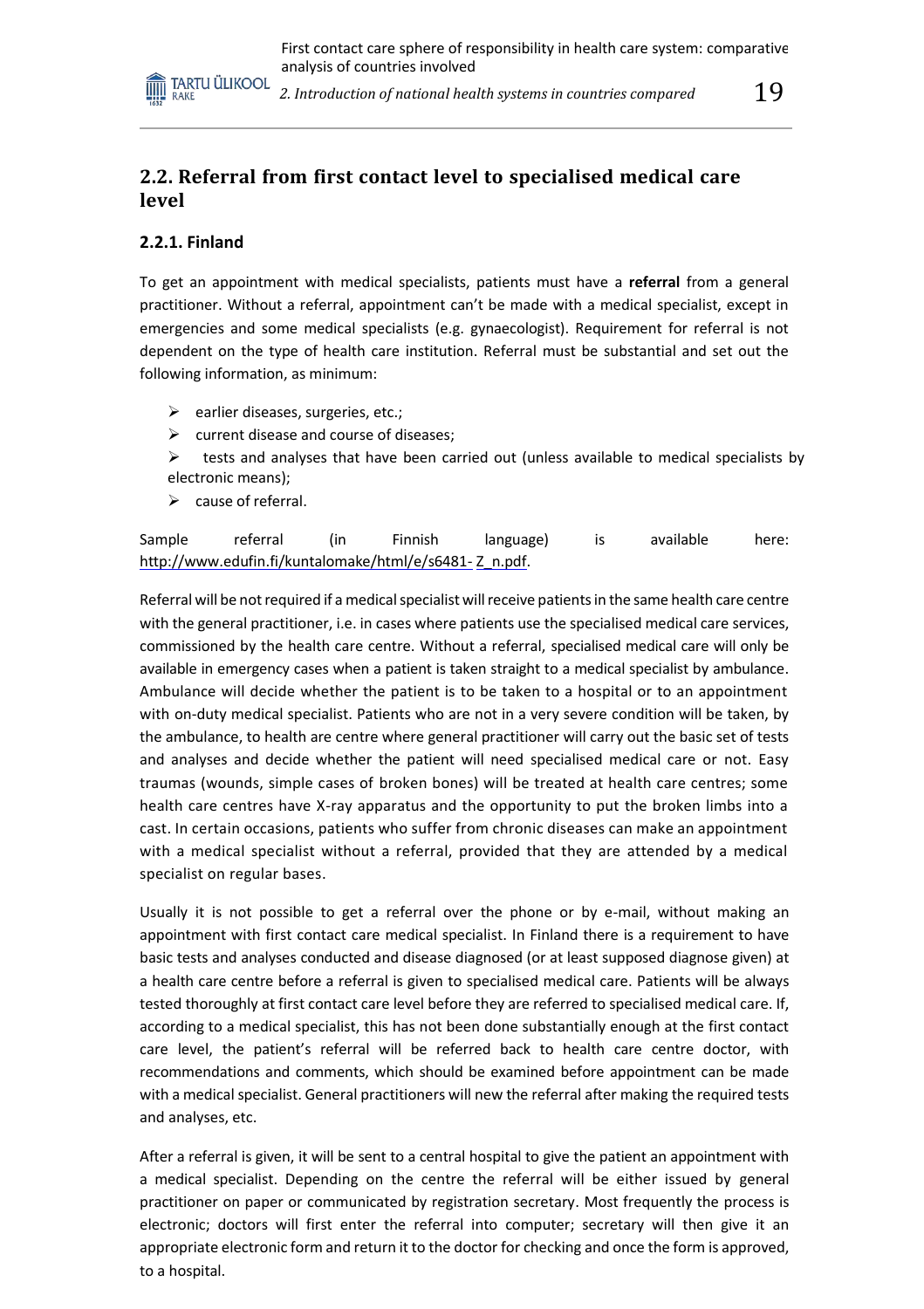

2. Introduction of national health systems in countries compared  $20\,$ 

## **2.2.2. Denmark**

To get an appointment with medical specialists, patients must have a **referral** from family doctor. Referral will be required even in the case of a private insurance as this must cover health care service related expenses. The process for the issue of the referral is the following: family doctor will issue a referral to medical specialist and the patient will receive a notice about the suggested appointment, as a letter, message or e-mail, from the hospital/medical specialist. Family doctor can register the patient for a scheduled appointment with a medical specialist. It is also possible that a family doctor will give a referral that won't be sent to medical specialist/hospital, but the patient will use the system to choose a medical specialist and the medical specialist will then suggest a time for the appointment (e.g. for patient's visit to town to where the appointment will take place). With some medical specialists, patients will be required to register themselves, either over the phone or by means of Internet.

There is no standard, common, state level referral form. There are *online*-referral forms.

#### **2.2.3. The Netherlands**

To get an appointment with a medical specialist, a patient will be required to have a family doctor's **referral**, regardless of the health care institutions where the patient will be referred to, except in cases of emergency assistance. Patient's contribution will not depend on the presence of a referral; without a referral, it will not be possible to get an appointment with a medical specialist. In general, it is not possible to get a referral, using a phone or other similar channels; family doctor must first diagnose the patient and needs to see the patient for that purpose. One medical specialist may refer the patient to another medical specialist.

There is no standard, common, state level referral form; regionally accepted forms will be used. There is a sample Dutch College form (not available to public), and there are also guidelines available from different instructions, describing the entries a referral should have. Referral must include a diagnosis and other information, which is of importance for a medical specialist. In more than 80% cases, referral will be given electronically, by means of a secure web environment [\(www.zorgdomein.nl\)](http://www.zorgdomein.nl/).

By general rule, patients will schedule an appointment with a medical specialist over a phone, after having received and completed an electronic form of referral.

#### **2.2.4. Canada**

To get an appointment with medical specialists, patients must have a **referral** from family doctor (there are some exceptions, e.g. referral may not be necessary to make an appointment with a dermatologist; referral is also not required for cosmetic procedure, which are paid services; exceptions are different in different areas and hospitals). First examination of patients is carried out by a family doctor, who will then decide whether a patient will need to be referred to specialised medical care. Should a referral be necessary, family doctor will communicate an electronic referral to a medical care specialist, who will use the evaluation of family doctor to decide how urgent the patient's need for health services concerned is. In general, it is not possible to get a referral over a phone, without having first made an appointment with family doctor. Patients can schedule an appointment with a medical specialist after having received a referral from their family doctor. One medical specialist may refer the patient to another medical specialist.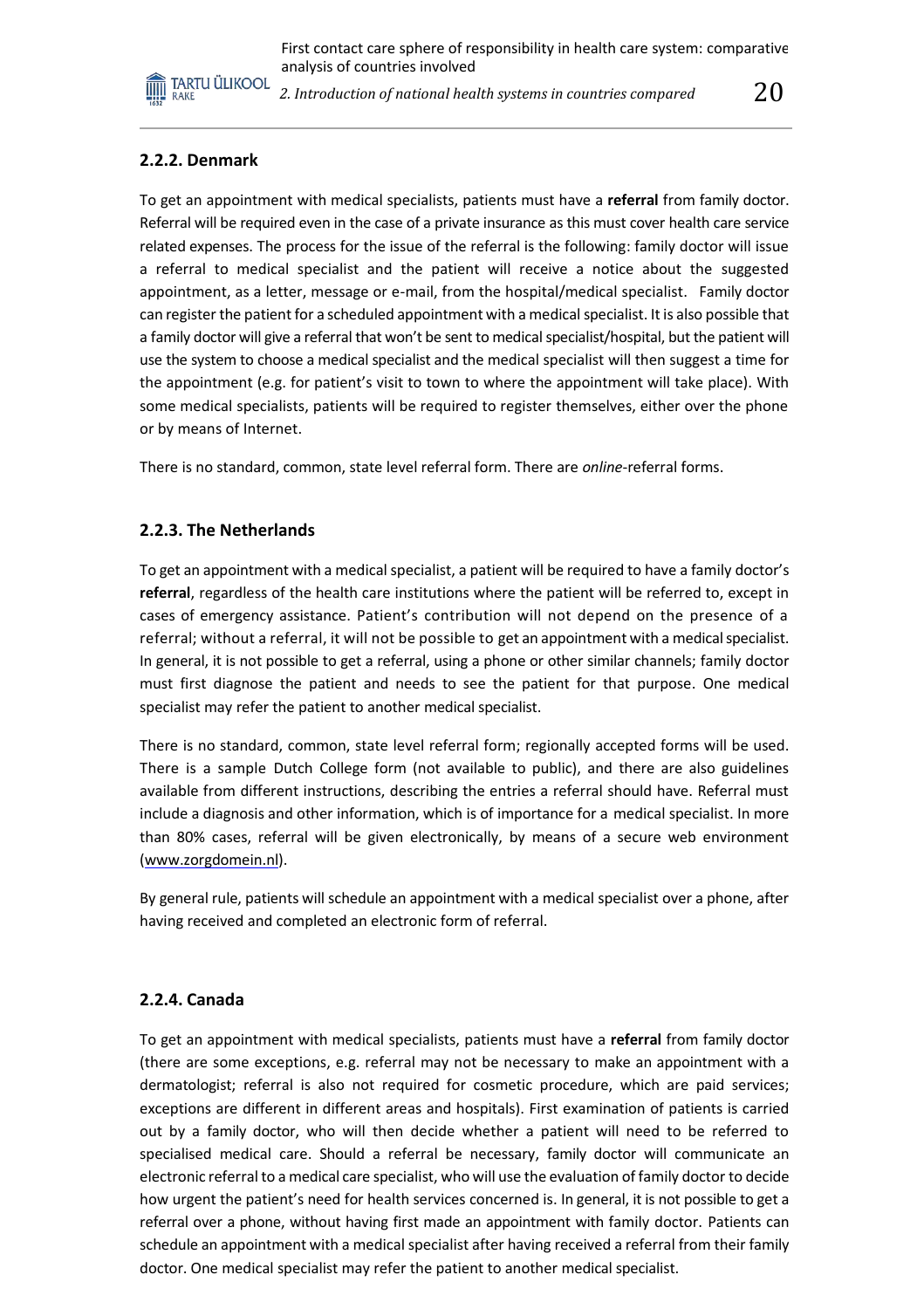

2. Introduction of national health systems in countries compared  $\quad\quad 21$ 

Referral will include the following information: cause for referral, used medicinal products, earlier medical treatment history, results of tests and laboratory analyses, etc. There is no common format for referrals.

# **2.2.5. The United Kingdom**

Regardless of the institution the patient is referred to, patients must have a **referral** from family doctor to get an appointment with a medical specialist. Patients' own contribution doesn't also depend on the existence of a referral, as referral will be always required. Family doctor may also schedule an appointment with a medical specialist; patients can only do it after receiving a referral from family doctor, on the bases of appointment request letter (appointment request letter means that a family doctor will give a patient access to computer system where patient can schedule a suitable time for an appointment) or over a phone.

Family doctor will not give a referral, using a phone or e-mail etc., it is necessary to pay a visit to family doctor. Referral won't be necessary in the following cases: patients addressing sexual health clinics, in case of traumas, accidents and emergencies.

There is no standard, common, state level referral form; each region has its own referral. Referral must include sufficient information that a medical specialist can use, incl. patient's medical records and course of the disease.

There is a national form of referral for patients suspected to have a cancer $^9$ .

#### **2.2.6. Norway**

To get an appointment with medical specialists, patients must have a **referral** from family doctor,

with the exception of emergencies. There is no standard form available for a referral.

The following procedure will apply to make an appointment with a medical specialist: patients are recorded in an electronic system and should a family doctor refer a patient to an appointment with a medical specialist, the medical specialist can see it from the system. Patients won't be required to do anything to get an appointment with a medical specialist; they will receive a confirmation (by letter or message) about the scheduled appointment. Referral can't be obtained without visiting the family doctor first.

#### **2.2.7. Sweden**

Requirements to a referral depend on a region, not speciality. Apart doctors, nurse of children's health care centre and some other service providers can issue referrals. In cer tain cases, patients don't need a referral to make an appointment with a medical specialist; however, without a referral expenses may be higher and waiting times longer; also,

<sup>9</sup> http://www.birminghamcancer.nhs.uk/staff/rf/gp-urgent-2-week-wait; [http://www.londoncanceralliance.nhs.uk/information-for-healthcare-professionals/forms-and-guidelines/south-](http://www.londoncanceralliance.nhs.uk/information-for-healthcare-professionals/forms-and-guidelines/south-east-london-cancer-network/urgent-referrals-from-primary-care/)

[east-london-cancer-network/urgent-referrals-from-primary-care/](http://www.londoncanceralliance.nhs.uk/information-for-healthcare-professionals/forms-and-guidelines/south-east-london-cancer-network/urgent-referrals-from-primary-care/)

For additional information see:<https://www.nice.org.uk/guidance/ng12>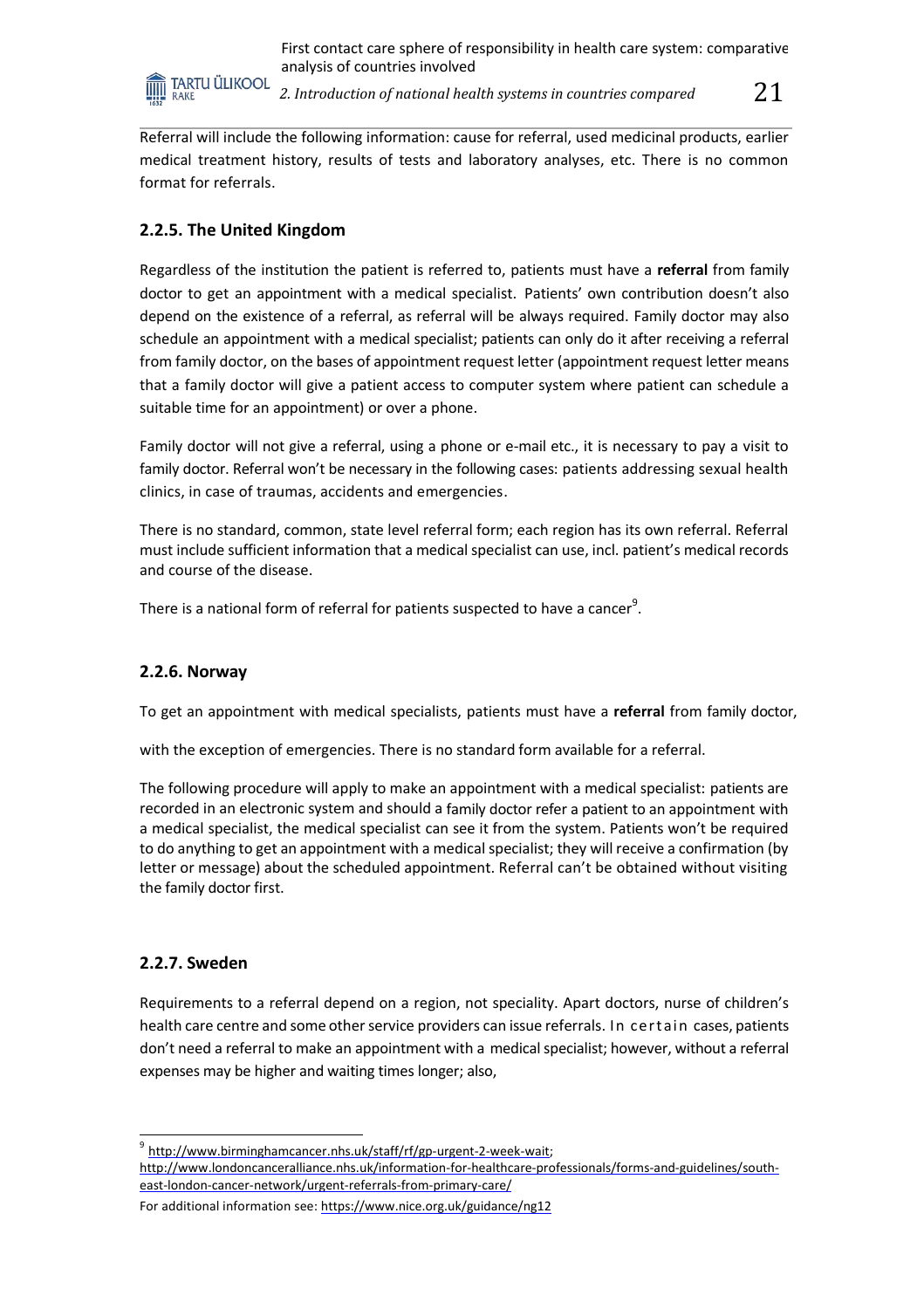

2. Introduction of national health systems in countries compared  $22\,$ 

a medical specialist may request conduct of certain tests and analyses at first contact care level, etc. Some clinics will always request a referral.

In many counties it is possible to make an appointment with a medical specialist without a referral. Some clinics ask patients to write a letter upon registration (setting out description of patient's health problem and an explanation, stating why treatment is needed) or complete a special form, but only provided that referral is not required to make an appointment with a medical specialist in the county where the patient wants to make an appointment with a medical specialist or in the patient's home county. When the patient's home county will request a referral to make an appointment with a medical specialist, this will be needed also if the patient wants to make an appointment with a medical specialist in another county.

If a patient is given a referral, he/she may consult his or her doctor to decide where to make an appointment with a medical specialist. Once there is a referral, the patient doesn't have to do anything to make an appointment with a medical specialist; s/he will be sent a letter to attend the appointment once the clinic concerned has scheduled the time for appointment.

Referral will include information about the assistance required by patient, description of symptoms, information about earlier diseases and health problems. There is no standard form available for a referral.

#### **2.2.8. Conclusion**

In most of the countries, included in the comparison, patients must have a referral from their family doctor to make an appointment with a medical specialist. Sweden, where referral is not required on some counties, is an exception. Finland is the only one of the countries, included in the comparison, which does use a common standard form of referral. In countries compared, it is not possible to get a referral without first making an appointment with family doctor; family doctors want first to meet their patients to give a diagnosis.

The systems for making registrations with medical specialists are different in compared countries. In some countries, appointments are scheduled by family doctors and patients will get a confirmation about the scheduled appointment time either by letter or SMS; in some countries patients will have to make an appointment with a medical specialist themselves; in some countries both patients and family doctors can make an appointment with a medical specialist.

|                                                                                     | <b>Finland</b>   | <b>Denmark</b>                 | <b>The</b><br><b>Netherlands</b> | Canada  | The UK                                          | Norway           | Sweden               |
|-------------------------------------------------------------------------------------|------------------|--------------------------------|----------------------------------|---------|-------------------------------------------------|------------------|----------------------|
| Will referral be needed?                                                            | yes              | yes                            | yes                              | yes     | yes                                             | yes              | depends on<br>county |
| Is there a common standard<br>referral form?                                        | yes              | no                             | no                               | no      | no, except in<br>case of<br>suspected<br>cancer | no               | no                   |
| Is it possible to obtain a<br>referral without first meeting<br>with family doctor? | no               | no                             | no                               | no      | no                                              | no               | no                   |
| Who will register patients for<br>an appointment with a<br>medical specialist?      | family<br>doctor | family<br>doctor or<br>patient | patient                          | patient | family doctor or<br>patient                     | family<br>doctor | family doctor        |

**Table 3. Short overview of a system for getting a referral to a medical specialist in countries compared.**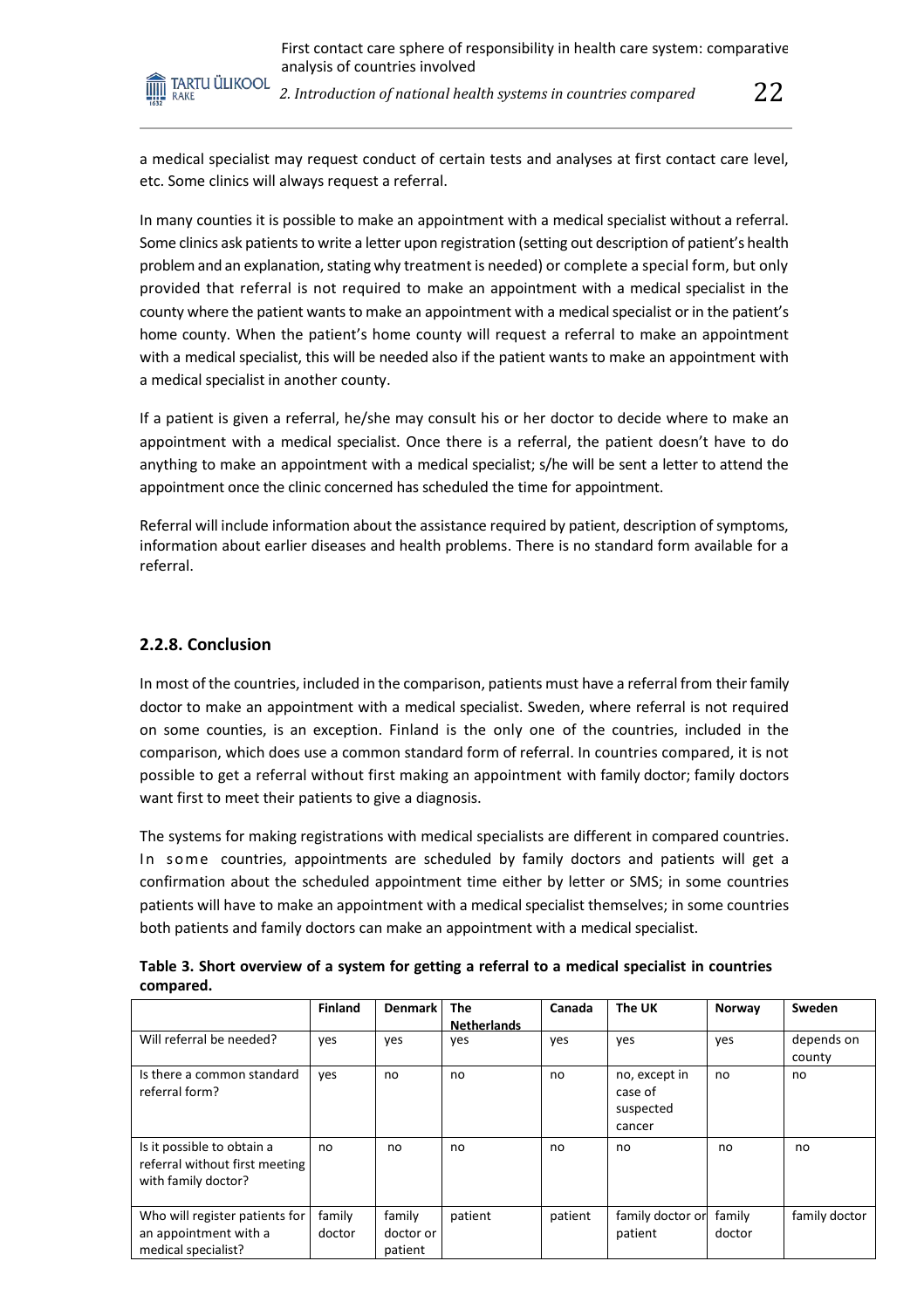

2. Introduction of national health systems in countries compared  $\qquad\qquad 23$ 

# **2.3. Short overview of specialised medical care systems**

#### **2.3.1. Finland**

Specialised medical care services are usually provided at hospitals; however, appointments may also take place outside hospitals (e.g. *etäpoliklinikka*).

Family doctor will comment, in the referral, how fast the patient should get an appointment with a medical specialist: on the same day, within 1–7 days, within 8–30 days, within 30 or more days.

Patient's contribution is not required upon using specialised medical care, with the exception of bed day charges in case of inpatient treatment in hospitals. In case of certain diseases, KELA will reimburse, based on a patient's request, also expenses that related to tests and procedures, carried out in private sector (e.g. *in vitro* fertilisation).

#### **2.3.2. Denmark**

Specialised medical care services are provided both in hospital buildings (mostly in smaller towns) or in separate specialised clinics (usually in larger towns).

Most specialised medical care services are free for patients (chiropractor's services represent an exception). Patients will be required to pay for medicinal products and patients older than 18 years, who don't have a private insurance to cover the related costs, will also have to pay for dental services.

The maximum permissible waiting period to specialised medical care services is one month. If a state hospital is unable to provide the required health services within this period of time, patients will referred to private clinic (or sent abroad for a treatment); the state will then pay for the services.

The system for reimbursement of costs in Denmark is similar to first contact care services in the case of specialised medical care services. Expenses are not reimbursed to patients, except elderly persons and people with health problems that will weaken their organism so bad that they will be unable to attend doctor on their own. They may request state tax services to attend their doctor – it will be up to family doctors to decide who can make use of the services.

#### **2.3.3. The Netherlands**

Specialised medical care services are usually provided in larger hospitals; patients are also free to choose a private practice, but this is done very seldom as the quality of services, offered in hospitals, is as good as in private practices.

Depending on insurance type, people can use various specialised medical care services free, i.e. patient's own contribution will depend on the insurance package. Patients can choose medical specialist or hospital that they prefer, but then the charges will by as much as 20% higher. Some insurance schemes will cover all the specialised medical care and hospital services, but are then, by general rule, also 5–10 euros per month more expensive (average insurance rates are 70–140 euros per month).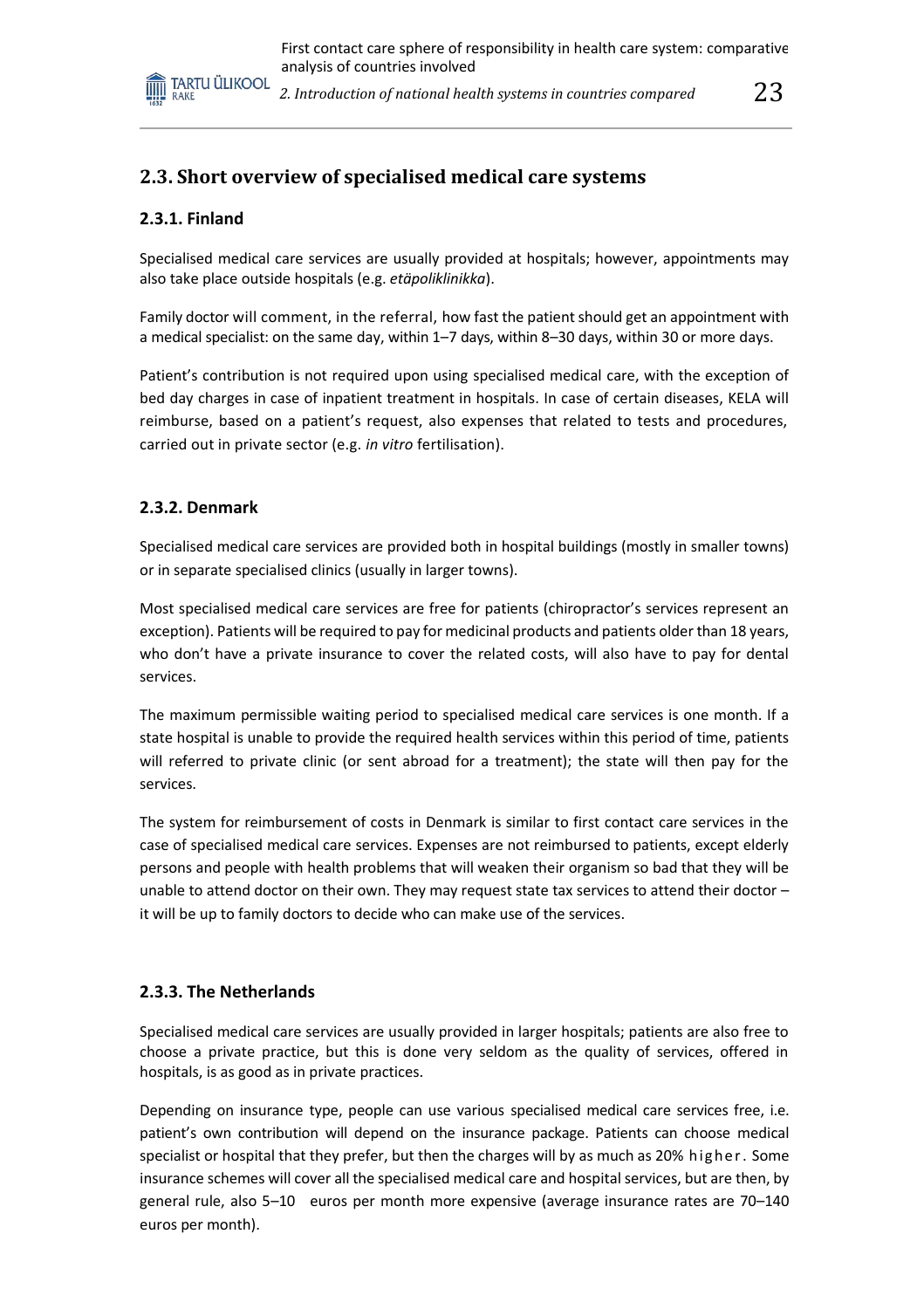

2. Introduction of national health systems in countries compared  $\begin{array}{c} 24 \end{array}$ 

Expenses are not reimbursed to patients; by general rule, they are not expected to bear any servicerelated expenses themselves but may be later invoiced by insurance in case of costs, which are not covered by insurance.

There are no guarantees for waiting time. Patients can use web application of referral to obtain information about waiting times in hospitals.

# **2.3.4. Canada**

Specialised medical care services are usually provided in hospitals; however, more and more services are becoming available in private practices outside hospitals.

Specialised medical care services have waiting time guarantees, depending on the region and the urgency of the case $^{10}$ .

Patients don't have to make their own contribution in case of medical, diagnostic and hospital care services that are funded at the state level. All prescription medicinal products, available from hospitals, are funded by the state; patients' contribution for prescription medicinal products that are required on daily bases will vary by provinces and territories. Doctors are not allowed to charge a fee that exceeds the established limits from their patients.

Specialists usually get paid according to *fee-for-service* principles; in most provinces, the rates of fees are similar to those charged by first contact care level family doctors. Specialists, who are employed by the national system, must not charge the patients for services, covered by national insurance scheme.

There is no system for reimbursement of expenditures.

# **2.3.5. The United Kingdom**

Specialised medical care services are usually provided in hospitals.

Specialised medical care waiting time guarantee will be 18 weeks as of the referral, unless patients prefer to wait longer or their conditions allows for longer waiting time or even favours it (patients who need to lose weight or quit smoking; certain tests need to be conducted) or patients who have missed their appointment without a good reason. Waiting time guarantees won't be extended to mental health services<sup>11</sup>, where the waiting time will be scheduled by service provider, pregnancyrelated services (expecting women will attend their doctors on the bases of a regular schedule) and public health care services that are organised by local governments (e.g. services related to sexual health; usually patients can contact the service provider directly or a referral from family doctor won't be required to use these services).

Patients will be only required to pay for prescription medicinal products; the system is quite similar to first contact care level.

The system for reimbursement of costs is similar to first contact care services. There is no selfcontribution; in some cases, compensation for travel costs may be available:

<sup>&</sup>lt;sup>10</sup> See, for example, [http://www.edmontonsun.com/2015/04/20/wildrose-announces-wait-time-guarantee-for](http://www.edmontonsun.com/2015/04/20/wildrose-announces-wait-time-guarantee-for-albertans)[albertans a](http://www.edmontonsun.com/2015/04/20/wildrose-announces-wait-time-guarantee-for-albertans)nd [http://www.health.gov.nl.ca/health/wait\\_times/national\\_benchmark.html.](http://www.health.gov.nl.ca/health/wait_times/national_benchmark.html)

<sup>11</sup> Services which are available within the framework of the IAPT (*Improving access to psychological therapies*) system.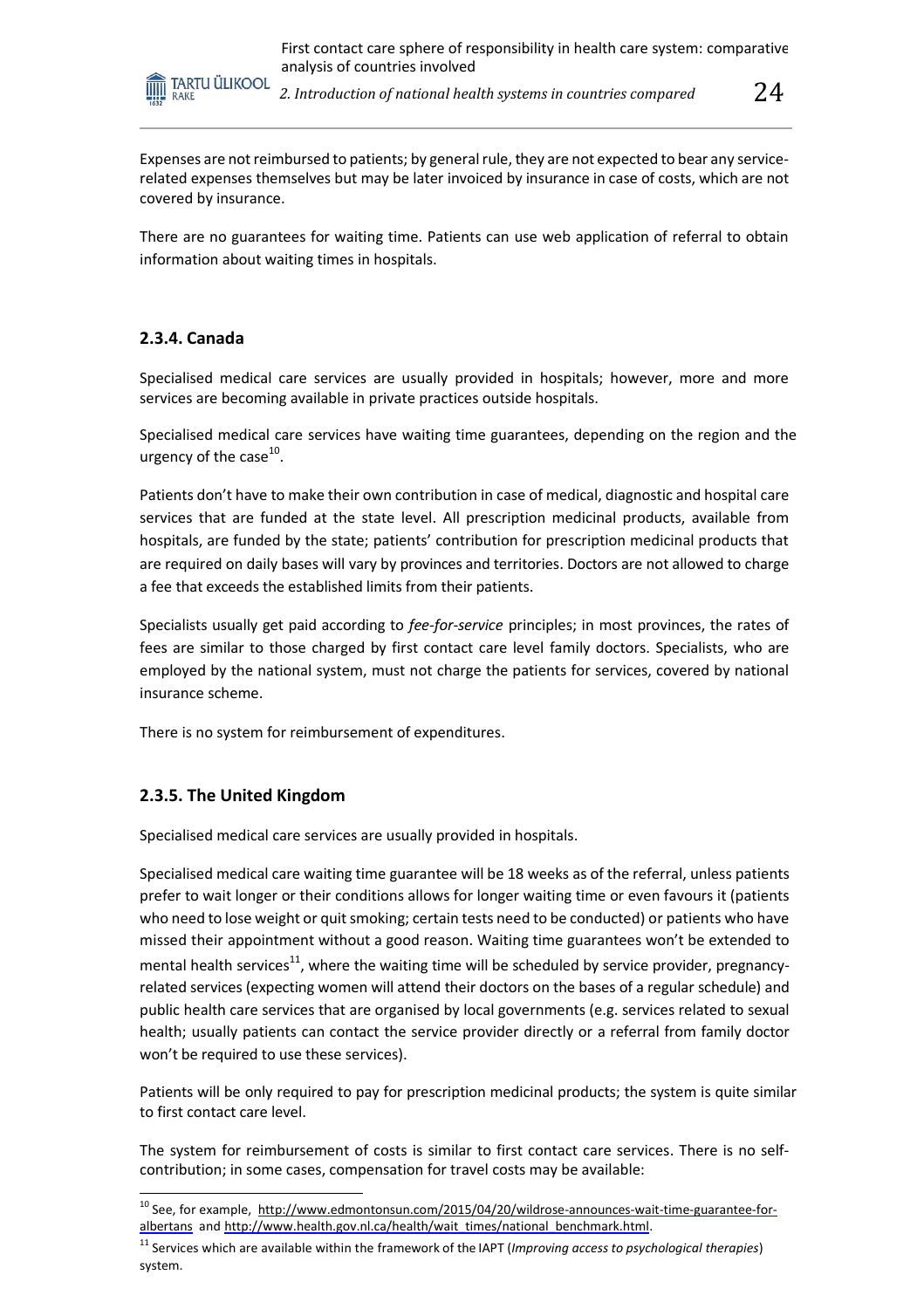

2. Introduction of national health systems in countries compared  $\quad \quad \ \ \text{25}$ 

- $\triangleright$  individuals who have a spouse/partner on subsistence benefit or complying with NHS's low income scheme criteria;
- $\triangleright$  individuals, whose travel is linked to getting service, funded by NHS, which is not a first contact care level service or first contact care level dental service and the patient concerned has a referral from a family doctor, dentist or hospital consultant;

 $\triangleright$  in case of services that have been referred to patient by family doctor or dentist and the services concerned are being provided on a different day and not in the same building where the referred health care services operates.

Family doctor may grant permission for the use of free transport to people who can't visit a medical specialist in their place of living, e.g. people in a wheelchair, sick people or those who don't have their own means of transport.

#### **2.3.6. Norway**

Some of medical specialists work at hospitals and some have their private practice. For the latter, the system is no different from the scheme employed by family doctors: several medical specialists may pool their resources to work in the same practice.

Waiting time is different for different pathologies. If the state system is unable to ensure patient with the required service within the specified period of time, the patient will be referred to private system.

Patients' contribution system is similar to first contact care services (see chapter 2.1.6). Patient will be required for a visit to medical specialist, except in case of treatment in hospital, which will be free for patients. The upper limit for patient's contribution is approximately 300 euros per year; this includes visits to both family doctors and medical specialists.

The system for reimbursement of costs is similar to first contact care services (see chapter 2.1.6).

#### **2.3.7. Sweden**

Specialised medical care services are often provided in clinics, which are parts of hospitals and located in hospital buildings, but there are also clinics that operate and are located separately from hospitals (e.g. private clinics that have concluded a contract for the provision of health services with county authorities).

According to waiting time guarantees, patients will have the following rights available<sup>12</sup>:

- $\triangleright$  patients must have an appointment with a medical specialist within 90 days;
- $\triangleright$  treatment must be available within 90 days.

If a patient won't get help from the referred health care institution within the promised waiting time, the patient must be offered an opportunity to get the treatment in another health care institution (where appropriate, in a different region or county).

Waiting time guarantees will not apply in the following cases:

- $\triangleright$  repeated visits;
- $\triangleright$  if a patient should wait longer, for medical reasons;

 $^{12}$  Additional information about waiting times is available at: [www.vantetider.se.](http://www.vantetider.se/)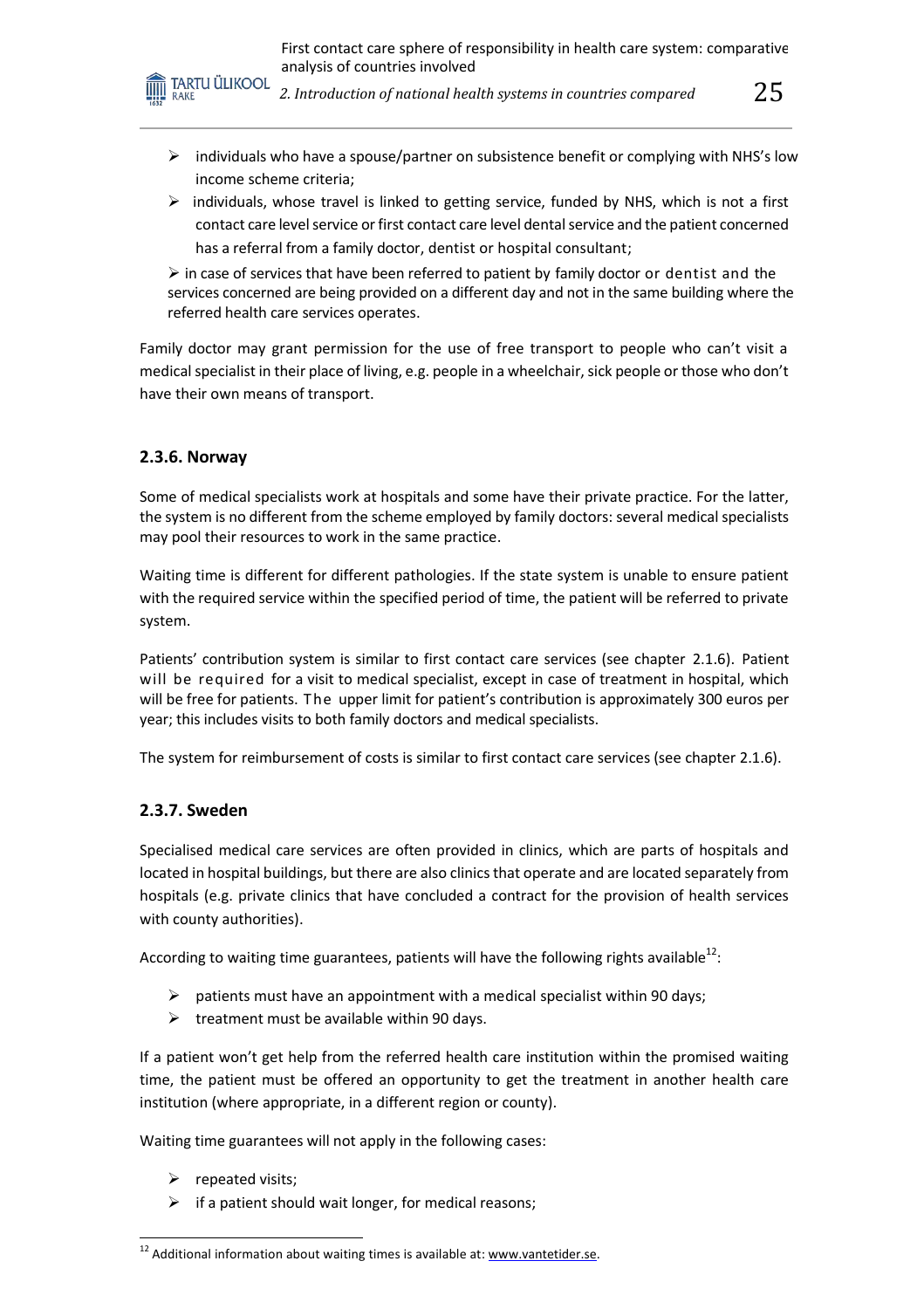

2. Introduction of national health systems in countries compared  $26\,$ 

- $\triangleright$  medical services, e.g. laboratory tests or ultrasound;
- $\triangleright$  examinations and tests;
- $\triangleright$  various aids, with the exception of hearing aid;
- $\triangleright$  in cases where patient refuses from treatment at a certain health care institution;

 $\triangleright$  when patients wish to be treated at health centres or clinics that are not located in the patient's official registered location.

Counties will determine charges for doctors' visits and other health care services; in practice these are quite similar in different counties. The rates charged by both county-provided services (i.e. public sector services) and private medical specialists, who have entered into contracts with counties, are quite similar.

Hospital fees must not exceed 100 SEK (which is approximately 11 euros); attending doctor at care centre will involve a charge of 100–300 SEK.

Charges for attending a gynaecologist or paediatrician will be 200–350 SEK. 50–220 SEK will be charged for a visit to/by physiotherapist and nurse. The visit charges of other specialists are around 150–350 SEK. Charges for using ambulance are 220–400 SEK. There won't be usually any extra charges for analyses and tests. Etc. Gynaecological screening (e.g. mammography, PAP smear) can cost around 200 SEK. Some counties have established charges on ambulance/emergency care and helicopter services.

Some counties will refund the charges if a patient has to wait longer than promised. Patients who fail to come to the appointment will still have to pay their visit charges.

When patients are referred to another county or region (for example, as the required health services are not available from home county), the patient's home country or region will reimburse the resulting travel costs. When a patient is referred to a medical specialist, s/he may choose a service provider anywhere in the country, but the patient will then have to meet his/her own travel costs and won't them have the opportunity to enjoy the waiting time guarantee. Patients suffering from life threatening or very serious disease or injury and in case of complicated decisions will have the right to request the second opinion. This is not given by the patient's treating doctor, but another doctor either from the patient's home county or outside. The patient's home county will pay for the second opinion and compensate the patient expenses, resulting from travelling to another county.

Some clinics have long waiting lists. If assistance is required urgently, patient may ask to be referred to a clinic with shorter waiting lists. It is also possible to comment, in the referral, that the case concerned requires urgent appointment. The patient will be then treated as a priority. Clinic will decide how fast the patient will get an appointment with a medical specialist.

Patients are free to choose the service provider of their preference (anywhere in the country); i.e. they will decide which centre or clinic they want to use to make an appointment with a medical specialist. There's no difference whether the service provider is from public or private sector, if the expenses are covered by county. Should the patient decide to make an appointment with a medical specialist in another county, doctor will decide whether the patient's health requires the appointment. If yes, the patient will be treated on terms and conditions similar to the residents of the county concerned (e.g. the contribution rates of patients will be the same).

Patient's contribution does not depend on the presence of referral. Patient's contribution will depend on the type and location of assistance; various counties may apply different charges on health care services. Maximum limit is established for patient's contribution.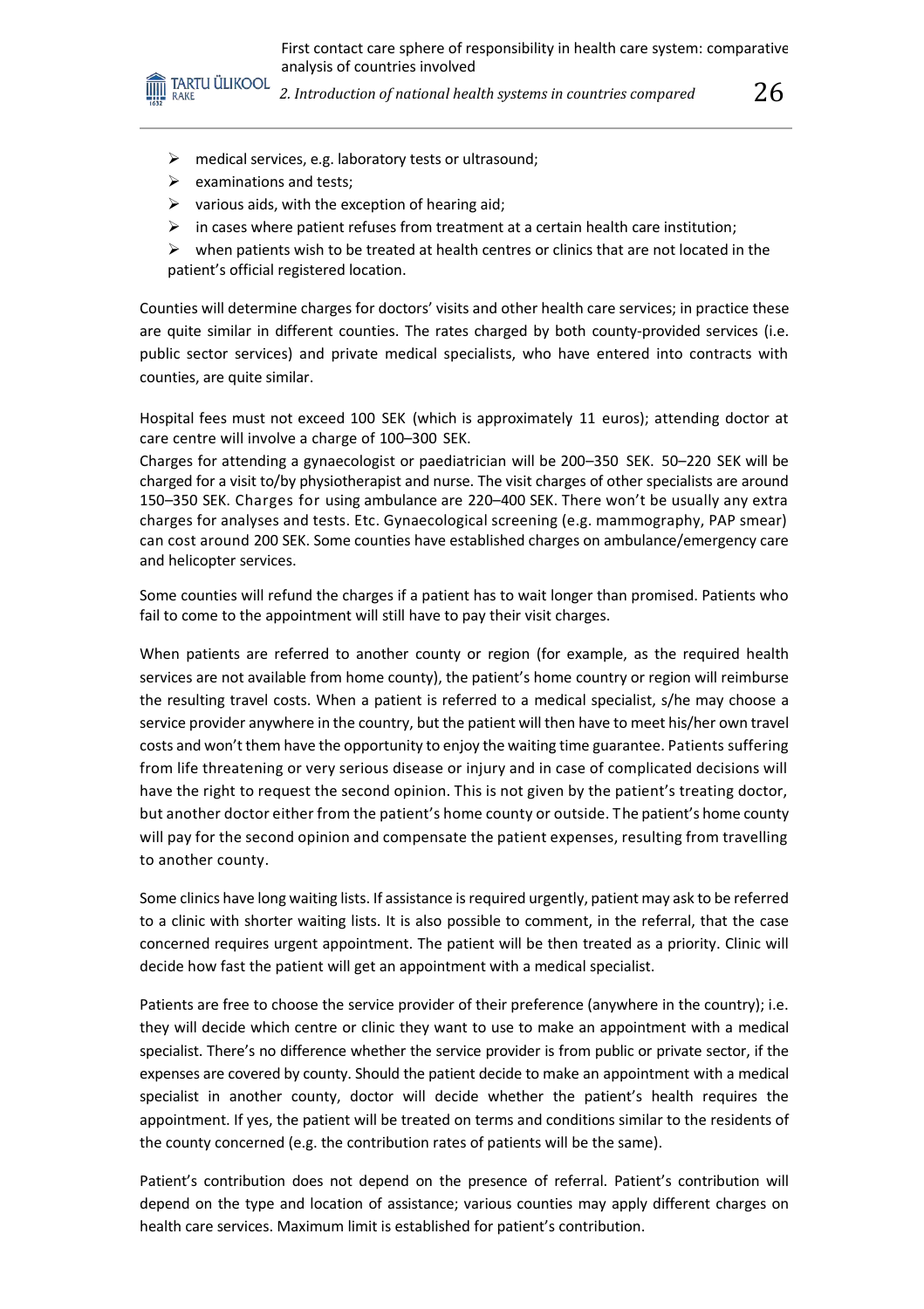

2. Introduction of national health systems in countries compared  $27\,$ 

#### **2.3.8. Conclusion**

Specialised medical care services are available in both hospitals and private clinics in the countries compared. Waiting time can vary, from one month in Denmark to 18 weeks in the United Kingdom; in Norway and Finland the waiting time will depend on medical condition of the patient and in Canada will be different in different regions.

Patient's contribution for the use of specialised medical care services is also different in the countries compared. There is not patient's contribution in Finland, Canada and the United Kingdom; in the other Nordic countries the contribution will depend on service and in the Netherlands, on the insurance package. Costs resulting from visits to medical specialists will be refunded to patients in the United Kingdom and Norway.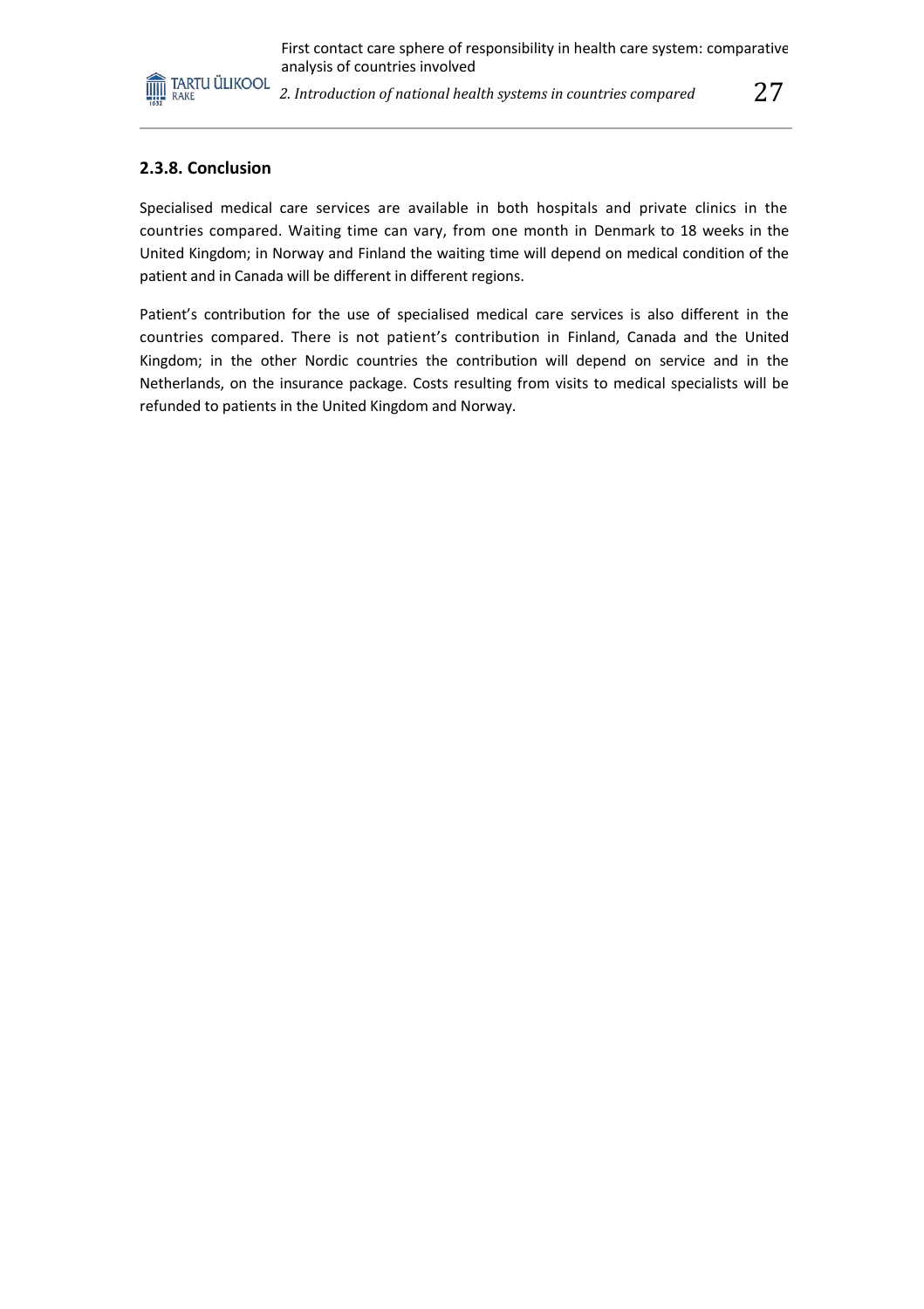

*2. Introduction of national health systems in countries compared*  $28$ 

## **Table 4. Short overview of specialised medical care system.**

|                     | <b>Finland</b>     | <b>Denmark</b>              | <b>The Netherlands</b> | Canada              | The UK                     | Norway                 | <b>Sweden</b>                 |
|---------------------|--------------------|-----------------------------|------------------------|---------------------|----------------------------|------------------------|-------------------------------|
| Organisation of     | Both hospitals and | Both hospitals and separate | Both hospitals and     | Both hospitals      | Both hospitals and private | Both hospitals and     | Both hospitals and private    |
| specialised medical | separate clinics   | clinics                     | private clinics        | and private clinics | clinics                    | private clinics        | clinics                       |
| care system         |                    |                             |                        |                     |                            |                        |                               |
| Waiting time        | To be decided by   | 1 month                     | Absent                 | Different by        | 18 weeks                   | Depends on             | 90 days                       |
| guarantee           | family doctor      |                             |                        | regions             |                            | pathology              |                               |
| Patient's           | Absent             | Depends on service          | Depends on             | absent, except      | absent, except medicinal   | Depends on service     | Depends on service            |
| contribution        |                    |                             | insurance package      | medicinal           | products                   |                        |                               |
| Reimbursement of    | Available to       | No reimbursement,           | No reimbursement       | No                  | Available                  | Transport costs at the | Transport costs in case of an |
| expenses            | certain            | unless in case of           | of costs               | reimbursement       | (reimbursement of          | discretion of family   | appointment outside place     |
|                     | procedures that    | private insurance or        |                        | of costs            | transport costs for the    | doctor)                | of living; costs resulting    |
|                     | are carried out    | health condition that       |                        |                     | less privileged)           |                        | from second opinion           |
|                     | in private sector  | requires the use of a       |                        |                     |                            |                        |                               |
|                     |                    | taxi (at the discretion     |                        |                     |                            |                        |                               |
|                     |                    | of family doctors)          |                        |                     |                            |                        |                               |
|                     |                    |                             |                        |                     |                            |                        |                               |
|                     |                    |                             |                        |                     |                            |                        |                               |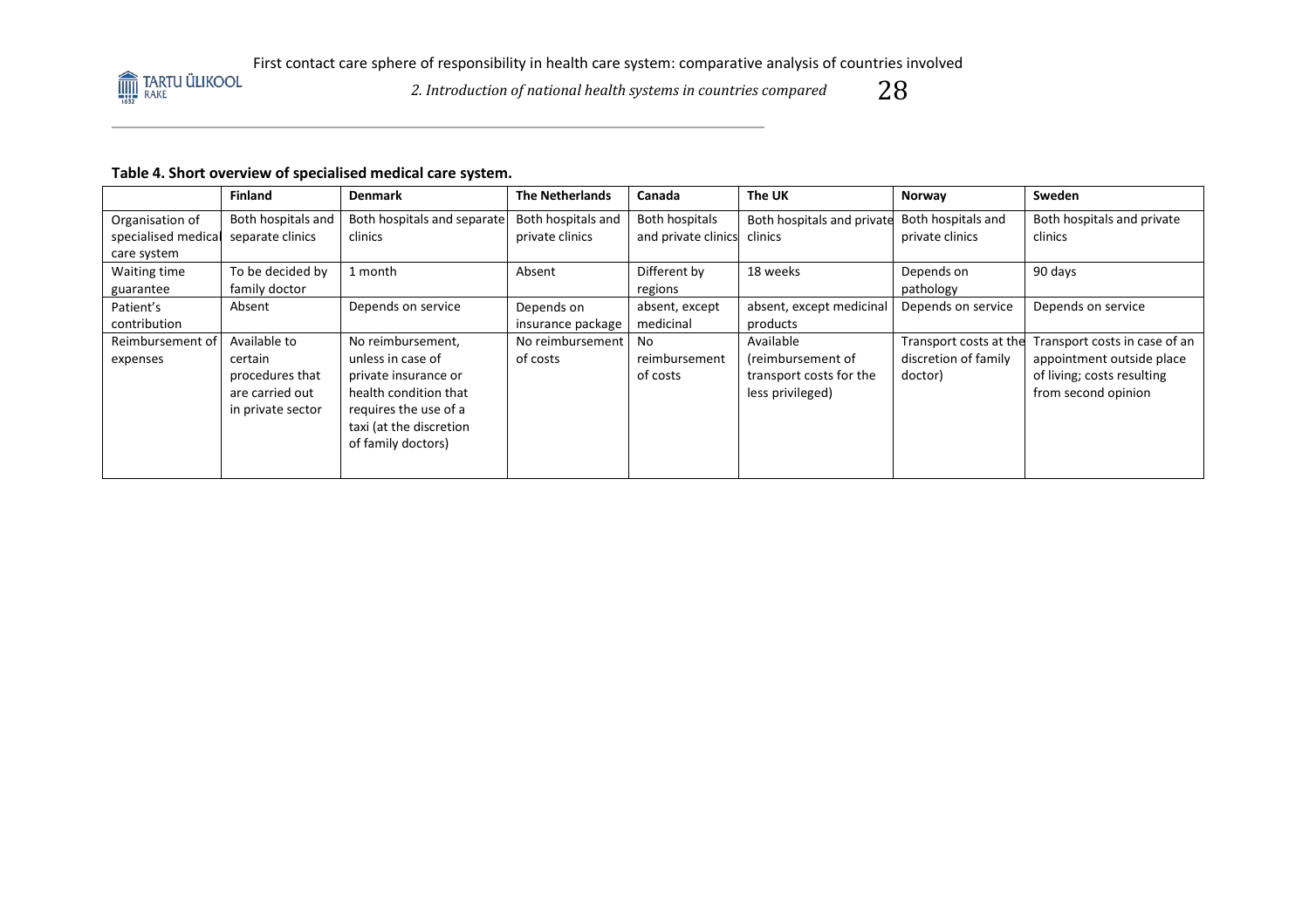

*2. Introduction of national health systems in countries compared* 29

# **2.4. Short overview of specialties**

#### **2.4.1. Traumas**

In case of traumas, patients will address, in case of more serious incidents (e.g. traffic accidents), accident and emergency medicine departments directly or without a referral from family doctors (e.g. in Denmark, Canada, t he United Kingdom, Norway and else) and in case of easier problems, assistance will be available from family doctor. In Finland, many traumas are treated at health care centres (casts, treatment of wounds etc.) and it is quite common for health care centre doctors to consult with medical specialist, if appropriate – the issue, discussed most often, is treatment method. Consultations with medical specialists are also common in other countries; this works both ways; consultations may be also requested by medical specialist, who would want, for example, additional information about referred patient. Consultations are usually informal (doctors call each other or send e-mails). In the Netherlands, e-consultations become more and more common. In Denmark, most hospitals have a separate consultancy service that will allow family doctors to make a call to experiences specialists in hospitals and then to discuss whether the patient concerned should be referred to hospital or not.

In Norway, the United Kingdom, Sweden and the Netherlands patients will be examined, in case of minor traumas, by family doctor, who will refer the patient to a medical specialist, where appropriate. In Denmark, in most cases assistance will be provided by medical specialists of trauma clinics (in trauma clinics); in smaller towns and rural areas the respective role is fulfilled by family doctors (in case of smaller traumas, e.g. when X-rays will be needed, patients will be still referred to trauma clinics as family doctors' clinics don't have X-ray apparatus). The system is also somewhat different, by regions, regarding the referrals – in some regions, referral from first contact care specialist will be needed to attend accident and emergency medicine department, while in some regions (e.g. Copenhagen, the capital city) there are open access clinics that will admit patients without a referral.

In Canada, first contact care level does not work with trauma patients and they are handled by trauma centres. However, family doctor will be communicated all the information about the patient to allow family doctor to remain posted about the treatment and supplement the patients' records.

In general, there is a common understanding in the countries compared that of a family doctor has the capacity for diagnosis and treatment, s/he should do it. Patients will be only referred to an appointment with a medical specialist in case of traumas less familiar or unknown for family doctor, resulting in absence of skills and experiences, which will be needed for treatment. The role of family doctor becomes even more important in locations that are distant from higher centres (e.g. in Canada and Norway). There are usually no strict rules, which procedures (examinations, tests, analyses, etc.) should be always conducted at first contact care level, before referring the patient to medical specialist. The decisions will be adopted according to the specific situation and depending on the competence and experiences of family doctors. However, it is assumed that in general, family doctors will do something with the patient before referring him/her to medical specialist (unless, of course, immediate engagement of a medical specialist will be required). If in Norway, for example, some family doctor will refer patients to medical specialists with problems that the doctors should be capable of handling him/herself, the medical specialist will contact the doctor to learn why the family doctor concerned can't cope with his or her tasks.

There are many special work procedures, developed for family doctors that should be observed.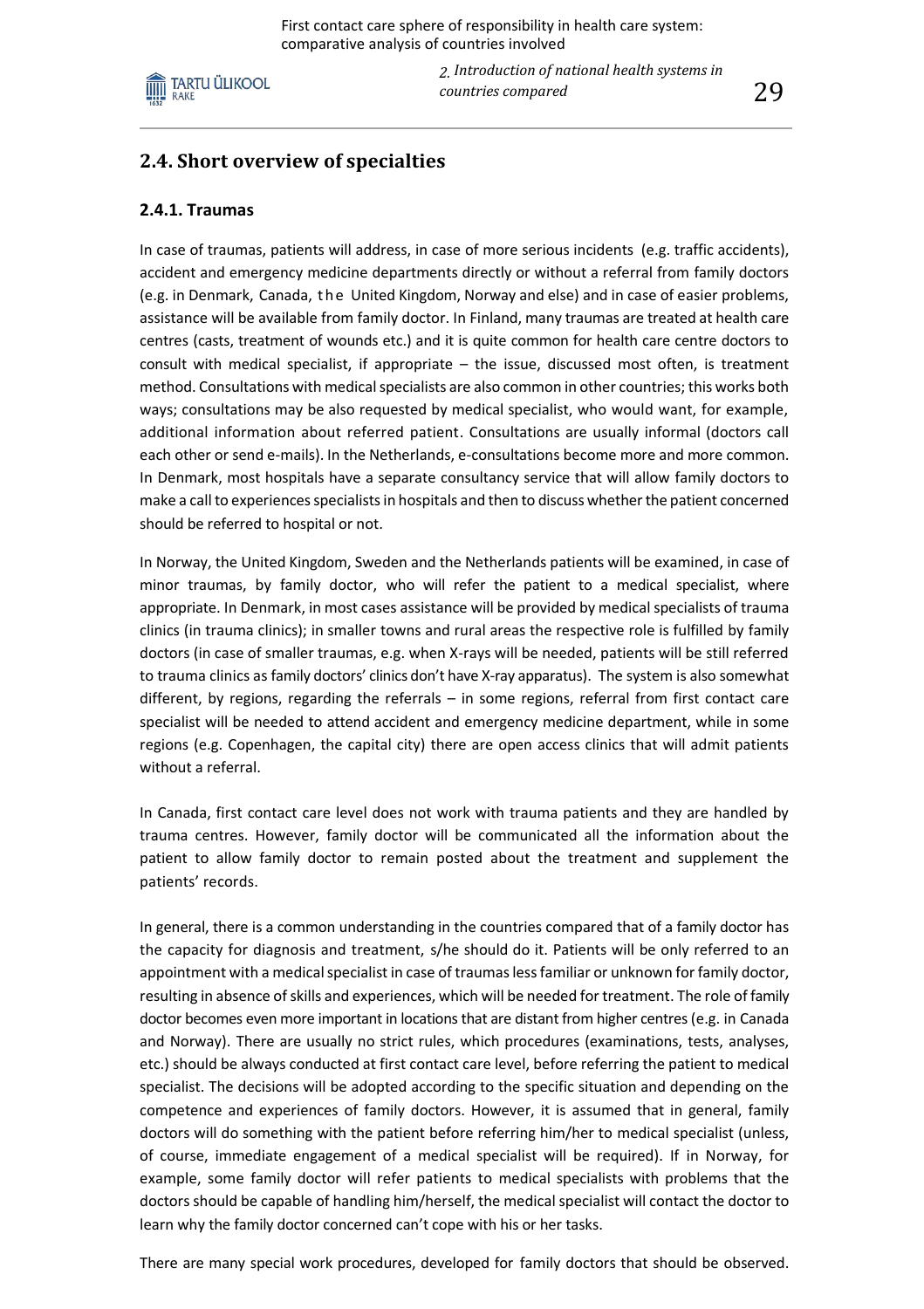

*2. Introduction of national health systems in countries compared* 30

For example, the Dutch College of General Practitioners has prepared more than 100 different evidence-based guidelines<sup>13</sup> on different diseases; in Denmark, there is also free access to

<sup>13</sup> https://www.nhg.org/dutch-college-general-practitioners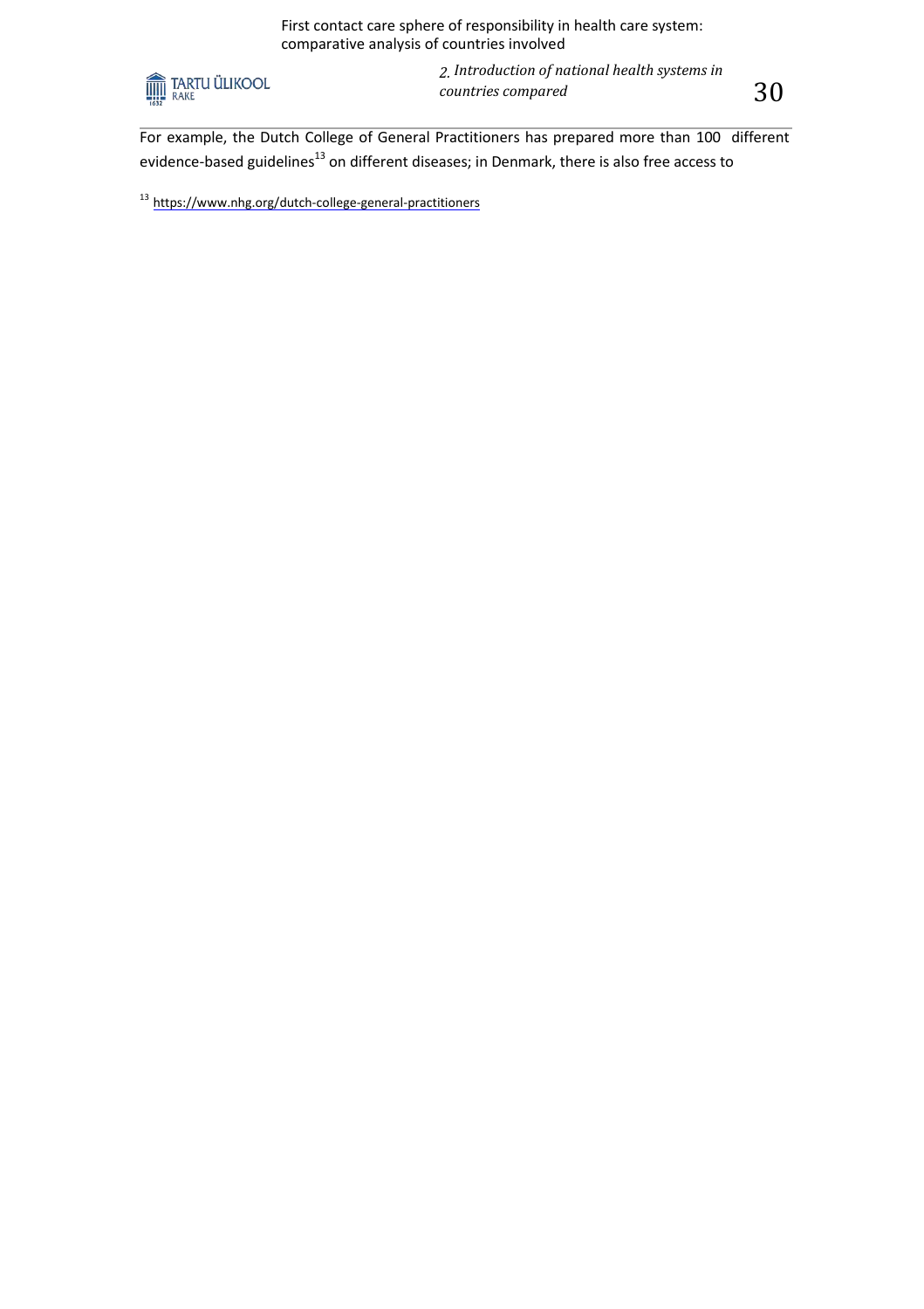

*2. Introduction of national health systems in countries compared* 31

substantial guidelines for first level contact care level $^{14}$ , prepared with funding from public sources; in Sweden, both local and national<sup>15</sup> materials are available. In the Netherlands guidelines also set out rules that stipulate when and how patients should be referred to medical specialists. In Norway, there are also several guidelines for family doctors<sup>16</sup>, but these don't stipulate how family doctor should proceed in case of a trauma before referring the patient to specialised medical care. In the United Kingdom, there are no specific requirements and guidelines for family doctors and patients are free to choose between various service providers and treatment types.

In Denmark, referral will be given to either the nearest medical specialist or for an appointment with a medical specialist, chosen by patient. Family doctors are responsible for patients until giving them a referral and the responsibility will then lie with the medical specialist or institution of referral. In case of chronic diseases, responsibility will be divided between family doctor and hospital/medical specialist; they will decide mutually, which functions will be fulfilled by family doctor and which by medical specialist. In some areas of the United Kingdom referrals that do not meet the established requirements will not be accepted; yet there are no common national requirements established for referrals.

Waiting time guarantee for an appointment with medical specialist varies by countries, specialties and will depend on the seriousness of the problem. For example, in Finland health care centre specialists can determine, in the referral, how soon should the patient be given an appointment with a medical specialist (today, in 1–7, 8–30, more than 30 days). Final decision regarding the urgency of the case will be made by the doctor who received the referral. In Denmark, the maximum permissible waiting period to specialised medical care services is one month. If a state hospital is unable to provide the required health services within this period of time, patients will referred to private clinic (or sent abroad for a treatment); the state will then pay for the services. There is no time limit in the Netherlands but, depending on the situation of a patient, s/he may be given an appointment with a medical specialist faster (by general rule, after some telephone consultations). In the United Kingdom, the maximum permissible waiting time is up to 18 weeks, unless patients prefer to wait longer or their conditions allows for longer waiting time or even favours it. In practice, waiting time will depend on severity of trauma. In Canada there is a goal to avoid waiting times in case of traumas.

<sup>&</sup>lt;sup>14</sup> <https://www.sundhed.dk/sundhedsfaglig/laegehaandbogen/>

<sup>&</sup>lt;sup>15</sup> <http://www.socialstyrelsen.se/nationalguidelines>

<sup>&</sup>lt;sup>16</sup> <http://legehandboka.no/>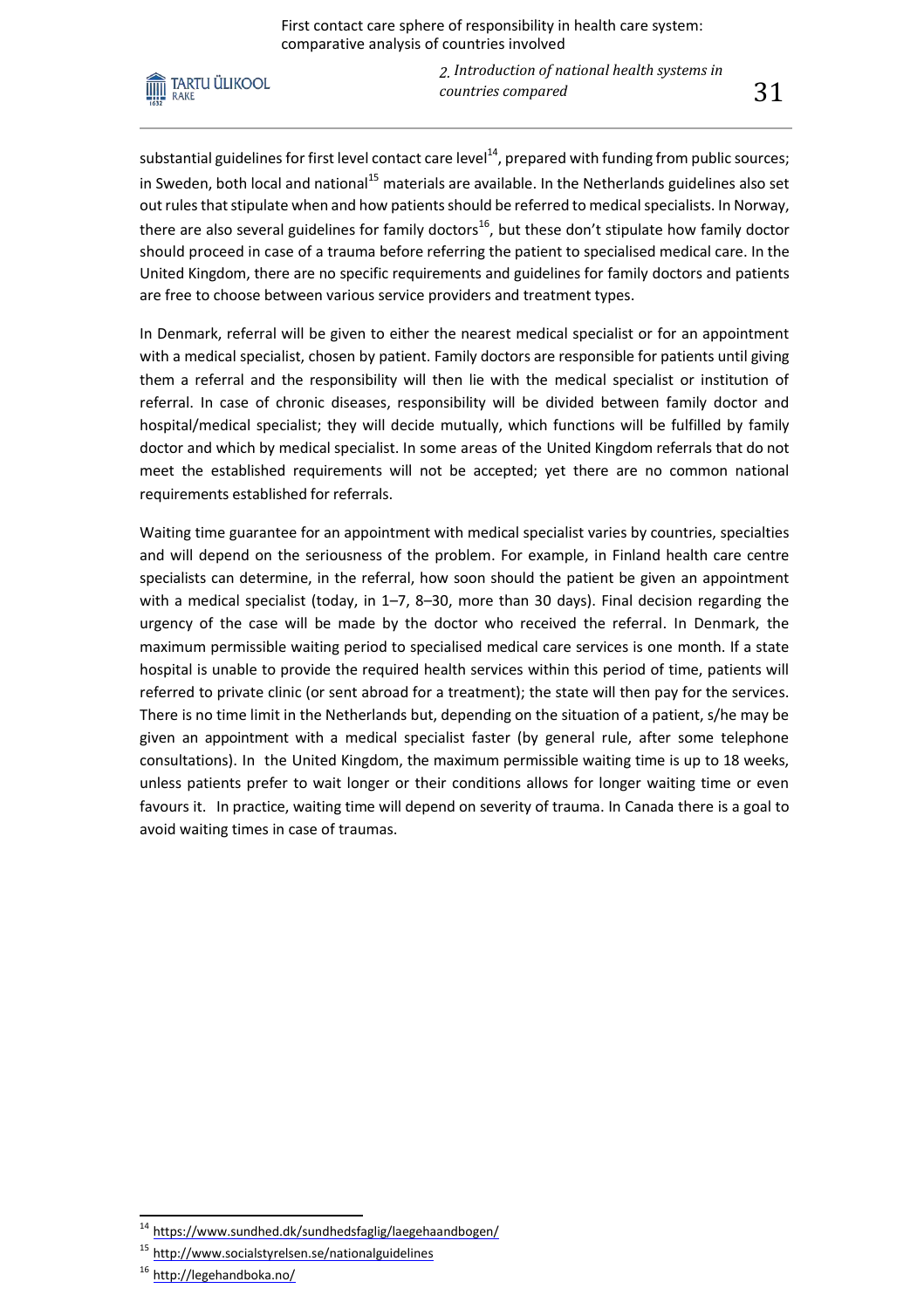

#### **Table 5. Approach to traumas in countries compared.**

|                                                                                                                | <b>Finland</b>                                                                                                                                                                                                                    | <b>Denmark</b>                                                                                                                                                                                                                                  | <b>The Netherlands</b>                                                                                                                                                                                                     | Canada                                                                                                                                                       | The UK                                                                                                                                                                                                                                                               | Norway                                                                                                                                                                                           | Sweden                                                                                                                                                             |
|----------------------------------------------------------------------------------------------------------------|-----------------------------------------------------------------------------------------------------------------------------------------------------------------------------------------------------------------------------------|-------------------------------------------------------------------------------------------------------------------------------------------------------------------------------------------------------------------------------------------------|----------------------------------------------------------------------------------------------------------------------------------------------------------------------------------------------------------------------------|--------------------------------------------------------------------------------------------------------------------------------------------------------------|----------------------------------------------------------------------------------------------------------------------------------------------------------------------------------------------------------------------------------------------------------------------|--------------------------------------------------------------------------------------------------------------------------------------------------------------------------------------------------|--------------------------------------------------------------------------------------------------------------------------------------------------------------------|
| Distribution of<br>responsibility<br>between first<br>contact care<br>level and<br>specialised<br>medical care | Many traumas<br>(casts, treatment<br>of wounds, etc.)<br>will be treated at<br>health care<br>centres, serious<br>traumas will be<br>referred directly<br>to accident and<br>emergency<br>medicine<br>departments of<br>hospitals | family doctor will<br>treat minor traumas;<br>in most cases<br>assistance will be<br>provided by medical<br>specialist, serious<br>traumas will be<br>referred directly to<br>accident and<br>emergency medicine<br>departments of<br>hospitals | family doctor<br>will treat minor<br>traumas, serious<br>traumas will be<br>referred directly<br>to accident and<br>emergency<br>medicine<br>departments of<br>hospitals                                                   | Traumas are mostly<br>treated by medical<br>specialists<br>(trauma centres) and<br>emergency medicine<br>departments of<br>hospitals                         | family doctor will<br>treat minor<br>traumas, serious<br>traumas will be<br>referred directly to<br>accident and<br>emergency medicine<br>departments of<br>hospitals                                                                                                | family doctor will treat<br>minor traumas, serious<br>traumas will be<br>referred to a medical<br>specialist or directly to<br>accident and<br>emergency medicine<br>departments of<br>hospitals | family doctor will<br>treat minor traumas,<br>serious traumas will<br>be referred directly<br>to accident and<br>emergency medicine<br>departments of<br>hospitals |
| Specificities and<br>requirements for<br>referral                                                              | There are no<br>considerable<br>specificities or<br>requirements;<br>where<br>appropriate,<br>referral to a<br>medical specialist                                                                                                 | There are no<br>considerable<br>specificities or<br>requirements,<br>family doctor will<br>give a referral to<br>nearest medical<br>specialist or for an<br>appointment with<br>the medical<br>specialist preferred<br>by the patient           | There are no<br>considerable<br>specificities or<br>requirements;<br>where<br>appropriate,<br>referral to a<br>medical specialist<br>(according to local<br>procedure),<br>guidelines provide<br>the rules for<br>referral | There are no<br>considerable<br>specificities or<br>requirements;<br>where<br>appropriate,<br>referral to a<br>medical specialist                            | There are no<br>considerable<br>specificities or<br>requirements; where<br>appropriate, referral<br>to a medical specialist;<br>there are no specific<br>requirements to<br>referral; in some areas<br>referral, not meeting<br>the requirements, is<br>not accepted | There are no<br>considerable<br>specificities or<br>requirements, family<br>doctor will decide<br>whether and when<br>patient should be<br>referred to a medical<br>specialist                   | There are no<br>considerable<br>specificities or<br>requirements;<br>where<br>appropriate,<br>referral to a<br>medical specialist                                  |
| Rules and<br>guidelines for<br>handling first<br>contact care level                                            | Different guidelines<br>for first contact care<br>level                                                                                                                                                                           | Different guidelines<br>for first contact care<br>level                                                                                                                                                                                         | Different guidelines<br>for first contact care<br>level                                                                                                                                                                    | There are no specific<br>guidelines for family<br>doctors                                                                                                    | There are no<br>specific guidelines<br>for family doctors                                                                                                                                                                                                            | Different guidelines for<br>first contact care level                                                                                                                                             | Different guidelines for<br>first contact care level                                                                                                               |
| Consultations<br>between first<br>contact care<br>level and<br>specialised<br>medical care<br>specialists      | Where appropriate,<br>consultations with<br>medical specialist<br>(mostly concerning<br>the treatment<br>methodology)                                                                                                             | Where appropriate,<br>consultations with<br>medical specialist<br>(over the phone or<br>by e-mail), most<br>hospitals also have a                                                                                                               | Where<br>appropriate,<br>consultations<br>with medical<br>specialist (over<br>the phone or by<br>e-mail, e-<br>consultations)                                                                                              | First contact care<br>level has no<br>involvement with<br>traumas, medical<br>specialist will forward<br>family doctor<br>information about the<br>treatment | Where appropriate,<br>consultations with<br>medical specialist, but<br>this is not very<br>common                                                                                                                                                                    | Where appropriate,<br>consultations with<br>medical specialist<br>(over the phone or<br>by e-mail)                                                                                               | Where appropriate,<br>consultations with<br>medical specialist<br>(over the phone or<br>by e-mail)                                                                 |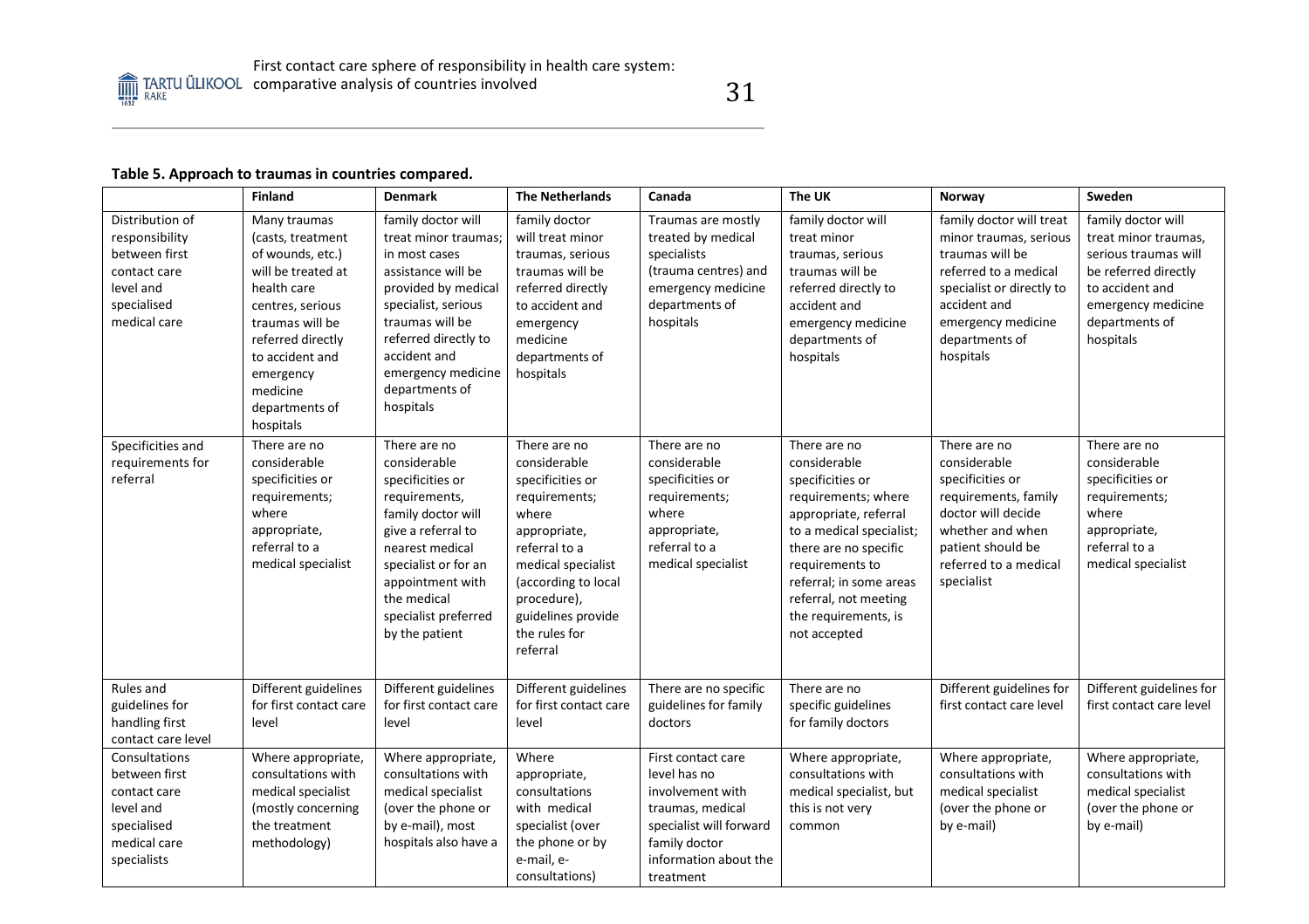

comparative analysis of countries involved

|                            | <b>Finland</b>                                                                                                                                                                                                                                                                                                                                | <b>Denmark</b>                                                                                                                                                                  | <b>The Netherlands</b>                                                                                                                                | Canada                                 | The UK         | Norway                                                                                        | Sweden                                                                                        |
|----------------------------|-----------------------------------------------------------------------------------------------------------------------------------------------------------------------------------------------------------------------------------------------------------------------------------------------------------------------------------------------|---------------------------------------------------------------------------------------------------------------------------------------------------------------------------------|-------------------------------------------------------------------------------------------------------------------------------------------------------|----------------------------------------|----------------|-----------------------------------------------------------------------------------------------|-----------------------------------------------------------------------------------------------|
|                            |                                                                                                                                                                                                                                                                                                                                               | separate service to<br>allow family doctors<br>to call experience<br>specialists in hospital<br>to discuss whether<br>the patient should be<br>referred to a hospital<br>or not |                                                                                                                                                       |                                        |                |                                                                                               |                                                                                               |
| Waiting time<br>guarantees | Health care centre<br>specialists can<br>determine, in the<br>referral, how soon<br>should the patient<br>be given an<br>appointment with<br>a medical specialist<br>(today, in 1-7, 8-<br>30, more than 30<br>days). Final<br>decision regarding<br>the urgency of the<br>case will be made<br>by the doctor who<br>received the<br>referral | Up to one month                                                                                                                                                                 | No specific time<br>limit; depending on<br>the health of a<br>patient s/he may be<br>offered an<br>appointment with<br>medical specialist<br>urgently | No waiting times in<br>case of traumas | Up to 18 weeks | Different waiting times,<br>depending on region<br>and the health of the<br>patient concerned | Different waiting times,<br>depending on region and<br>the health of the patient<br>concerned |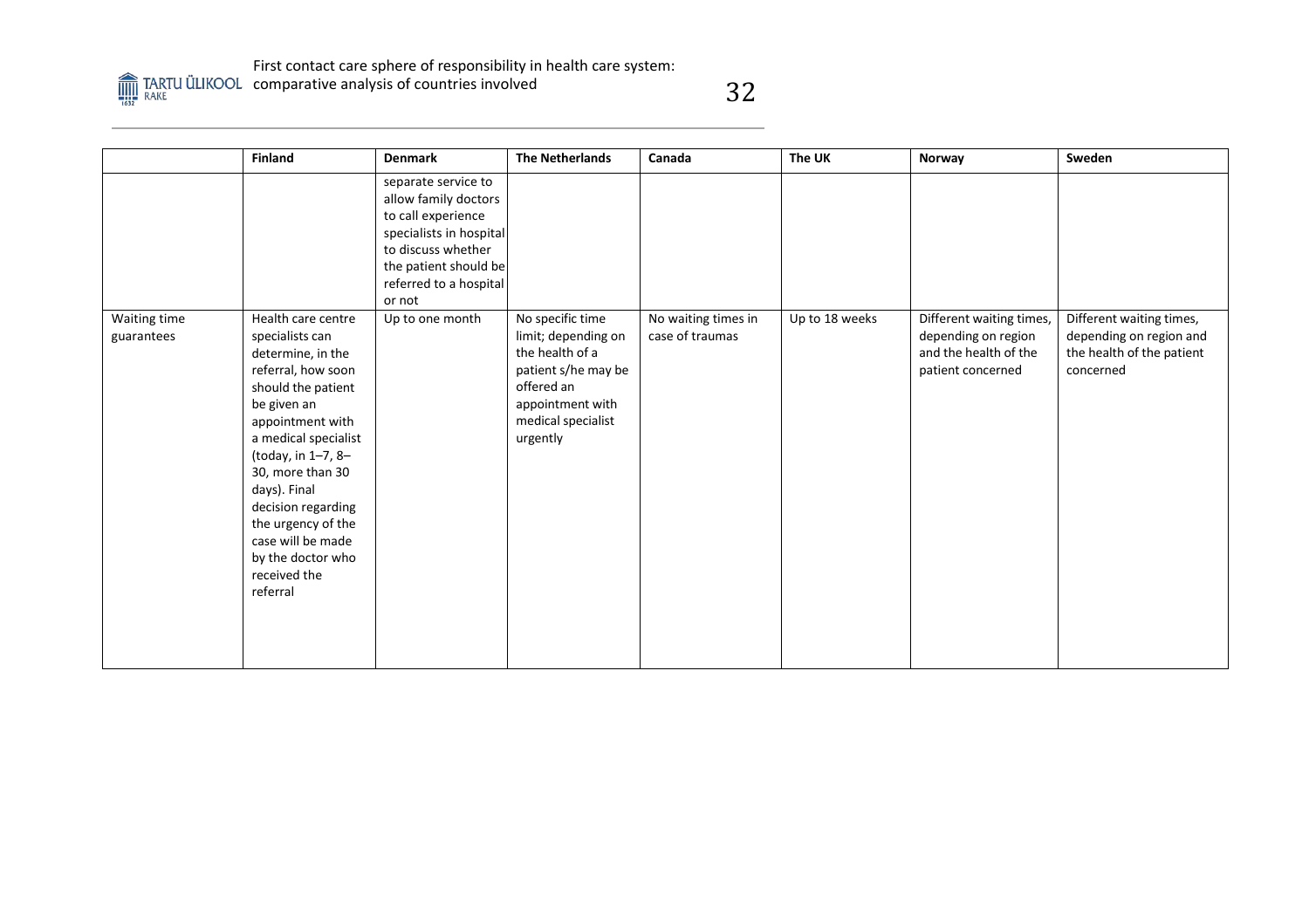*2. Introduction of national health systems in countries* 



**2.4.2. Tuberculosis**

Tuberculosisis a very rare disease in the countries, included in the comparison, and therefore rarely diagnosed by family doctors. In most cases, the disease is contracted by immigrants or refugees who also learn about the disease at refugee centres.

Tuberculosis is usually treated in hospitals (in Norway also in refugee centres) and therefore family doctors will refer patients, suspected to have tuberculosis, to medical specialist (with a referral). In Finland, health care centre doctor (or some medical specialist, who identifies that they may be dealing with tuberculosis) a referral to infections of lung specialist; in Canada, family doctor will refer the patient to a medical specialist, who specialises in treatment of tuberculosis. There are usually no strict rules, which procedures (examinations, tests, analyses, etc.) should be always conducted at first contact care level, before referring the patient to medical specialist, but as the referrals must be justified, conduct of some tests and analysis may be required. Consultations with medical specialists are also common and are usually held over the phone; however, once it's clear that the patient has a tuberculosis, s/he will be immediately referred to a hospital (e.g. in Denmark, the United Kingdom and elsewhere). In the Netherlands a patient suspecting to have tuberculosis may contact a medical specialist directly; no referral will be required.

There are no special guidelines available, which are developed for family doctors, but there are some specialty-related or specific first contact care level guidelines, e.g. in the Netherlands there are state level instructions about handling tuberculosis, which also discuss the role of family doctors; and in Denmark, there is also free access substantial guidelines for first level contact care level, prepared with funding from public sources<sup>17</sup>, the same goes for Norway<sup>18</sup>.

Waiting time guarantee for an appointment with medical specialist varies by countries, specialties and will depend on the seriousness of the problem. For example, in Finland health care centre specialists can determine, in the referral, how soon should the patient be given an appointment with a medical specialist (today, in 1–7, 8–30, more than 30 days). Final decision regarding the urgency of the case will be made by the doctor who received the referral. In Denmark, the maximum permissible waiting period to specialised medical care services is one month. If a state hospital is unable to provide the required health services within this period of time, patients will referred to private clinic (or sent abroad for a treatment); the state will then pay for the services. In the United Kingdom, the maximum permissible waiting time is up to 18 weeks, unless patients prefer to wait longer or their conditions allows for longer waiting time or even favours it. In practice, waiting time will depend on severity of the case. In Canada, the waiting time will depend on the emergency rating of the case.

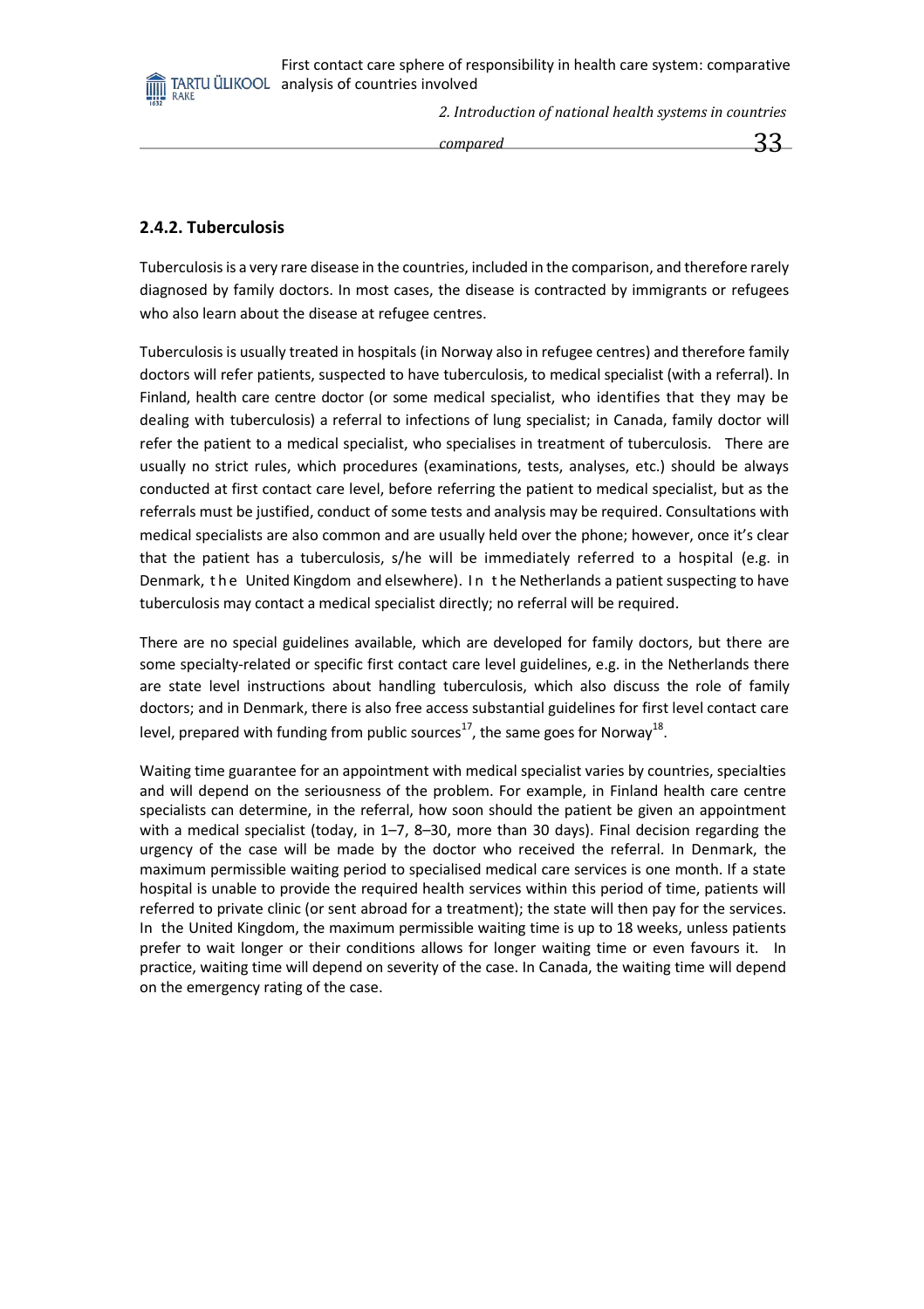<sup>18</sup> <http://legehandboka.no/>

<sup>&</sup>lt;sup>17</sup> <https://www.sundhed.dk/sundhedsfaglig/laegehaandbogen/>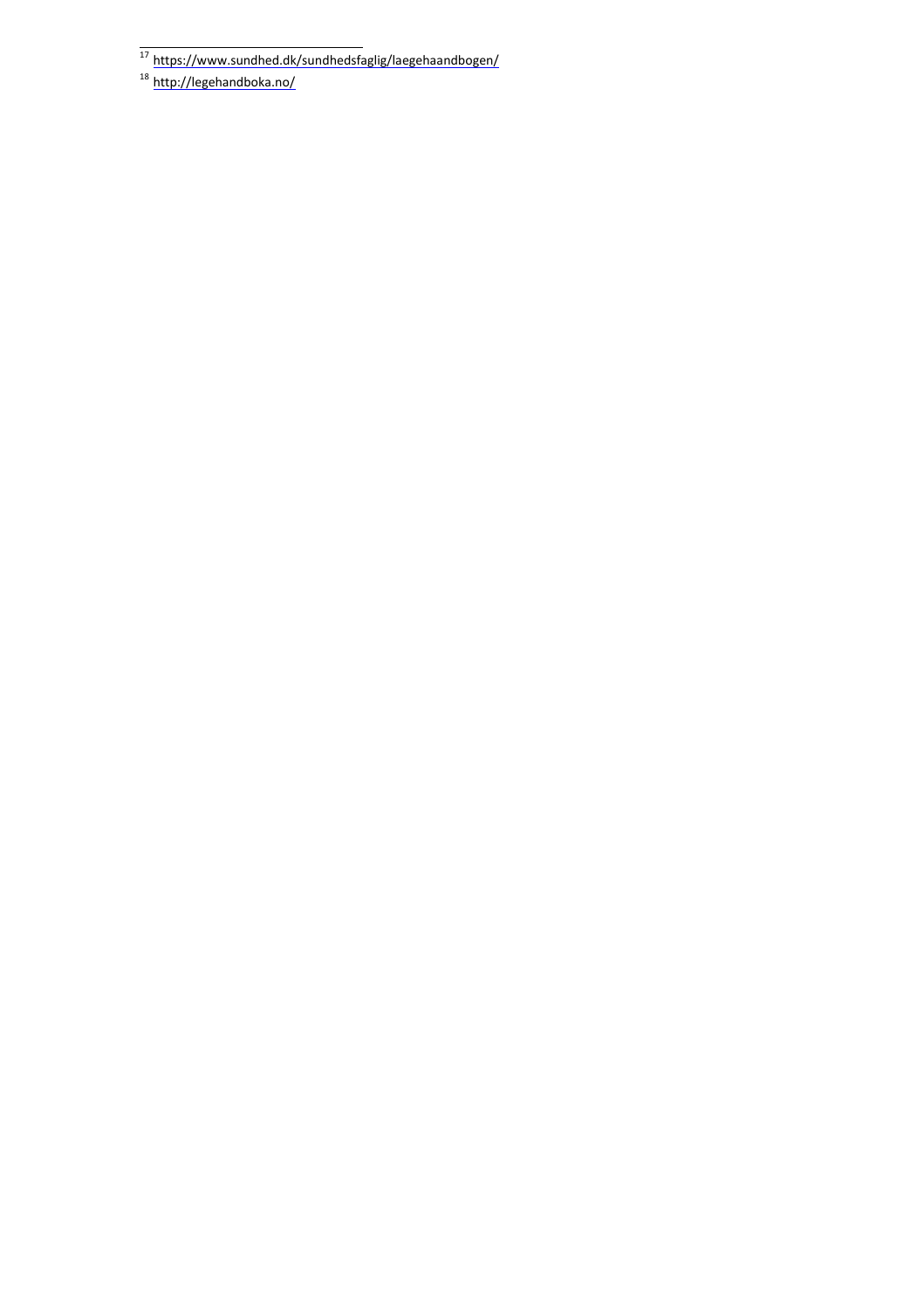

*2. Introduction of national health systems in* 

# **Table 6. Approach to tuberculosis in countries compared.**

|                                                                                                             | <b>Finland</b>                                                                                                                                                  | <b>Denmark</b>                                                                                                                                                                                                                                                                                                | <b>The Netherlands</b>                                                                                                                                                                                                                                         | Canada                                                                                                                                                                                                                       | The UK                                                                                                                                                                                                                             | Norway                                                                                                                                                                                                                       | Sweden                                                                                                                                                                             |
|-------------------------------------------------------------------------------------------------------------|-----------------------------------------------------------------------------------------------------------------------------------------------------------------|---------------------------------------------------------------------------------------------------------------------------------------------------------------------------------------------------------------------------------------------------------------------------------------------------------------|----------------------------------------------------------------------------------------------------------------------------------------------------------------------------------------------------------------------------------------------------------------|------------------------------------------------------------------------------------------------------------------------------------------------------------------------------------------------------------------------------|------------------------------------------------------------------------------------------------------------------------------------------------------------------------------------------------------------------------------------|------------------------------------------------------------------------------------------------------------------------------------------------------------------------------------------------------------------------------|------------------------------------------------------------------------------------------------------------------------------------------------------------------------------------|
| Distribution of<br>responsibility<br>between first<br>contact care level<br>and specialised<br>medical care | Treated by medical<br>specialists,<br>general<br>practitioner will<br>give a referral to<br>medical specialist<br>(infection<br>specialist, lung<br>specialist) | Treated by medical specialists<br>family doctor will give a<br>referral to medical<br>specialist                                                                                                                                                                                                              | Treated by medical<br>specialists,<br>family doctor will<br>give a referral to<br>medical specialist                                                                                                                                                           | Treated by medical<br>specialists,<br>family doctor will<br>give a referral to<br>medical<br>specialist                                                                                                                      | Treated by medical<br>specialists,<br>family doctor will<br>give a referral to<br>medical<br>specialist                                                                                                                            | Treated by medical<br>specialists,<br>family doctor will<br>give a referral to<br>medical<br>specialist                                                                                                                      | Treated by medical<br>specialists,<br>family doctor will give a<br>referral to medical<br>specialist (to a lung clinic                                                             |
| Specificities and<br>requirements for<br>referral                                                           | general practitioner<br>must first conduct<br>some tests and<br>analyses and prepare<br>a referral to a<br>medical specialist                                   | There are no considerable<br>specificities or<br>requirements, family<br>doctor will conduct initial<br>testing and suggest a<br>diagnosis; the patient will<br>be then given a referral to<br>the nearest hospital                                                                                           | There are no<br>considerable specificities<br>or requirements;<br>workplace rules of the<br>clinic will apply for the<br>purposes of referral                                                                                                                  | There are no<br>considerable<br>specificities or<br>requirements, family<br>doctor will conduct<br>initial testing and<br>suggest a diagnosis;<br>the patient will be<br>then given a referral<br>to a medical<br>specialist | There are no<br>considerable<br>specificities or<br>requirements,<br>family doctor will<br>conduct initial<br>testing and<br>suggest a<br>diagnosis; the<br>patient will be<br>then given a<br>referral to a<br>medical specialist | There are no<br>considerable<br>specificities or<br>requirements, family<br>doctor will conduct<br>initial testing and<br>suggest a diagnosis;<br>the patient will be<br>then given a referral<br>to a medical<br>specialist | As tuberculosis is<br>considered a disease<br>dangerous for the<br>society, communicable<br>disease control centre<br>(Smittskyddsenheten)<br>must be informed of the<br>diagnosis |
| Rules and<br>guidelines for<br>handling first<br>contact care level<br>medical problems                     | Different guidelines<br>for first contact care<br>level                                                                                                         | Different guidelines for first<br>contact care level                                                                                                                                                                                                                                                          | There are state level<br>guidelines for first contact<br>care level, which also<br>explain the role of family<br>doctors                                                                                                                                       | There are no<br>specific guidelines<br>for family doctors                                                                                                                                                                    | There are no<br>specific<br>guidelines for<br>family doctors                                                                                                                                                                       | Different guidelines<br>for first contact care<br>level                                                                                                                                                                      | Different guidelines for<br>first contact care level                                                                                                                               |
| Consultations<br>between first<br>contact care level<br>and specialised<br>medical care<br>specialists      | Where<br>appropriate,<br>consultations<br>with medical<br>specialist (over<br>the phone or by<br>e-mail)                                                        | Where appropriate,<br>consultations with medical<br>specialist (over the phone<br>or by e-mail), most<br>hospitals also run a<br>separate service to allow<br>family doctors to call<br>experience specialists in<br>hospital to discuss whether<br>the patient should be<br>referred to a hospital or<br>not | Where appropriate,<br>consultations with<br>medical specialist (over<br>the phone or by e-mail),<br>there is also an<br>information system with<br>information of patients,<br>but the use of the system<br>is complicated, due to<br>different legal problems | Where appropriate,<br>consultations with<br>medical specialist<br>(over the phone or<br>by e-mail), medical<br>specialist will<br>forward family<br>doctor information<br>about the treatment                                | Where<br>appropriate,<br>consultations<br>with medical<br>specialist (over<br>the phone or by<br>e-mail)                                                                                                                           | Where<br>appropriate,<br>consultations<br>with medical<br>specialist (over<br>the phone or by<br>e-mail)                                                                                                                     | Where appropriate,<br>consultations with<br>medical specialist (over<br>the phone or by e-mail)                                                                                    |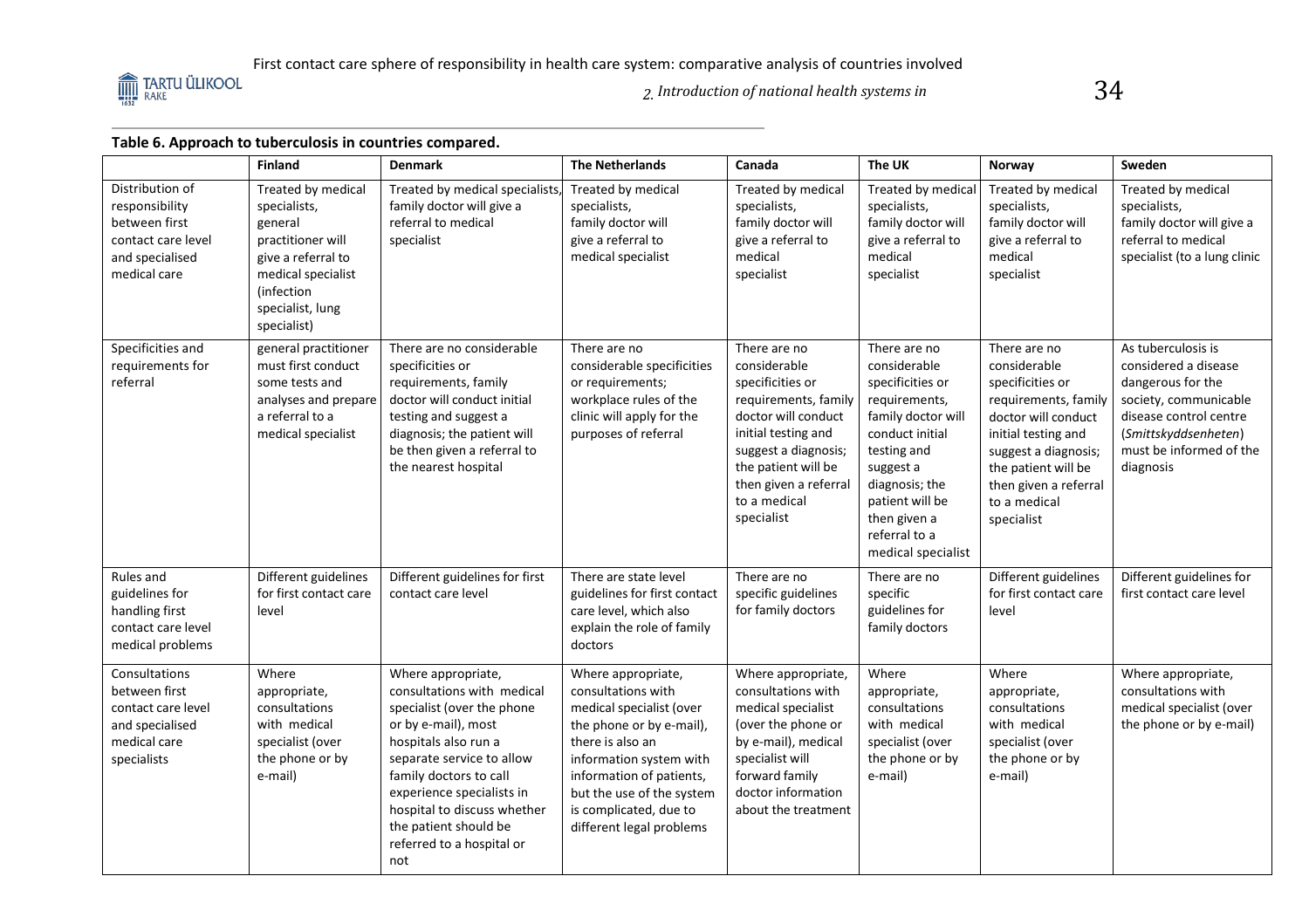

*2. Introduction of national health systems in* 

35

|                            | <b>Finland</b>                                                                                                                                                                                                                                                                                                          | <b>Denmark</b>  | <b>The Netherlands</b>                                                                                                                          | Canada                                                       | The UK         | Norway                                                                                           | Sweden                                                                                           |
|----------------------------|-------------------------------------------------------------------------------------------------------------------------------------------------------------------------------------------------------------------------------------------------------------------------------------------------------------------------|-----------------|-------------------------------------------------------------------------------------------------------------------------------------------------|--------------------------------------------------------------|----------------|--------------------------------------------------------------------------------------------------|--------------------------------------------------------------------------------------------------|
| Waiting time<br>guarantees | Health care centre specialists<br>can determine, in the referral,<br>how soon should the patient<br>be given an appointment with<br>a medical specialist (today, in<br>1-7, 8-30, more than 30<br>days). Final decision regarding<br>the urgency of the case will<br>be made by the doctor who<br>received the referral | Up to one month | No specific time limit;<br>depending on the health<br>of a patient s/he may be<br>offered an appointment<br>with medical specialist<br>urgently | Waiting time will<br>depend on urgency<br>rating of the case | Up to 18 weeks | Different waiting<br>times, depending on<br>region and the<br>health of the patient<br>concerned | Different waiting<br>times, depending on<br>region and the health<br>of the patient<br>concerned |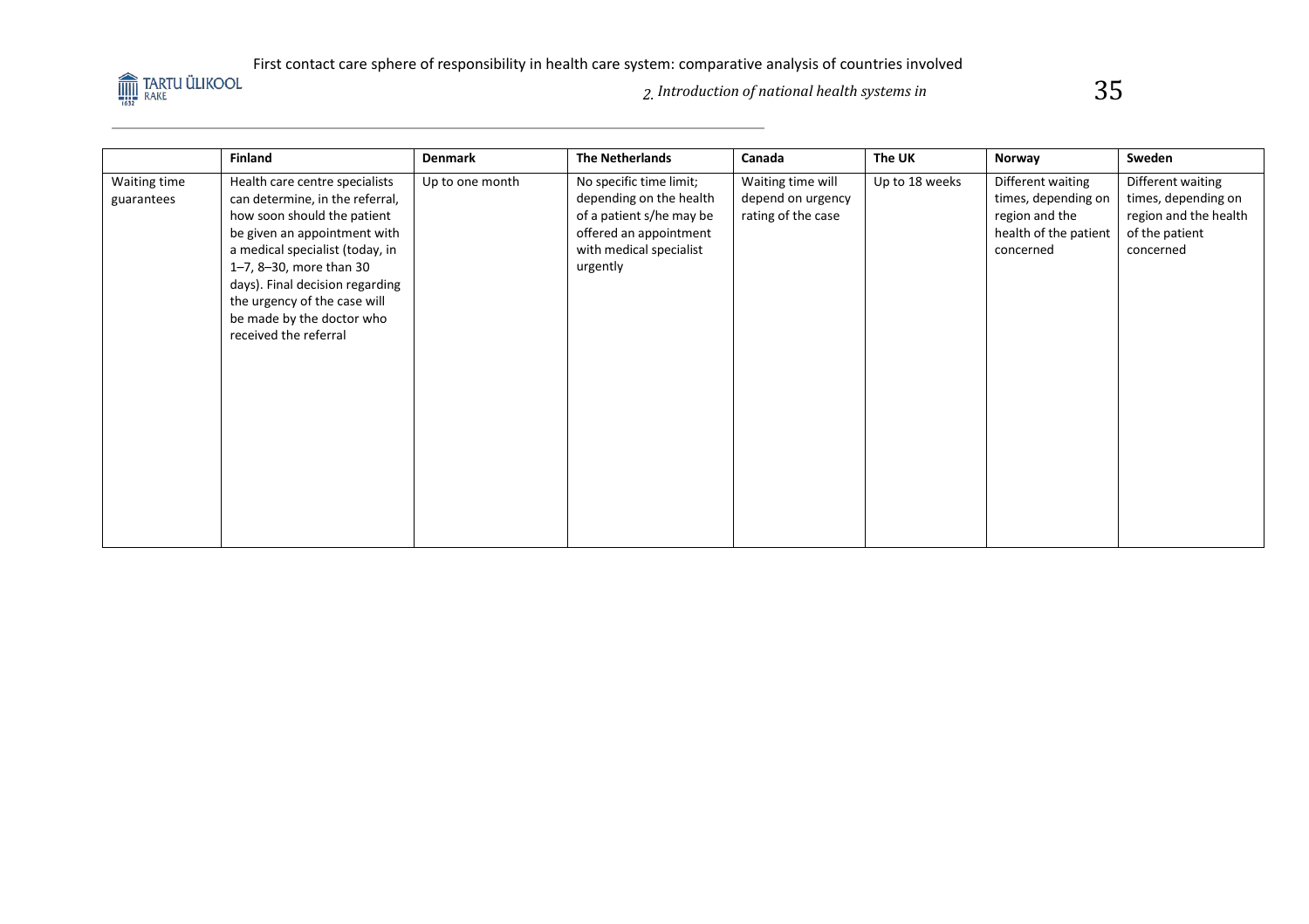#### **2.4.3. Eye diseases**

RAKE

In general, there is a common understanding in the countries compared that of a family doctor has the capacity for diagnosis and treatment, s/he should do it, and this approach also applies to eye diseases. However, there are certain diseases that require referring the patient to a medical specialist. In Finland, for example, it has been specified, in job descriptions of health centre doctors, that patients must be referred to a medical specialist in case of iritis and keratitis. In Finland, screening of diabetes patients includes eye bottom images that will be explained by eye specialist. The results will be reviewed by health centre doctors who will then give their patients a referral to eye doctor, if appropriate.

In Denmark, easier eye diseases are mostly treated by medical specialist; family doctor will only treat simple diseases (e.g. common eye infections). In Finland, patients will be only referred to an appointment with a medical specialist in case of traumas less familiar or unknown for family doctor, resulting in absence of skills and experiences, which will be needed for treatment. Also in the Netherlands and Norway patients must first see their family doctor who will give them a referral, where appropriate.

There are usually no strict rules, which procedures (examinations, tests, analyses, etc.) should be always conducted at first contact care level, before referring the patient to medical specialist. The decisions will be adopted according to the specific situation and depending on the competence and experiences of family doctors.

There are no special guidelines available, which are developed for family doctors, but there are some specialty-related or specific first contact care level guidelines, e.g. in Denmark, there are also free access substantial guidelines for first level contact care level available on Internet, prepared with funding from public sources $^{19}$ ; similar documents are also available in Norway $^{20}$  and <code>Sweden $^{21}$ .</code> Special guidelines and criteria for the referral of patients in the case of cataract have been developed in the United Kingdom<sup>22</sup>, as this is the only eye disease that presents special terms and conditions for the purposes of referral.

Consultations with medical specialists are also common in other countries; this works both ways; consultations may be also requested by medical specialist, who would want, for example, additional information about referred patient. Consultations are usually informal (doctors call each other or send e-mails). In Denmark, most hospitals have a separate consultancy service that will allow family doctors to make a call to experiences specialists in hospitals and then to discuss whether the patient concerned should be referred to hospital or not. Should referral be required, in Denmark patients will be given referral to either nearest medical specialist or a medical specialist, chosen by the patient. When mostly electronic referrals are used (e.g. in Denmark and the Netherlands), the information system will also describe the procedures, required for the purposes of referral, and standard referral forms will be also available.

Waiting time guarantee for an appointment with medical specialist varies by countries, specialties and will depend on the seriousness of the problem. For example, in Finland health care centre specialists can determine, in the referral, how soon should the patient be given an appointment with a medical specialist (today, in 1–7, 8–30, more than 30 days). Final decision regarding the urgency of the case will be made by the doctor who received the referral. In Denmark, the maximum permissible waiting period to specialised medical care services is one month.

<sup>&</sup>lt;sup>19</sup> <https://www.sundhed.dk/sundhedsfaglig/laegehaandbogen/>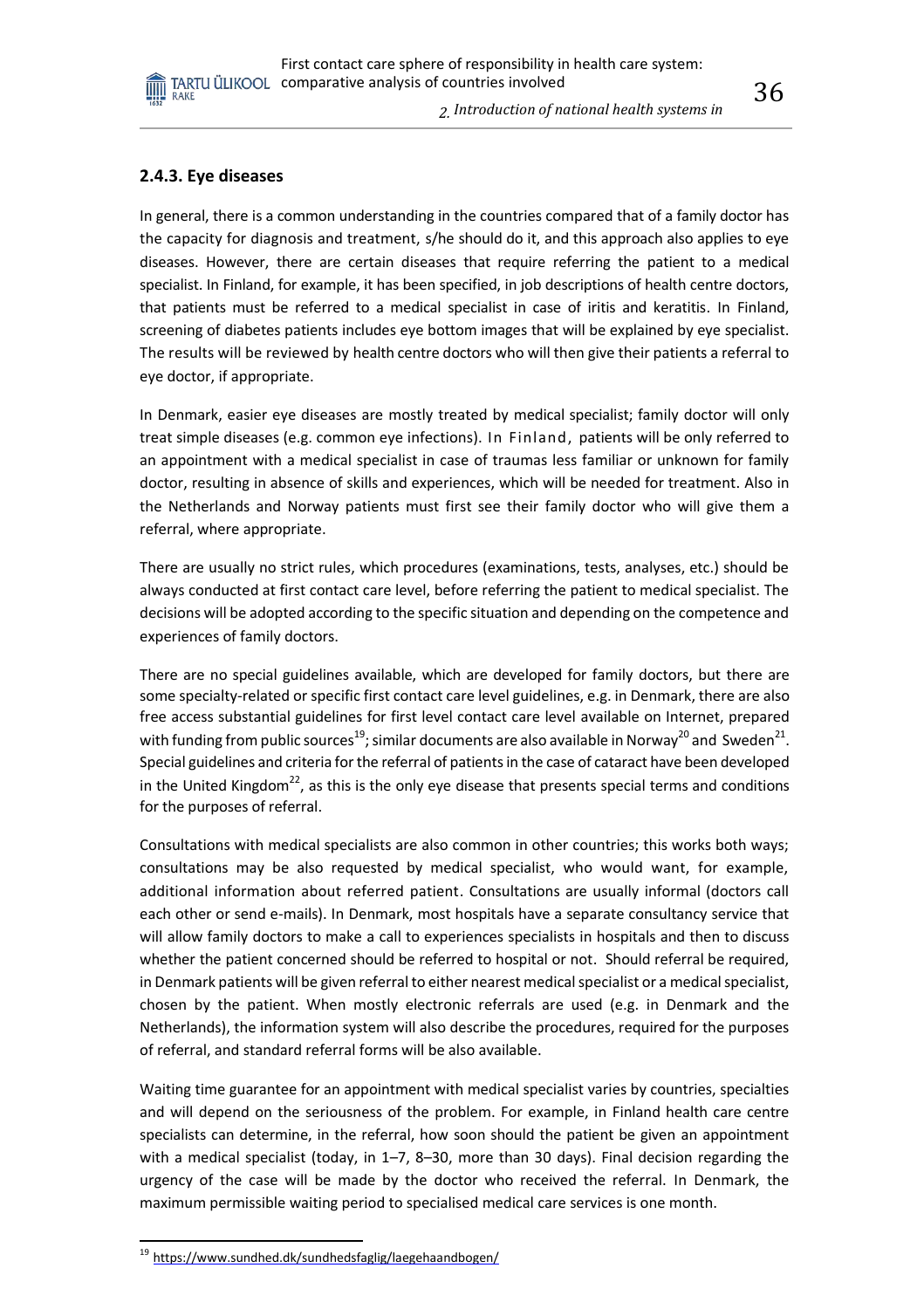First contact care sphere of responsibility in health care system: **COMPART CONFIDENT CONFIDENTI**<br>TARTU ÜLIKOOL comparative analysis of countries involved

*countries compared*

*2. Introduction of national health systems in* 



<sup>21</sup> <http://www.socialstyrelsen.se/nationalguidelines>

<sup>22</sup> Local level guidelines, which have been developed on the bases of national rules and procedures: <http://www.sheffieldccgportal.co.uk/pressv2/>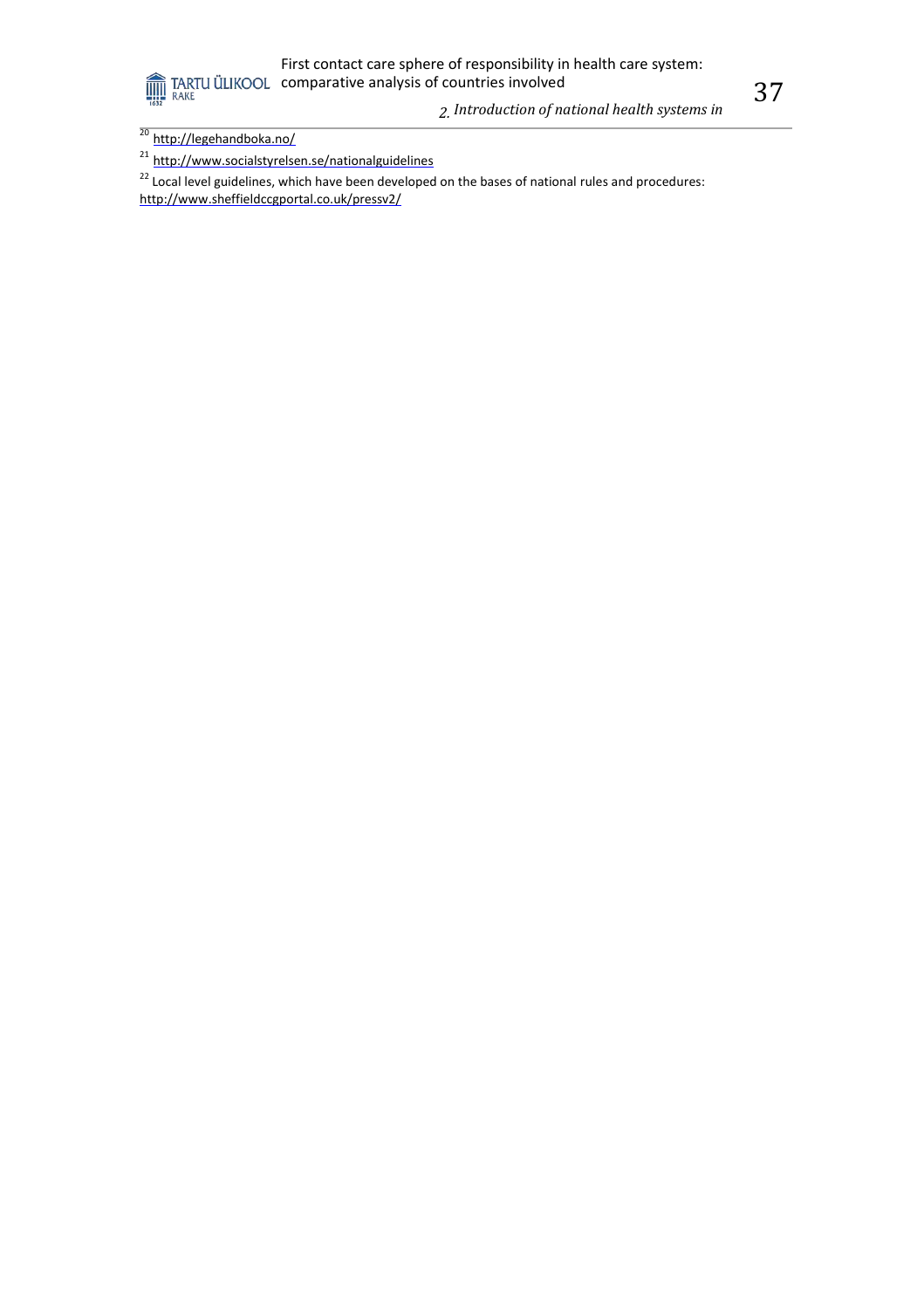

#### *2. Introduction of national health systems in*

If a state hospital is unable to provide the required health services within this period of time, patients will referred to private clinic (or sent abroad for a treatment); the state will then pay for the services. In practice, some regions in Denmark do have problems with meeting this requirement, as there is a shortage of eye specialists. In the United Kingdom, the maximum permissible waiting time is up to 18 weeks, unless patients prefer to wait longer or their conditions allows for longer waiting time or even favours it. In practice, waiting time will depend on severity of the case. In Canada, the waiting time will depend on the emergency rating of the case.

Usually no referral will be required to make an appointment to an optometrist and this is a private sector service, by rule. In Finland, Denmark, Norway and Canada optometrists work at shops that sell glasses and are freely accessible for population. Therefore, referral will be required to make an appointment to an optometrist. Eye control is usually free to determine whether and what type of glasses should be issued (sold). In the United Kingdom, referral of family doctor is also no required. Although this is a part of first contact care level health service, optometrists do not usually work at the same centres with family doctors. However, referral will be required in the Netherlands; if glasses will be prescribed, simple glasses will be first offered as a part of a standard package; bigger monthly insurance payment will be required to get better glasses.

In Sweden, services provided by optometrists form a part of specialised medical care, but even there, optometrists often work at private companies, although there are also specialists who work within the state health care system. In Sweden, there are to organisations, involved in the provision of optometrists' services: Optikbranschen<sup>23</sup>, which joins companies that operate in the sphere of optics, and Optikerförbundet<sup>24</sup>, which joins professional optometrists. These organisations have developed quality standards for services of optometrists and of the requirements are met, the enterprise concerned may apply for a certificate from Optikbranschen. This will be valid for two years; standard is not mandatory, but most of the companies operating in the sphere have obtained it to prove the quality and safety of services that they provide.

In Sweden, people who have problems with vision usually first contact optometrist. Optometrist may, on his or her turn, refer the patient to ophthalmologist or some other medical specialist. Patients may also make an appointment with ophthalmologist themselves; then the need and urgency of the appointment will be appraised, as it is the case with other medical specialist, and then the time of appointment will be given. If a patient doesn't know, what medical specialist to see, s/he may contact first contact care health centre or call helpline for assistance and advice. In the United Kingdom, both optometrists and ophthalmologists have a training good enough to detect symptoms of most eye diseases (e.g. cataract, glaucoma, etc.) and work with more complicated cases. Where appropriate, they will refer patients to family doctor or medical specialist for additional examination.

<sup>&</sup>lt;sup>23</sup> <http://www.optikbranschen.se/>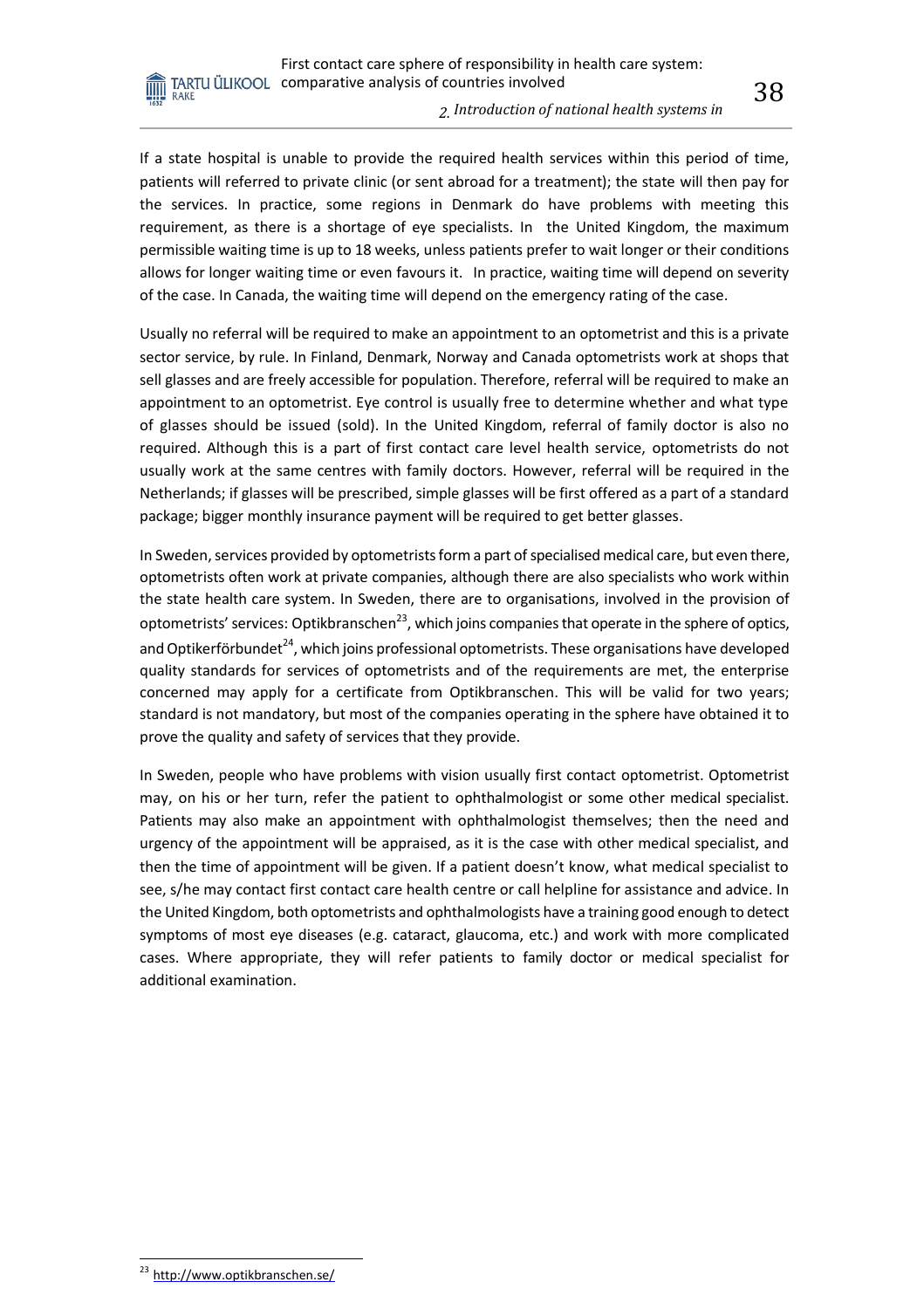*2. Introduction of national health systems in* 

<sup>24</sup> <http://www.optikerforbundet.se/index1.asp?siteid=1&pageid=3>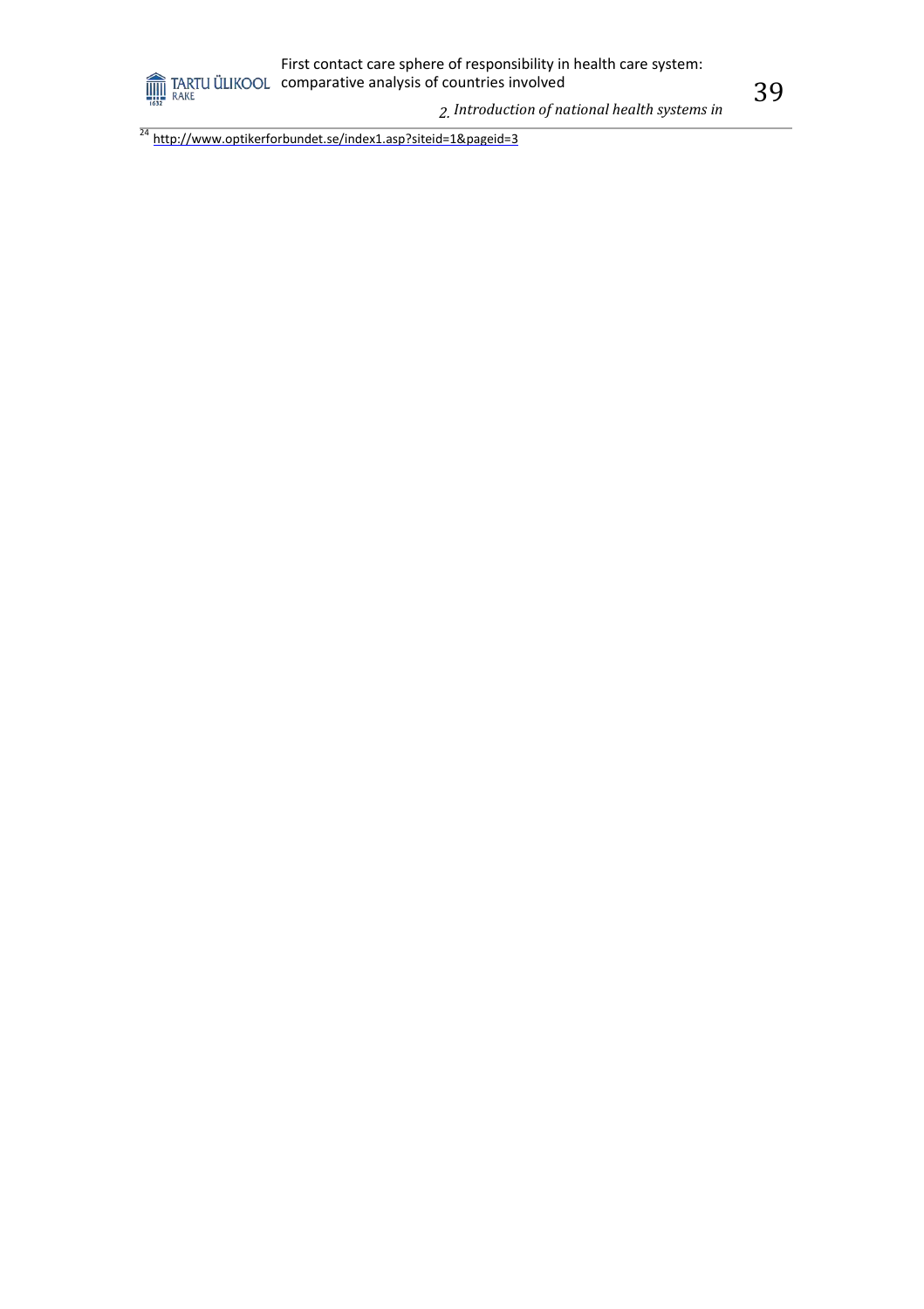2. Introduction of national health systems in countries compared **38** 38

## **Table 7. Approach to eye diseases in countries compared.**

|                                                                                                             | <b>Finland</b>                                                                                                                                                                                                                                                                                                     | <b>Denmark</b>                                                                                                                                                                                                                     | <b>The Netherlands</b>                                                                                                                                                                        | Canada                                                                                                                                                                                        | The UK                                                                                                                                                                  | Norway                                                                                                                                                                                                                                                                  | Sweden                                                                                                                                   |
|-------------------------------------------------------------------------------------------------------------|--------------------------------------------------------------------------------------------------------------------------------------------------------------------------------------------------------------------------------------------------------------------------------------------------------------------|------------------------------------------------------------------------------------------------------------------------------------------------------------------------------------------------------------------------------------|-----------------------------------------------------------------------------------------------------------------------------------------------------------------------------------------------|-----------------------------------------------------------------------------------------------------------------------------------------------------------------------------------------------|-------------------------------------------------------------------------------------------------------------------------------------------------------------------------|-------------------------------------------------------------------------------------------------------------------------------------------------------------------------------------------------------------------------------------------------------------------------|------------------------------------------------------------------------------------------------------------------------------------------|
| Distribution of<br>responsibility<br>between first<br>contact care level<br>and specialised<br>medical care | Many diseases will be<br>treated at health care<br>centres; screening of<br>diabetes patients will include<br>images of eye bottoms that<br>will be described by eye<br>doctor; results will be<br>reviewed by health centre<br>doctor who will give a<br>referral to an eye doctor,<br>where appropriate          | Treatment is mostly the<br>task of medical<br>specialists, family<br>doctors treat easier<br>problems and simple<br>infections, referral will<br>be required to get an<br>appointment with a<br>medical specialist                 | Family doctors treat<br>easier problems,<br>more complicated<br>cases get an<br>appointment with a<br>medical specialist<br>with a referral                                                   | Treatment is<br>mostly the task of<br>medical specialists,<br>referral will be<br>needed                                                                                                      | Treatment is mostly<br>the task of medical<br>specialists, referral<br>will be needed only<br>in emergency cases                                                        | First contact care<br>level will work with<br>the patient until it's<br>safe for the patient.<br>i.e. referral to a<br>medical specialist will<br>depend on the<br>experiences of family<br>doctor, condition of<br>the patient, distance<br>from the hospital,<br>etc. | Family doctors treat<br>easier problems, more<br>complicated cases get an<br>appointment with a<br>medical specialist with a<br>referral |
| Specificities and<br>requirements for<br>referral                                                           | As much as possible should be<br>done at first contact care<br>level.<br>In case of referral, general<br>practitioner must first<br>conduct tests and analyses<br>and then give a referral to a<br>medical specialist, referral to<br>a medical specialist will be<br>mandatory in case of iritis<br>and keratitis | There are no<br>considerable<br>specificities or<br>requirements, family<br>doctor will give a<br>referral to nearest<br>medical specialist or<br>for an appointment<br>with the medical<br>specialist preferred by<br>the patient | There are no<br>considerable<br>specificities or<br>requirements,<br>where appropriate,<br>referral to a<br>medical specialist,<br>rules for referral are<br>available from the<br>guidelines | There are no<br>considerable<br>specificities or<br>requirements,<br>where<br>appropriate,<br>referral to a<br>medical specialist                                                             | There are no<br>considerable<br>specificities or<br>requirement<br>(except in the<br>case of cataract);<br>where<br>appropriate,<br>referral to a<br>medical specialist | There are no<br>considerable<br>specificities or<br>requirements,<br>where<br>appropriate,<br>referral to a<br>medical specialist                                                                                                                                       | There are no<br>considerable<br>specificities or<br>requirements,<br>where<br>appropriate,<br>referral to a<br>medical specialist        |
| Rules and<br>guidelines for<br>handling first<br>contact care<br>level medical<br>problems                  | Different guidelines and<br>instructions for first contact<br>care level                                                                                                                                                                                                                                           | Different guidelines<br>and instructions for<br>first contact care level                                                                                                                                                           | Different<br>guidelines and<br>instructions for<br>first contact care<br>level                                                                                                                | There are no specific<br>guidelines for family<br>doctors                                                                                                                                     | Guidelines and<br>criteria for<br>cataract                                                                                                                              | Different guidelines<br>and instructions for<br>first contact care<br>level                                                                                                                                                                                             | Different guidelines and<br>instructions for first<br>contact care level                                                                 |
| Consultations<br>between first<br>contact care level<br>and specialised<br>medical care<br>specialists      | Where appropriate,<br>consultations with<br>medical specialist (over<br>the phone or by e-mail                                                                                                                                                                                                                     | Where appropriate,<br>consultations with<br>medical specialist (over<br>the phone or by e-mail),<br>most hospitals also have                                                                                                       | Where<br>appropriate,<br>consultations<br>with medical<br>specialist (over<br>the phone or by<br>e-mail                                                                                       | Where appropriate,<br>consultations with<br>medical specialist<br>(over the phone or<br>by e-mail), medical<br>specialist will forward<br>family doctor<br>information about<br>the treatment | Where<br>appropriate,<br>consultations<br>with medical<br>specialist (over<br>the phone or by<br>e-mail                                                                 | Where appropriate,<br>consultations with<br>medical specialist<br>(over the phone or<br>by e-mail                                                                                                                                                                       | Where appropriate,<br>consultations with<br>medical specialist (over<br>the phone or by e-mail                                           |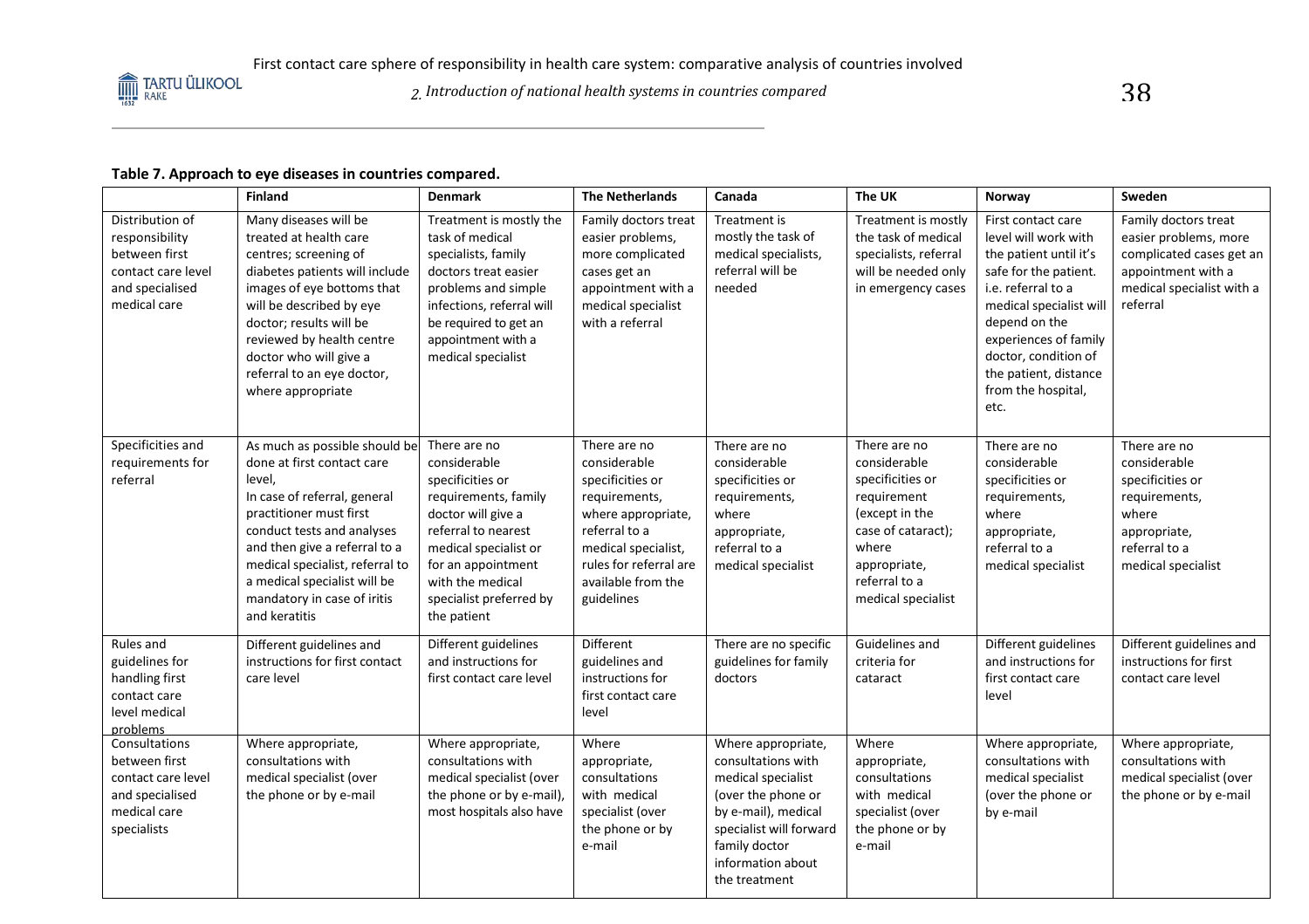

2. Introduction of national health systems in countries compared **39** 

|                                                                                                                   | <b>Finland</b>                                                                                                                                                                                                                                                                                                                          | <b>Denmark</b>                                                                                                                                                                  | <b>The Netherlands</b>                                                                                                                                | Canada                                                                                                                                                                                                                                   | The UK                                                                                                                                                                                                              | Norway                                                                                                                                                           | Sweden                                                                                                      |
|-------------------------------------------------------------------------------------------------------------------|-----------------------------------------------------------------------------------------------------------------------------------------------------------------------------------------------------------------------------------------------------------------------------------------------------------------------------------------|---------------------------------------------------------------------------------------------------------------------------------------------------------------------------------|-------------------------------------------------------------------------------------------------------------------------------------------------------|------------------------------------------------------------------------------------------------------------------------------------------------------------------------------------------------------------------------------------------|---------------------------------------------------------------------------------------------------------------------------------------------------------------------------------------------------------------------|------------------------------------------------------------------------------------------------------------------------------------------------------------------|-------------------------------------------------------------------------------------------------------------|
|                                                                                                                   |                                                                                                                                                                                                                                                                                                                                         | separate service to<br>allow family doctors<br>to call experience<br>specialists in hospital<br>to discuss whether<br>the patient should be<br>referred to a hospital<br>or not |                                                                                                                                                       |                                                                                                                                                                                                                                          |                                                                                                                                                                                                                     |                                                                                                                                                                  |                                                                                                             |
| Waiting time<br>guarantees                                                                                        | Health care centre<br>specialists can<br>determine, in the<br>referral, how soon<br>should the patient be<br>given an appointment<br>with a medical<br>specialist (today, in 1-<br>7, 8-30, more than 30<br>days). Final decision<br>regarding the urgency<br>of the case will be<br>made by the doctor<br>who received the<br>referral | Up to one month;<br>however, in practice<br>there are problems<br>due to shortage of<br>eye doctors                                                                             | No specific time<br>limit; depending on<br>the health of a<br>patient s/he may be<br>offered an<br>appointment with<br>medical specialist<br>urgently | Waiting time will<br>depend on urgency<br>rating of the case                                                                                                                                                                             | Up to 18 weeks                                                                                                                                                                                                      | Different waiting<br>times, depending on<br>region and the health<br>of the patient<br>concerned                                                                 | Different waiting times,<br>depending on region<br>and the health of the<br>patient concerned               |
| System for<br>getting an<br>appointment<br>with<br>optometrist and<br>regulation of<br>services of<br>optometrist | Optometrists work at<br>stores that sell glasses;<br>no referral will be<br>needed to get an<br>appointment                                                                                                                                                                                                                             | Optometrists work<br>at stores that sell<br>glasses; no referral<br>will be needed to<br>get an<br>appointment, no<br>need to see a<br>doctors to get<br>glasses                | Referral needed<br>to make an<br>appointment,<br>monthly insurance<br>payment will<br>depend on the<br>cost of the glasses                            | Optometrists work at<br>stores that sell<br>glasses; no referral<br>will be needed to get<br>an appointment, this<br>is a paid service;<br>difference will be<br>covered within the<br>framework of<br>patient's extended<br>health plan | Optometrists work<br>at stores that sell<br>glasses; no referral<br>will be needed to<br>get an<br>appointment,<br>where appropriate,<br>optometrists will<br>refer patients to<br>additional tests and<br>controls | Optometrists work<br>at stores that sell<br>glasses; no referral<br>will be needed to<br>get an<br>appointment, no<br>need to see a<br>doctors to get<br>glasses | Optometrists work at<br>stores that sell<br>glasses; no referral<br>will be needed to get<br>an appointment |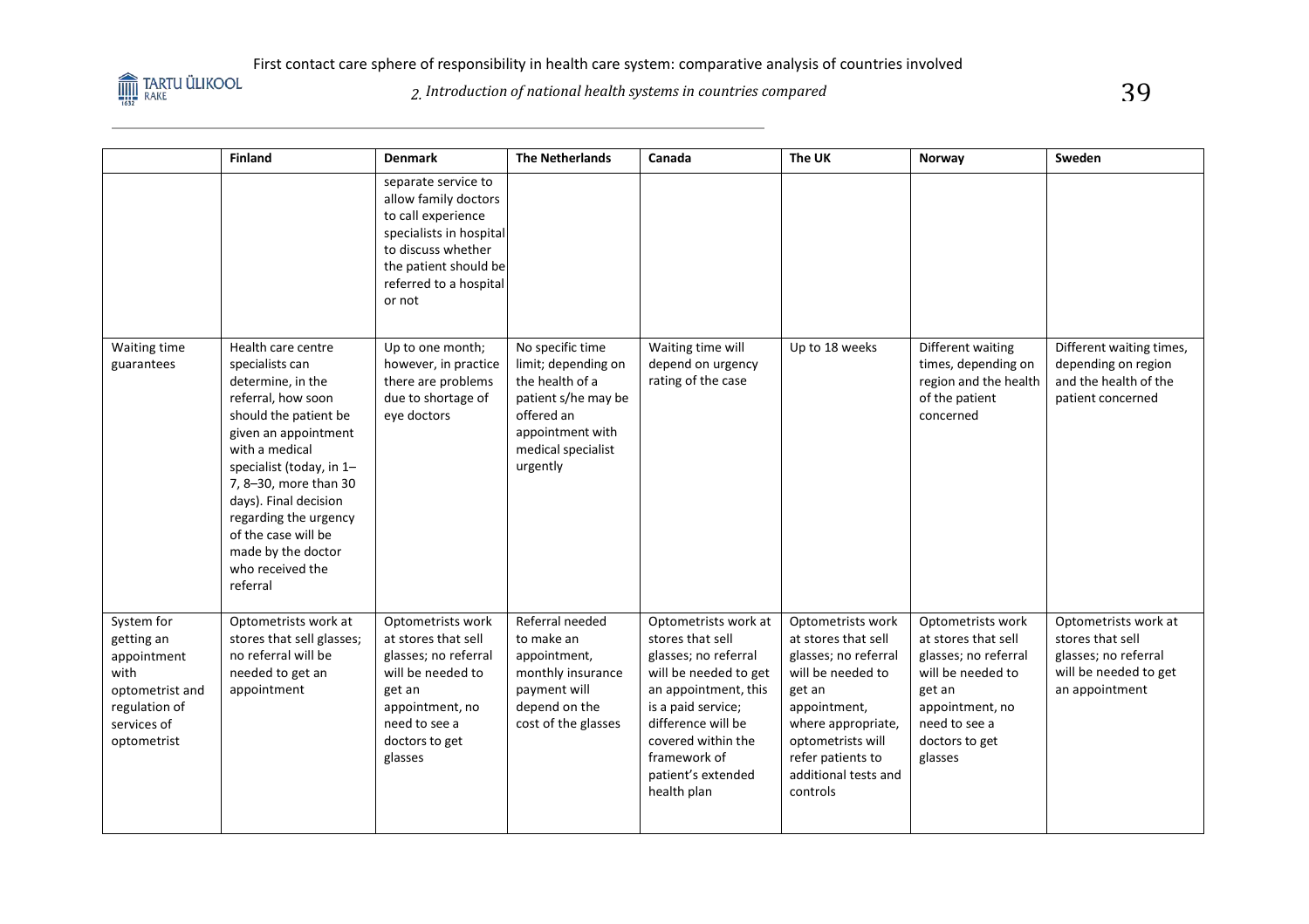*2. Introduction of national health systems in* 

#### **2.4.4. Skin diseases and sexually transmitted diseases**

In Finland, as many skin diseases and sexually transmitted diseases as possible are diagnosed at health care centres and patients will be only referred to an appointment with a medical specialist in case of problems that are less familiar or unknown for family doctor, resulting in absence of skills and experiences, which will be needed for treatment. In Denmark, Norway, United Kingdom, Canada and the Netherlands simpler skin diseases and sexually transmitted diseases are also treated at first contact care level; only more complicated problems will be referred to specialised medical care. There are usually no strict rules, which procedures (examinations, tests, analyses, etc.) should be always conducted at first contact care level, before referring the patient to medical specialist. The decisions will be adopted according to the specific situation and depending on the competence and experiences of family doctors.

In some areas of the United Kingdom (e.g. in Sheffield<sup>25</sup>) initial treatment at first contact care level will be required to get an appointment with a dermatologist.

There are many special work procedures, developed for family doctors that should be observed. For example, the Dutch College of General Practitioners has prepared more than 100 different evidence-based guidelines<sup>26</sup> on different diseases; in Denmark, there is also free access to substantial guidelines for first level contact care level, prepared with funding from public sources <sup>27</sup>; guidelines for family doctors are also available in Norway<sup>28</sup>, Sweden<sup>29</sup> and United Kingdom<sup>30</sup>. In the Netherlands, for example, the guidelines also set out rules that stipulate when and how patients should be referred to medical specialists.

Consultations with medical specialists are also common in other countries; this works both ways; consultations may be also requested by medical specialist, who would want, for example, additional information about referred patient. Consultations are usually informal (doctors call each other or send e-mails, other forms of electronic communication, e.g. "tele-dermatology".In Denmark, most hospitals have a separate consultancy service that will allow family doctors to make a call to experiences specialists in hospitals and then to discuss whether the patient concerned should be referred to hospital or not.

In general, referral will be needed to make an appointment with a medical specialist. Should referral be required, in Denmark patients will be given referral to either nearest medical specialist or a medical specialist, chosen by the patient. In some regions of the United Kingdom and Denmark (e.g. the capital city and other bigger towns) there are open access clinics that will admit patients without a referral (e.g. clinics of sexually transmitted diseases), that can be visited without a referral. In Copenhagen, for example, there is a clinic where people can get themselves tested for sexually transmitted diseases (incl., e.g. HIV testing). In Canada, referral won't be needed to get a treatment at communicable disease clinics.

Waiting time guarantee for an appointment with medical specialist varies by countries, specialties and will depend on the seriousness of the problem. For example, in Finland health care centre specialists can determine, in the referral, how soon should the patient be given an appointment with a medical specialist (today, in 1–7, 8–30, more than 30 days). Final decision regarding the urgency of

<sup>&</sup>lt;sup>25</sup> Local level guidelines, which have been developed on the bases of national rules and procedures: <http://www.sheffieldccgportal.co.uk/pressv2/>

<sup>&</sup>lt;sup>26</sup> <https://www.nhg.org/dutch-college-general-practitioners>

<sup>&</sup>lt;sup>27</sup> <https://www.sundhed.dk/sundhedsfaglig/laegehaandbogen/>

<sup>&</sup>lt;sup>28</sup> <http://legehandboka.no/>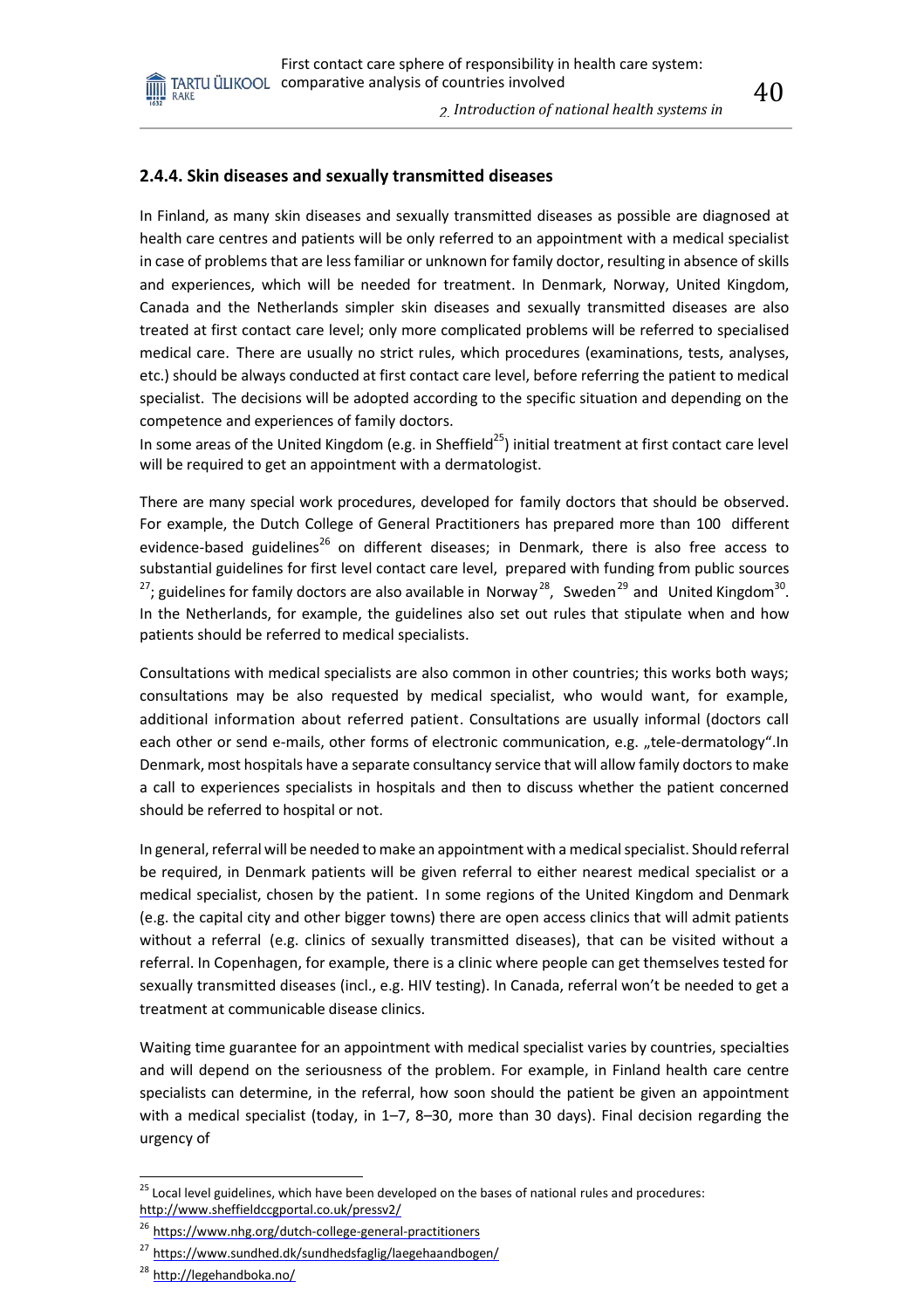

*2. Introduction of national health systems in* 

<sup>29</sup> <http://www.socialstyrelsen.se/nationalguidelines>

<sup>30</sup> Local level guidelines, which have been developed on the bases of national rules and procedures: <http://www.sheffieldccgportal.co.uk/pressv2/>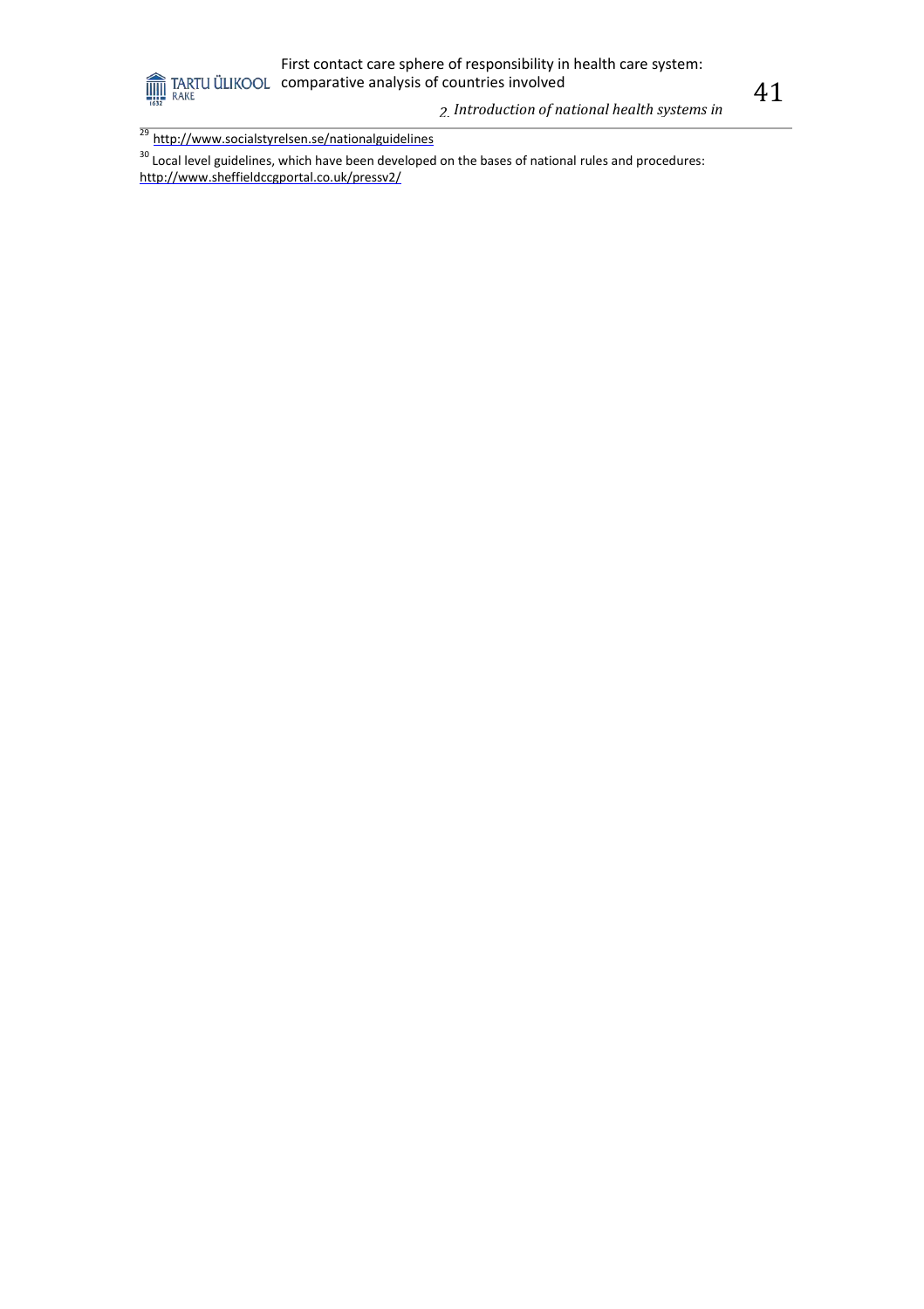#### *2. Introduction of national health systems in*

the case will be made by the doctor who received the referral. In Denmark, the maximum permissible waiting period to specialised medical care services is one month. If a state hospital is unable to provide the required health services within this period of time, patients will referred to private clinic (or sent abroad for a treatment); the state health care system will then pay for the services. In the United Kingdom, the maximum permissible waiting time is up to 18 weeks. In practice, waiting time will depend on severity of the case. In Canada, the waiting time will depend on the emergency rating of the case.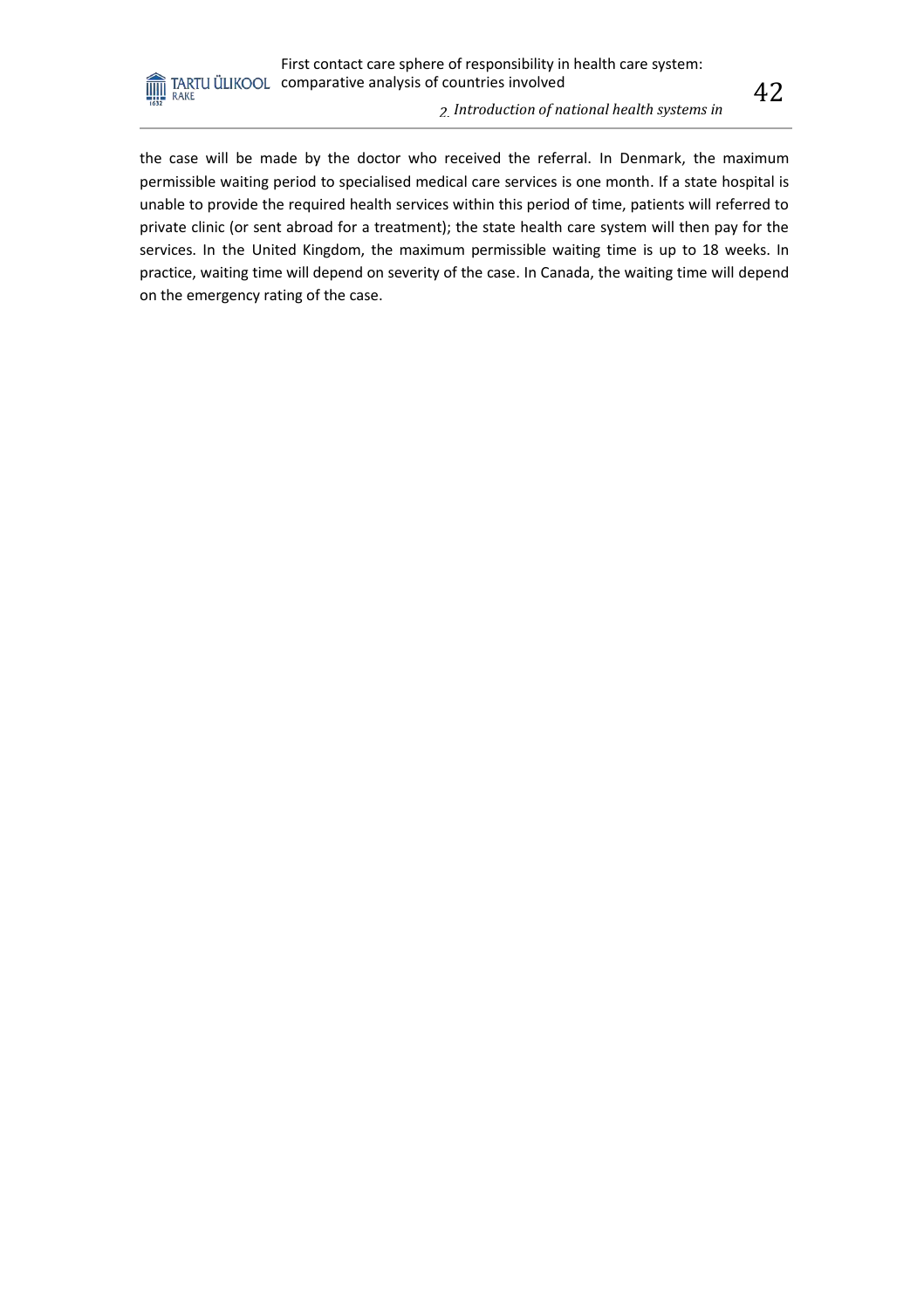#### **Table 8. Approach to skin and sexually transmitted diseases in countries compared.**

| <b>Finland</b>                                                                                                            |                                                                                   | <b>Denmark</b>                                                                                                                                                                                                                                                                                                         | <b>The Netherlands</b>                                                                                                                                                                     | Canada                                                                                                                                                                                                                                                                              | The UK                                                                                                                                                                                                                                                                     | Norway                                                                                                                                                                                                                                          | Sweden                                                                                                                                                                                                                                                                                                                                              |
|---------------------------------------------------------------------------------------------------------------------------|-----------------------------------------------------------------------------------|------------------------------------------------------------------------------------------------------------------------------------------------------------------------------------------------------------------------------------------------------------------------------------------------------------------------|--------------------------------------------------------------------------------------------------------------------------------------------------------------------------------------------|-------------------------------------------------------------------------------------------------------------------------------------------------------------------------------------------------------------------------------------------------------------------------------------|----------------------------------------------------------------------------------------------------------------------------------------------------------------------------------------------------------------------------------------------------------------------------|-------------------------------------------------------------------------------------------------------------------------------------------------------------------------------------------------------------------------------------------------|-----------------------------------------------------------------------------------------------------------------------------------------------------------------------------------------------------------------------------------------------------------------------------------------------------------------------------------------------------|
| Distribution of<br>responsibility<br>between first<br>contact care<br>centres<br>level and<br>specialised<br>medical care | Many diseases<br>will be treated at<br>health care                                | Easier skin and sexually<br>transmitted diseases<br>are treated at first<br>contact care level; more<br>complicated problems<br>will be referred to<br>medical specialists,<br>referral will be needed;<br>without referral,<br>treatment is available<br>from open access clinics<br>(incl. anonymous HIV<br>testing) | Family doctors treat<br>most of the problems,<br>more complicated<br>cases are given an<br>appointment with a<br>medical specialist with<br>a referral                                     | Family doctor treat<br>easier problems, more<br>complicated cases are<br>given an appointment<br>with a medical<br>specialist with a<br>referral (e.g.<br>dermatologist,<br>gynaecologist); without<br>referral, treatment is<br>available from<br>communicable diseases<br>clinics | Family doctor treat<br>easier problems,<br>more complicated<br>cases are given an<br>appointment with a<br>medical specialist<br>with a referral;<br>without referral,<br>treatment is<br>available for<br>sexually<br>transmitted<br>diseases from open<br>access clinics | As much of the<br>treatment as<br>possible will be<br>given at first contact<br>care level; patients<br>will be referred to<br>medical specialists if<br>the case is too<br>complicated or<br>family doctors lacks<br>sufficient<br>experiences | As much of the<br>treatment as possible<br>will be given at first<br>contact care level;<br>patients will be<br>referred to medical<br>specialists if the case is<br>too complicated or<br>family doctors lacks<br>sufficient experiences;<br>HIV and AIDS<br>treatment will be<br>available from<br>specialised medical<br>system cares            |
| Specificities and<br>general<br>requirements for<br>referral<br>must first<br>medical<br>specialist                       | practitioner<br>conduct tests<br>and analyses<br>and then give a<br>referral to a | There are no<br>considerable<br>specificities or<br>requirements, family<br>doctor will give a<br>referral to nearest<br>medical specialist or for<br>an appointment with<br>the medical specialist<br>preferred by the<br>patient                                                                                     | There are no<br>considerable<br>specificities or<br>requirements, where<br>appropriate, referral<br>to a medical specialist,<br>rules for referral are<br>available from the<br>guidelines | There are no<br>considerable<br>specificities or<br>requirements,<br>where appropriate,<br>referral to a<br>medical specialist                                                                                                                                                      | Depends on the<br>situation; e.g.<br>appointment with<br>dermatologist<br>requires initial<br>treatment at first<br>contact care level in<br>some regions                                                                                                                  | There are no<br>considerable<br>specificities or<br>requirements,<br>where appropriate,<br>referral to a<br>medical specialist                                                                                                                  | There are no<br>considerable specificities<br>or requirements in case<br>of skin diseases, where<br>appropriate, referral to a<br>medical specialist; as<br>sexually transmitted<br>diseases are seen as a<br>threat for the society,<br>communicable diseases<br>control centre<br>(Smittskyddsenheten)<br>must be informed of<br>such a diagnosis |
| Rules and<br>guidelines for<br>handling first<br>contact care level<br>level<br>medical problems                          | Different guidelines<br>and instructions for<br>first contact care                | Different guidelines and<br>instructions for first<br>contact care level                                                                                                                                                                                                                                               | Different guidelines and<br>instructions for first<br>contact care level                                                                                                                   | There are no specific<br>guidelines for family<br>doctors                                                                                                                                                                                                                           | Different guidelines<br>and instructions for<br>first contact care<br>level, e.g. for skin<br>diseases                                                                                                                                                                     | Different guidelines<br>and instructions for<br>first contact care level                                                                                                                                                                        | Different guidelines and<br>instructions for first<br>contact care level                                                                                                                                                                                                                                                                            |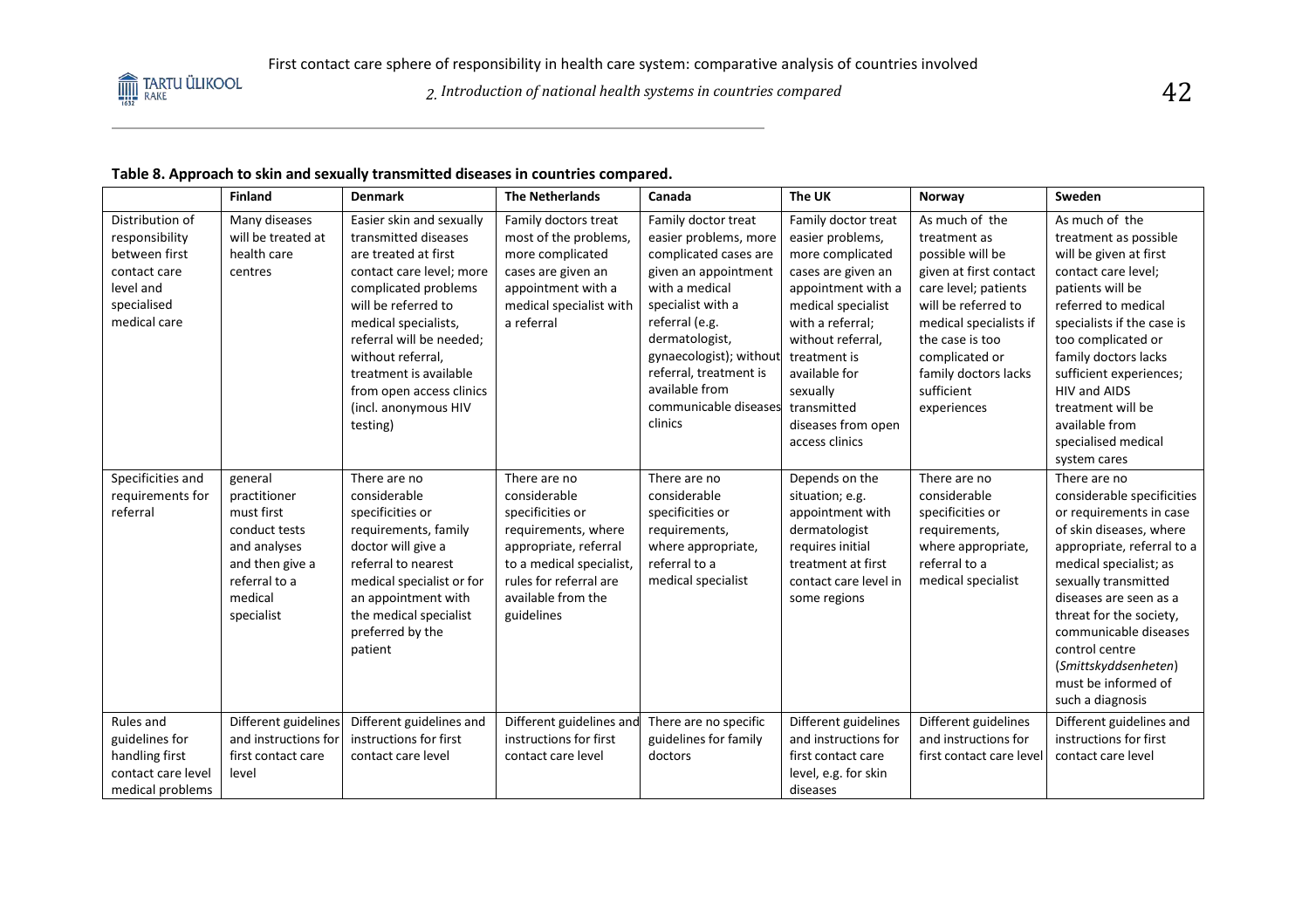

 $_2$  Introduction of national health systems in countries compared  $43\,$ 

| 103L<br>Consultations |                    | Where appropriate, Where appropriate, | Where appropriate,                         | Where appropriate,       | Where appropriate, | Where appropriate, | Where appropriate,                                    |
|-----------------------|--------------------|---------------------------------------|--------------------------------------------|--------------------------|--------------------|--------------------|-------------------------------------------------------|
| between first         | consultations with | consultations with                    | consultations with                         | consultations with       | consultations with | consultations with | consultations with                                    |
| contact care level    | medical specialist | medical specialist (over              | medical specialist (over                   | medical specialist (over | medical specialist | medical specialist | medical specialist (over                              |
| and specialised       | (over the phone or | the phone or by e-mail)               | the phone or by e-mail) the phone or by e- |                          | (over the phone or |                    | (over the phone or by $\vert$ the phone or by e-mail) |
| medical care          | by e-mail)         |                                       |                                            | mail),                   | by e-mail)         | e-mail)            |                                                       |
| specialists           |                    |                                       |                                            |                          |                    |                    |                                                       |
|                       |                    |                                       |                                            |                          |                    |                    |                                                       |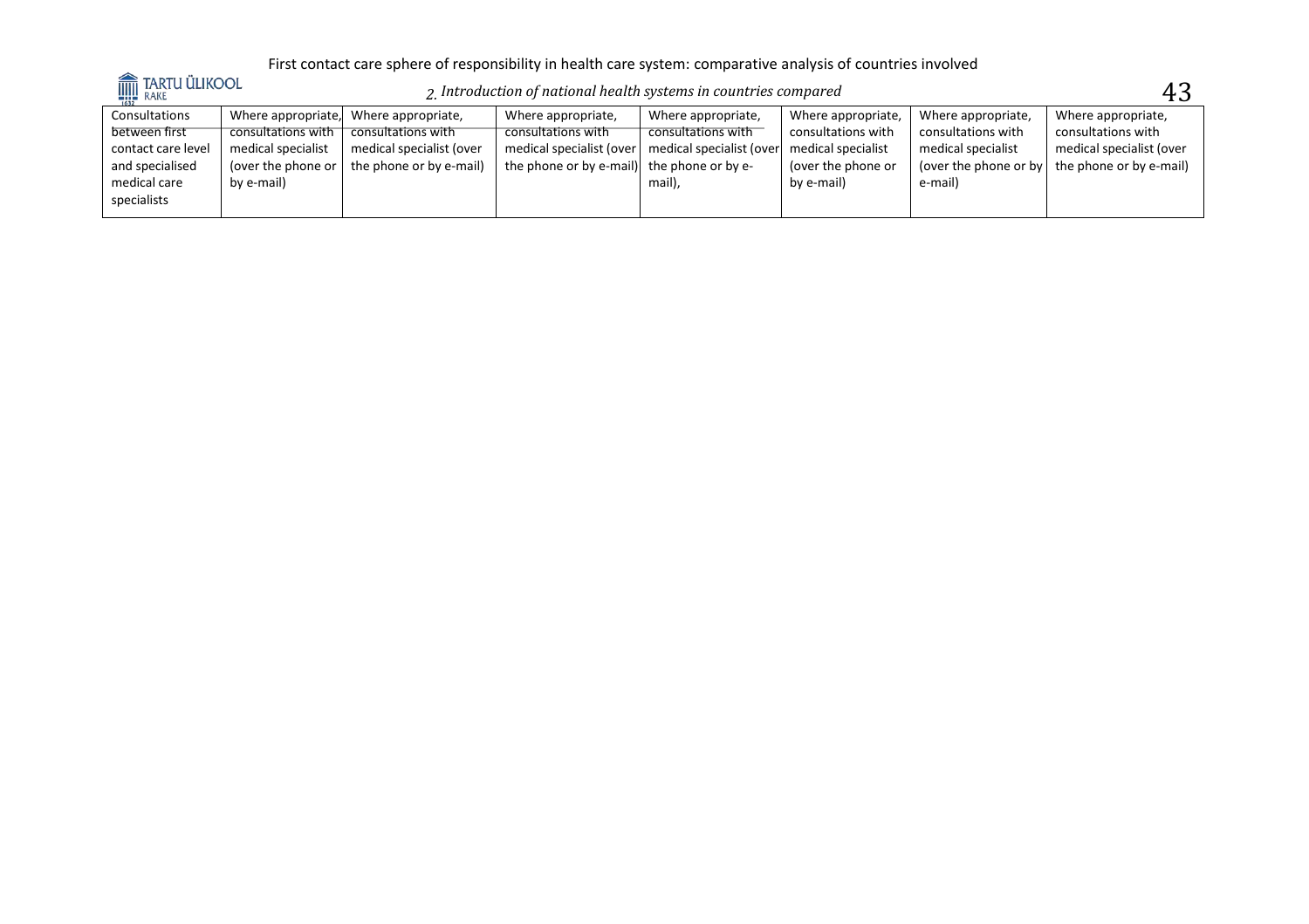

# $\,$  2. Introduction of national health systems in countries compared  $\,$

|                            | <b>Finland</b>                                                                                                                                                                                                                                                                                                                                     | <b>Denmark</b>                                                                                                                                                                                                                                                                                                                | <b>The Netherlands</b>                                                                                                                             | Canada                                                                                 | The UK         | Norway                                                                                           | Sweden                                                                                        |
|----------------------------|----------------------------------------------------------------------------------------------------------------------------------------------------------------------------------------------------------------------------------------------------------------------------------------------------------------------------------------------------|-------------------------------------------------------------------------------------------------------------------------------------------------------------------------------------------------------------------------------------------------------------------------------------------------------------------------------|----------------------------------------------------------------------------------------------------------------------------------------------------|----------------------------------------------------------------------------------------|----------------|--------------------------------------------------------------------------------------------------|-----------------------------------------------------------------------------------------------|
|                            |                                                                                                                                                                                                                                                                                                                                                    | e-consultations are also<br>becoming more and more<br>common (for both skin and<br>sexually transmitted diseases),<br>most hospitals also have a separate<br>service to allow family doctor to<br>call to an experience specialist at<br>hospital and discuss whether the<br>patient should be referred to<br>hospital or not | tele-dermatology)                                                                                                                                  | medical specialist<br>will forward family<br>doctor information<br>about the treatment |                |                                                                                                  |                                                                                               |
| Waiting time<br>guarantees | Health care<br>centre specialists<br>can determine, in<br>the referral, how<br>soon should the<br>patient be given<br>an appointment<br>with a medical<br>specialist (today,<br>in 1-7, 8-30,<br>more than 30<br>days). Final<br>decision<br>regarding the<br>urgency of the<br>case will be made<br>by the doctor<br>who received the<br>referral | Up to one month                                                                                                                                                                                                                                                                                                               | No specific time limit;<br>depending on the<br>health of a patient<br>s/he may be offered<br>an appointment with<br>medical specialist<br>urgently | Waiting time will<br>depend on urgency<br>rating of the case                           | Up to 18 weeks | Different waiting<br>times, depending on<br>region and the health<br>of the patient<br>concerned | Different waiting times,<br>depending on region<br>and the health of the<br>patient concerned |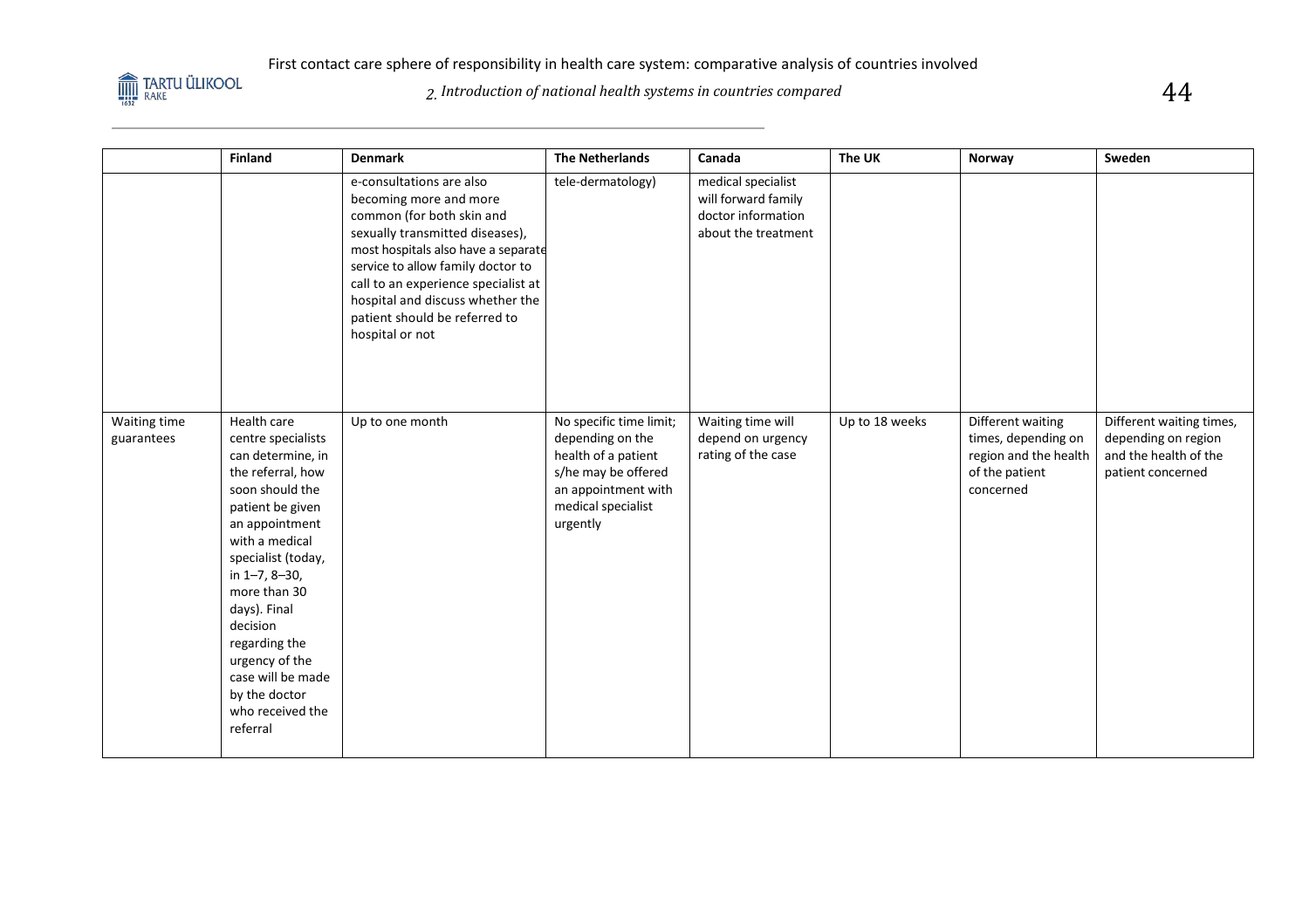#### **2.4.5. Gynaecological assistance**

RAKE

In Finland, as many diseases as possible – according to the abilities of health care centre specialists – will be diagnosed and treated at health centres. Patients will be only referred to an appointment with a medical specialist in case of problems that are less familiar or unknown for family doctor, resulting in absence of skills and experiences, which will be needed for treatment. If necessary, patients can get an appointment with a gynaecologist in Finland also without a referral, but then the patient will usually have to pay for the service.

As for gynaecological assistance, family doctors also play an important role in the Netherlands, Denmark and Norway, where the doctors attempt to handle as many problems as possible at first contact care level. Only more complicated cases will be referred to medical specialists and referral from a family doctor will be required to make an appointment with a medical specialist (without a referral, but then the patient will usually have to pay for the service<sup>31</sup>). In the United Kingdom, gynaecological services are usually provided by medical specialists, but the first contact care level also has a number of functions (e.g. cervical screening and other analyses, family planning consultations, treatment of menorraghia, etc.). One can make an appointment with a medical specialist (e.g. gynaecologist) only with a referral from a family doctor.

There are usually no strict rules, which procedures (examinations, tests, analyses, etc.) should be always conducted at first contact care level, before referring the patient to medical specialist. In general, some tests and analyses will be run before a referral is given, yet this is not compulsory and tests or absence of tests will not influence the medical specialist's decision to see (or not see) the patient. Decision to refer patient to a medical specialist will depend on the situation and family doctor must consider its competence and experiences for that purpose. However, there are some differences. In Denmark, for example, there are more substantial rules for situations where people have problems with conceiving – referral from a family doctor will be also needed to get an appointment with a medical specialist. There are also more specific recommendations and programmes for certain diseases (e.g. cancer), which clearly determine the responsibility of family doctor and hospital.

There are many special work procedures, developed for family doctors that should be observed. For example, the Dutch College of General Practitioners has prepared more than 100 different evidence-based guidelines<sup>32</sup> on different diseases; in Denmark, there is also free access to substantial guidelines for first level contact care level, prepared with funding from public sources  $^{33}$ , there are also guidelines for family doctors in Norway<sup>34</sup> and Sweden<sup>35</sup>. In the United Kingdom, there are specific guidelines on menorraghia, specifically for family doctors<sup>36</sup>. In the Netherlands guidelines also set out rules that stipulate when and how patients should be referred to medical specialists.

Consultations with medical specialists are also common in other countries; this works both ways; consultations may be also requested by medical specialist, who would want, for example, additional information about referred patient. Consultations are usually informal (doctors call each other or send e-mails). In Denmark, most hospitals have a separate consultancy service that will allow family

<sup>31</sup> There are only some exceptions; e.g. in some towns of Denmark there are single clinics that focus on helping people to avoid pregnancy (staff of such clinics include both family medicine specialists and gynaecologists), everybody can make a free appointment with these clinics without a referral from their family doctor, but the service provided in such clinics mostly involves advising on the use of contraceptives.

<sup>32</sup> <https://www.nhg.org/dutch-college-general-practitioners>

<sup>33</sup> <https://www.sundhed.dk/sundhedsfaglig/laegehaandbogen/>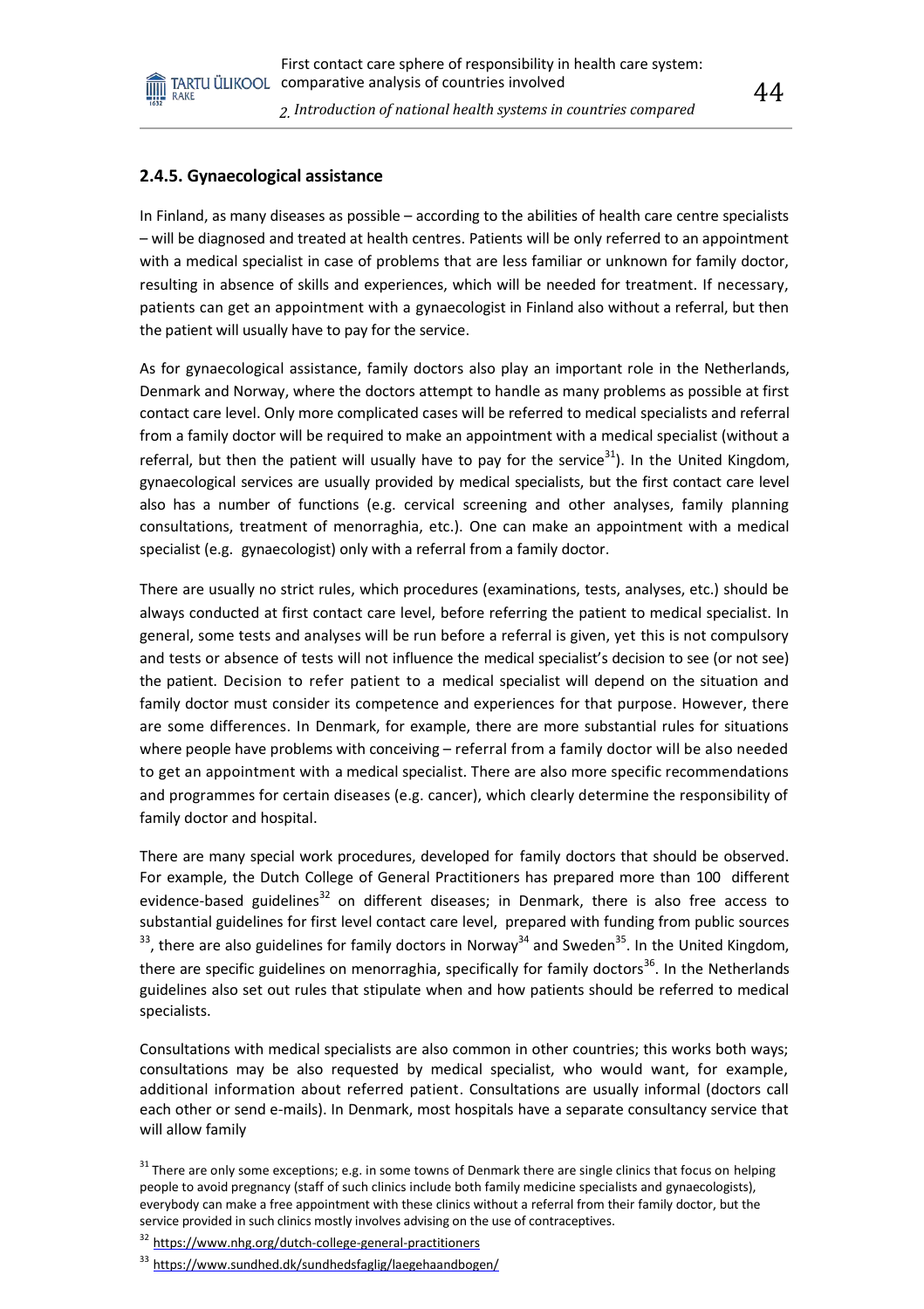

# First contact care sphere of responsibility in health care system: **COMPART CONFIDENTIAL CONFIDENTI**<br>TARTU ÜLIKOOL comparative analysis of countries involved

*2. Introduction of national health systems in countries compared*

<sup>35</sup> <http://www.socialstyrelsen.se/nationalguidelines>

<sup>36</sup> Local level guidelines, which have been developed on the bases of national rules and procedures: <http://www.sheffieldccgportal.co.uk/pressv2/>

<sup>&</sup>lt;sup>34</sup> <http://legehandboka.no/>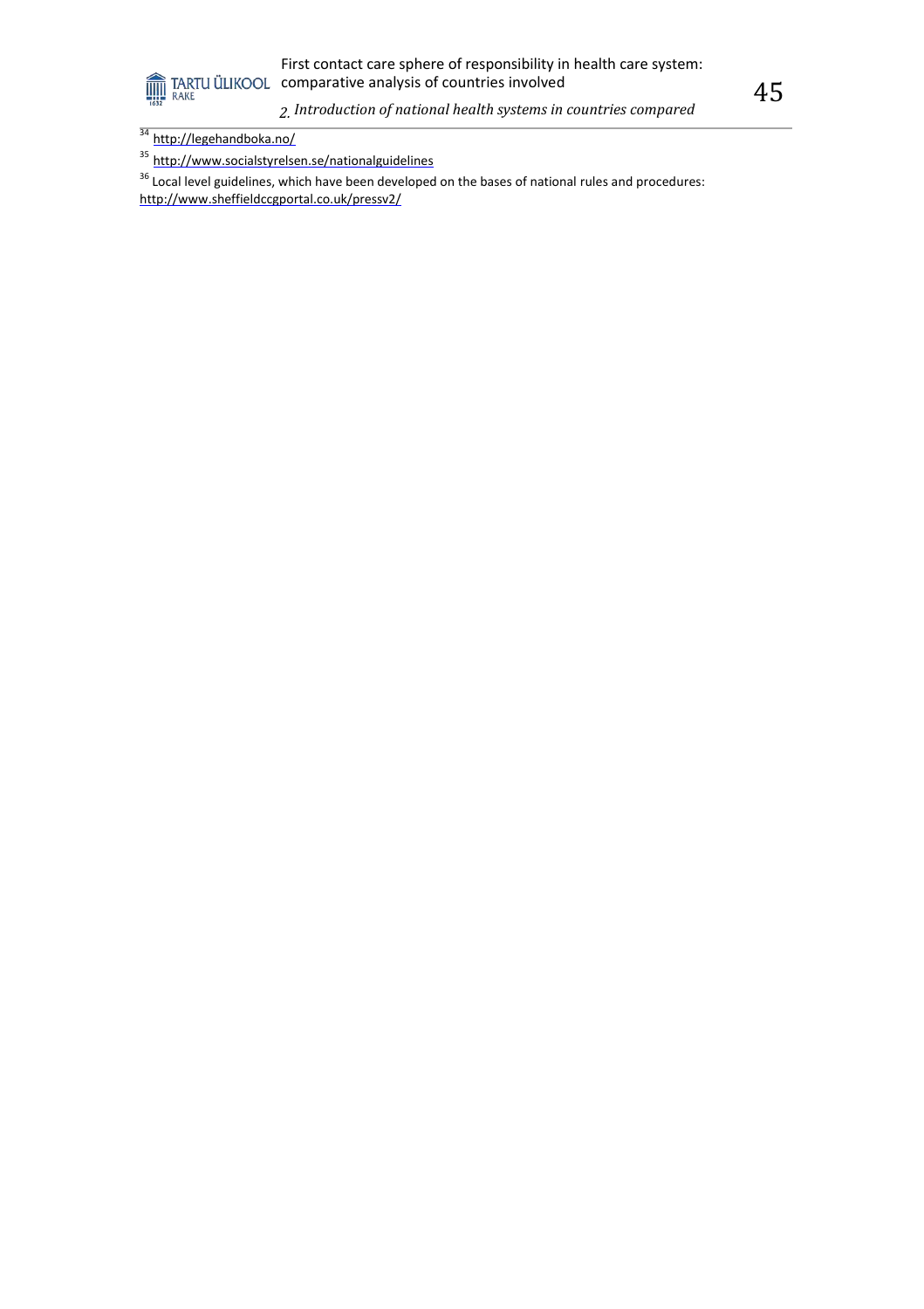

doctors to make a call to experiences specialists in hospitals and then to discuss whether the patient concerned should be referred to hospital or not. Should referral be required, in Denmark patients will be given referral to either nearest medical specialist (midwife or gynaecologist) or a medical specialist, chosen by the patient.

In Finland, health centres are responsible for monitoring pregnant women (with the exception of ultrasound and screening for genetic diseases). In case of patients arriving directly at the emergency medicine department (EMO) of hospital, triage nurse will identify the severity of the case and refer the patient to health care centre, where appropriate. Patients who suffer from acute gynaecological symptoms may get an appointment with a gynaecologist via EMO. Those who are about to give birth will be delivered straight to maternity ward.

In Denmark, midwife services form a part of the general health care services system, which means that family doctors may refer patients to free services. During pregnancy, women will be consulted and assisted by both family doctor and midwife, who will agree upon division of responsibilities. Pregnant women will be given a special pregnancy record card that will be used by family doctor, midwife, medical specialist and hospital. This record card is one of the few documents in Denmark still issued on paper; most of the documents are electronic.

In Sweden, midwife services also form a part of the first contact care level health services, but are available from women's clinics, which separated from first contact care health centres (although may be located in the same building).

In the Netherlands, appointment can be made with a midwife directly, without a referral. Referral is also not required in Norway and pregnant women may make an appointment with a midwife directly, but usually this is not recommended. It is preferable for pregnant women first have an appointment with family doctor, who will then agree upon task division with midwife.

In the United Kingdom, referral from family doctor will be required to get an appointment with a midwife. Midwives usually work in close contact with family doctors; sometimes midwives share their practice with family doctors' practices.

In Canada, midwife services differ by regions. For example, in Alberta the service will be free for patients and registered midwives are not allowed to charge their patients for services rendered. However, waiting times can be long. Midwives will be responsible for normal progress of their patients' pregnancies, birth and healthy children. In Alberta, the first visit is usually made to midwife once pregnancy has been detected ( $6<sup>th</sup>$  pregnancy week); during the 1<sup>st</sup> and 2<sup>nd</sup> trimester of pregnancy visits usually take place every 3–5 weeks; from 30th week onward, every 2-3 weeks and from  $36<sup>th</sup>$  week, every week. There is also a 24/7 midwife helpline. After birth, midwife is expected to pay 2-3 home visits within a week. In case of problems, which are not in the competence of midwife, midwife will consult a family doctor or a medical specialist. Guidelines have been developed for midwives, stating when they should pass the case on, and this information is also given to every woman having an appointment with midwife. Six weeks after birth the responsibility for mother and child will be transferred to family doctor.

Waiting time guarantee for an appointment with medical specialist varies by countries, specialties and will depend on the seriousness of the problem. For example, in Finland health care centre specialists can determine, in the referral, how soon should the patient be given an appointment with a medical specialist (today, in 1–7, 8–30, more than 30 days). Final decision regarding the urgency of the case will be made by the doctor who received the referral. In Denmark, the maximum permissible waiting period to specialised medical care services is one month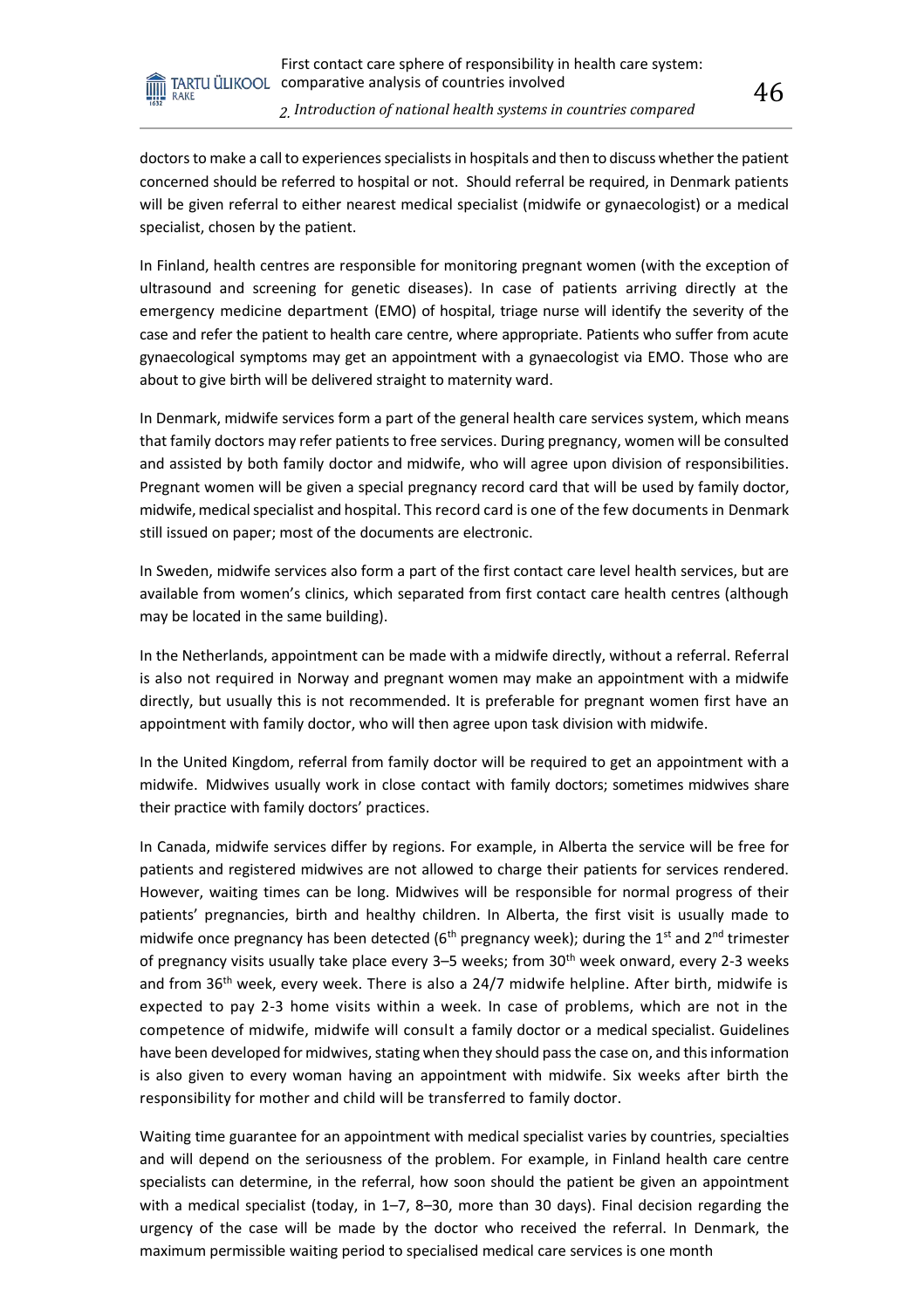

(in case of cancer, patient must be given an appointment within 48 hours). If a state hospital is unable to provide the required health services within this period of time, patients will referred to private clinic (or sent abroad for a treatment); the state will then pay for the services. In the United Kingdom, the maximum permissible waiting time is up to 18 weeks, but in practice, waiting time will depend on severity of the case. In Canada, the waiting time will depend on the emergency rating of the case.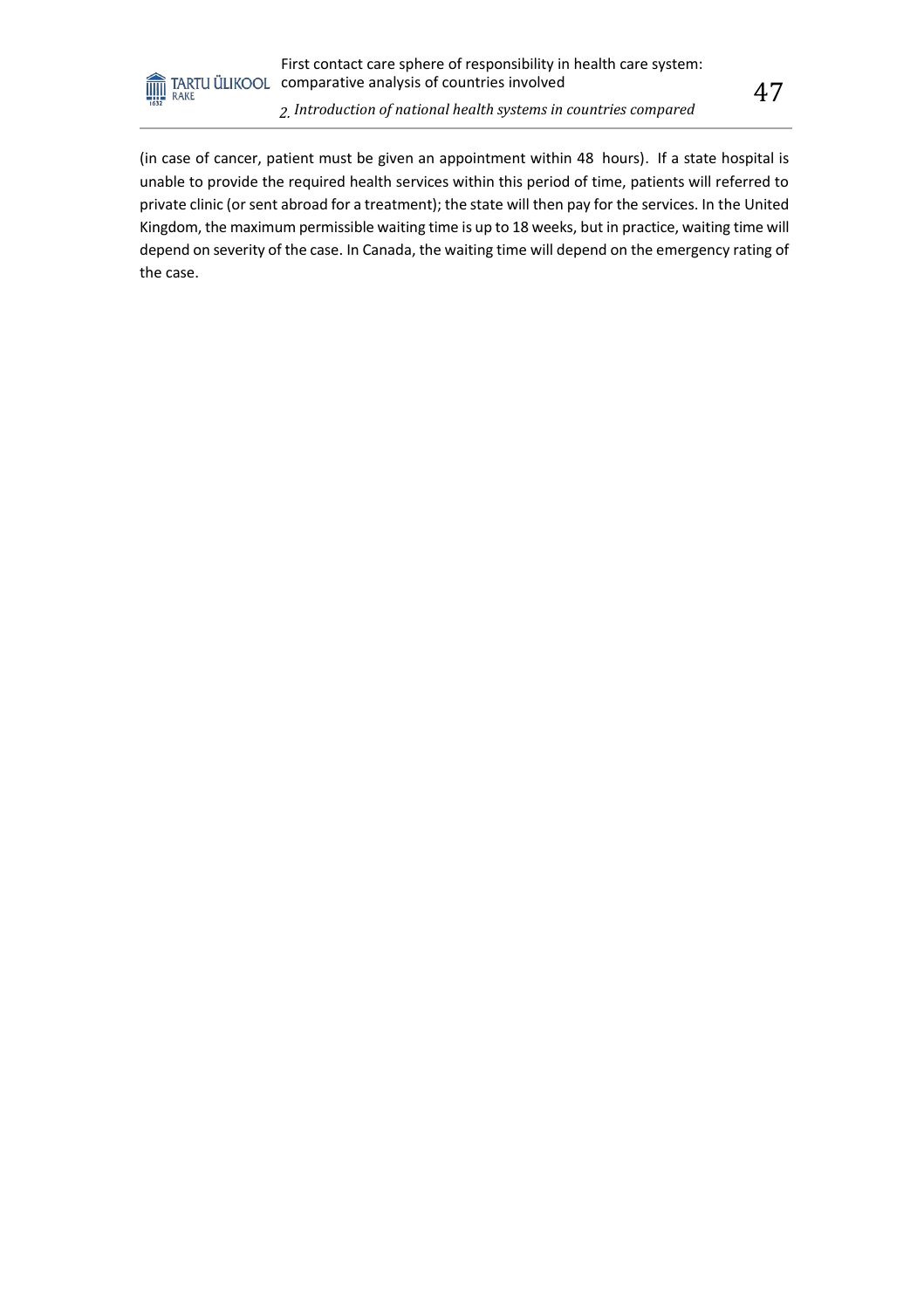*2. Introduction of national health systems in countries compared* 47

#### **Table 9. Approach to gynaecological assistance in countries compared.**

|                                                                                                                | Finland                                                                                                                                                                               | <b>Denmark</b>                                                                                                                                                                                                                                                                                                                                  | <b>The Netherlands</b>                                                                                                                                                  | Canada                                                                                                                                                                     | The UK                                                                                                                                                                                                       | Norway                                                                                                                                                                                                                                 | Sweden                                                                                                                                                                  |
|----------------------------------------------------------------------------------------------------------------|---------------------------------------------------------------------------------------------------------------------------------------------------------------------------------------|-------------------------------------------------------------------------------------------------------------------------------------------------------------------------------------------------------------------------------------------------------------------------------------------------------------------------------------------------|-------------------------------------------------------------------------------------------------------------------------------------------------------------------------|----------------------------------------------------------------------------------------------------------------------------------------------------------------------------|--------------------------------------------------------------------------------------------------------------------------------------------------------------------------------------------------------------|----------------------------------------------------------------------------------------------------------------------------------------------------------------------------------------------------------------------------------------|-------------------------------------------------------------------------------------------------------------------------------------------------------------------------|
| Distribution of<br>responsibility<br>between first<br>contact care<br>level and<br>specialised<br>medical care | Health care centre<br>doctor will diagnose<br>and treat as many<br>diseases as possible,<br>patients will be<br>referred to a medical<br>specialist in more<br>complicated situations | Service are mostly<br>provided specialised<br>medical care specialists,<br>family doctor will treat<br>easier diseases                                                                                                                                                                                                                          | Family doctor will<br>handle as many cases<br>as possible; patients<br>will be referred to a<br>medical specialist in<br>more complicated<br>situations                 | Family doctors may<br>conduct annual<br>examinations; family<br>doctor may also refer<br>the patient to a<br>gynaecologist or co-<br>operate with a medical<br>specialist  | Service are<br>mostly provided<br>specialised<br>medical care<br>specialists, but<br>first contact care<br>level has also<br>certain functions<br>(treatment of<br>certain diseases,<br>screening,           | A part of treatment<br>as large as possible<br>will be offered at<br>first contact care<br>level, will be<br>referred to a<br>medical specialist in<br>cases that are too<br>complicated for<br>family doctor or in<br>case of lack of | Family doctors will treat<br>as many diseases as<br>possible, patients will be<br>referred to a medical<br>specialist in more<br>complicated situations                 |
| Specificities and<br>requirements for<br>referral                                                              | General practitioner<br>will be required to run<br>some tests and<br>analyses and complete<br>a referral for<br>medical specialist                                                    | There are no<br>considerable specificities<br>or requirements (except<br>problems with<br>conception), some tests<br>and analyses will be run<br>before a referral is<br>given, yet this is not<br>compulsory and tests or<br>absence of tests will not<br>influence the medical<br>specialist's decision to<br>see (or not see) the<br>patient | There are no<br>considerable<br>specificities, where<br>appropriate, referral<br>to a medical specialist,<br>rules for referral are<br>available from the<br>guidelines | There are no<br>considerable<br>specificities, where<br>appropriate,<br>referral to a<br>medical specialist,<br>rules for referral<br>are available from<br>the guidelines | There are no<br>considerable<br>specificities (in<br>case of<br>menorraghia),<br>where<br>appropriate,<br>referral to a<br>medical specialist,<br>rules for referral<br>are available from<br>the guidelines | There are no<br>considerable<br>specificities, where<br>appropriate,<br>referral to a<br>medical specialist,<br>rules for referral<br>are available from<br>the guidelines                                                             | There are no<br>considerable<br>specificities, where<br>appropriate, referral to<br>a medical specialist,<br>rules for referral are<br>available from the<br>guidelines |
| Rules and<br>guidelines for<br>handling first<br>contact care<br>level medical<br>problems                     | Different guidelines and<br>instructions for first<br>contact care level                                                                                                              | Different guidelines and<br>instructions for first<br>contact care level, in<br>case of some diseases<br>(e.g. cancer) the<br>responsibility of<br>family doctor and<br>hospital is clearly defined                                                                                                                                             | Different guidelines and<br>instructions for first<br>contact care level                                                                                                | There are no specific<br>guidelines for family<br>doctors                                                                                                                  | Guidelines and<br>criteria for<br>menorraghia                                                                                                                                                                | Different guidelines<br>and instructions for<br>first contact care level                                                                                                                                                               | Different guidelines and<br>instructions for first<br>contact care level                                                                                                |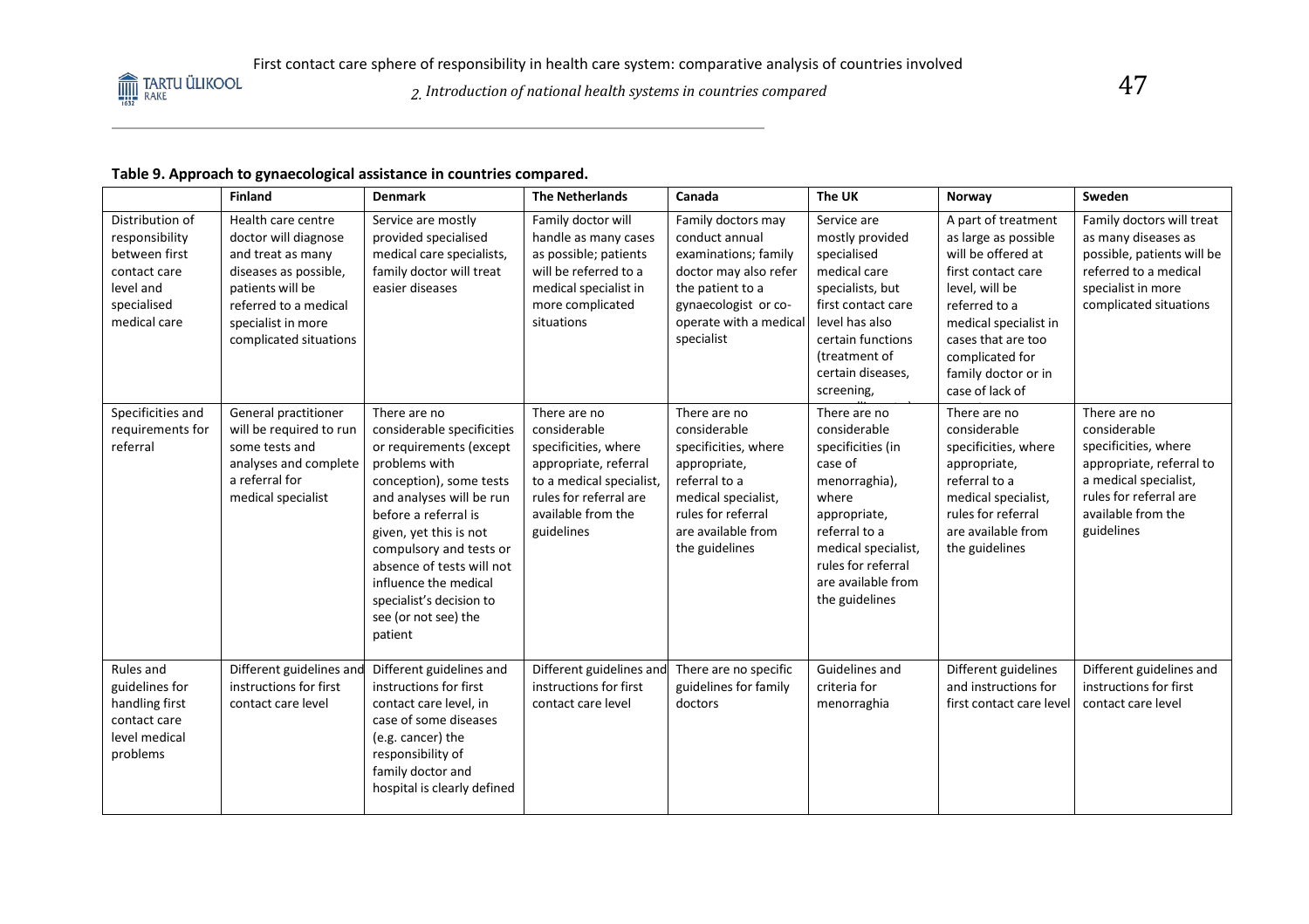

2. Introduction of national health systems in countries compared<br>2. Introduction of national health systems in countries compared

|                                                                                                           | <b>Finland</b>                                                                                                                                                                                                                                                                                                                            | <b>Denmark</b>                                                                                                                                                                                                                                                                                        | <b>The Netherlands</b>                                                                                                                             | Canada                                                                                                                                                                                        | The UK                                                                                                                                                              | Norway                                                                                                                                                 | Sweden                                                                                                                                                                                                 |
|-----------------------------------------------------------------------------------------------------------|-------------------------------------------------------------------------------------------------------------------------------------------------------------------------------------------------------------------------------------------------------------------------------------------------------------------------------------------|-------------------------------------------------------------------------------------------------------------------------------------------------------------------------------------------------------------------------------------------------------------------------------------------------------|----------------------------------------------------------------------------------------------------------------------------------------------------|-----------------------------------------------------------------------------------------------------------------------------------------------------------------------------------------------|---------------------------------------------------------------------------------------------------------------------------------------------------------------------|--------------------------------------------------------------------------------------------------------------------------------------------------------|--------------------------------------------------------------------------------------------------------------------------------------------------------------------------------------------------------|
| Consultations<br>between first<br>contact care<br>level and<br>specialised<br>medical care<br>specialists | Where appropriate,<br>consultations with<br>medical specialist (over<br>the phone or by e-mail)                                                                                                                                                                                                                                           | Where appropriate,<br>consultations with<br>medical specialist<br>(over the phone or<br>by e-mail), most<br>hospitals also have a<br>separate to allow<br>family doctors to<br>call experience<br>specialists in<br>hospital to discuss<br>whether the patient<br>should be referred<br>to a hospital | Where appropriate,<br>consultations with<br>medical specialist (over<br>the phone or by e-mail)                                                    | Where appropriate,<br>consultations with<br>medical specialist<br>(over the phone or<br>by e-mail), medical<br>specialist will forward<br>family doctor<br>information about<br>the treatment | Where<br>appropriate,<br>consultations<br>with medical<br>specialist (over<br>the phone or by<br>e-mail)                                                            | Where appropriate,<br>consultations with<br>medical specialist<br>(over the phone or by<br>e-mail)                                                     | Where appropriate,<br>consultations with<br>medical specialist (over<br>the phone or by e-mail)                                                                                                        |
| Waiting time<br>guarantees                                                                                | Health care centre<br>specialists can<br>determine, in the<br>referral, how soon<br>should the patient be<br>given an<br>appointment with a<br>medical specialist<br>(today, in 1-7, 8-30,<br>more than 30 days).<br>Final decision<br>regarding the<br>urgency of the case<br>will be made by the<br>doctor who received<br>the referral | Up to one month; in<br>case of cancer<br>patients must be<br>admitted within 48<br>hours                                                                                                                                                                                                              | No specific time limit;<br>depending on the<br>health of a patient<br>s/he may be offered<br>an appointment with<br>medical specialist<br>urgently | Waiting time will<br>depend on urgency<br>rating of the case                                                                                                                                  | Up to 18 weeks                                                                                                                                                      | Different waiting<br>times, depending on<br>region and the health<br>of the patient<br>concerned                                                       | Different waiting times,<br>depending on region<br>and the health of the<br>patient concerned                                                                                                          |
| System for<br>getting an<br>appointment<br>with midwife<br>and regulation<br>of midwife<br>services of    | Health centre will be<br>responsible for<br>monitoring<br>pregnancies (incl.<br>ultrasound and<br>screening for genetic<br>diseases)                                                                                                                                                                                                      | Referral from family<br>doctor will be<br>required to make an<br>appointment with<br>midwife; family<br>doctor and midwife<br>will agree upon<br>sharing<br>responsibility                                                                                                                            | No referral will be<br>needed to make an<br>appointment with<br>midwife                                                                            | Differ by regions;<br>e.g. in Alberta the<br>service will be free;<br>In case of<br>problems, which<br>are not in the<br>competence of<br>midwife, the                                        | Referral from family<br>doctor will be<br>required to get an<br>appointment with a<br>midwife. Midwives<br>usually work in close<br>contact with family<br>doctors; | Referral is not<br>required and<br>pregnant women<br>may make an<br>appointment with a<br>midwife directly,<br>but usually this is<br>not recommended. | Midwife services also<br>form a part of the first<br>contact care level health<br>services, but are available<br>from women's clinics,<br>which separated from<br>first contact care health<br>centres |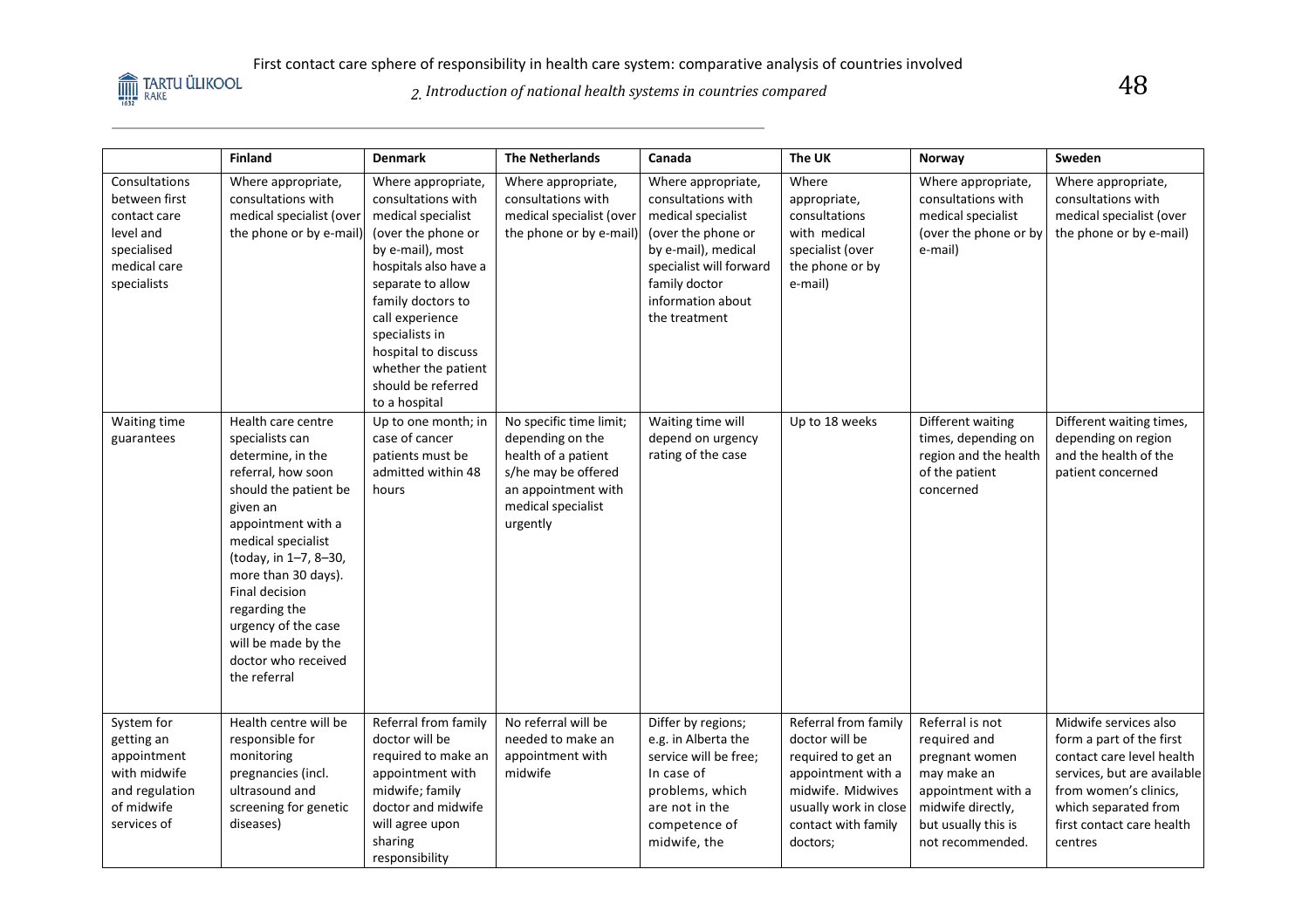

# *2. Introduction of national health systems in countries compared* 49

| <b>Finland</b> | <b>Denmark</b> | <b>The Netherlands</b> | Canada                 | The UK               | Norway             | Sweden                   |
|----------------|----------------|------------------------|------------------------|----------------------|--------------------|--------------------------|
|                |                |                        | midwife will consult a | sometimes midwives   | It is preferable   | (although may be located |
|                |                |                        | family doctor or a     | share their practice | for pregnant       | in the same building).   |
|                |                |                        | medical specialist.    | with family doctors' | women first have   |                          |
|                |                |                        |                        | practices            | an appointment     |                          |
|                |                |                        |                        |                      | with family        |                          |
|                |                |                        |                        |                      | doctor, who will   |                          |
|                |                |                        |                        |                      | then agree upon    |                          |
|                |                |                        |                        |                      | task division with |                          |
|                |                |                        |                        |                      | midwife.           |                          |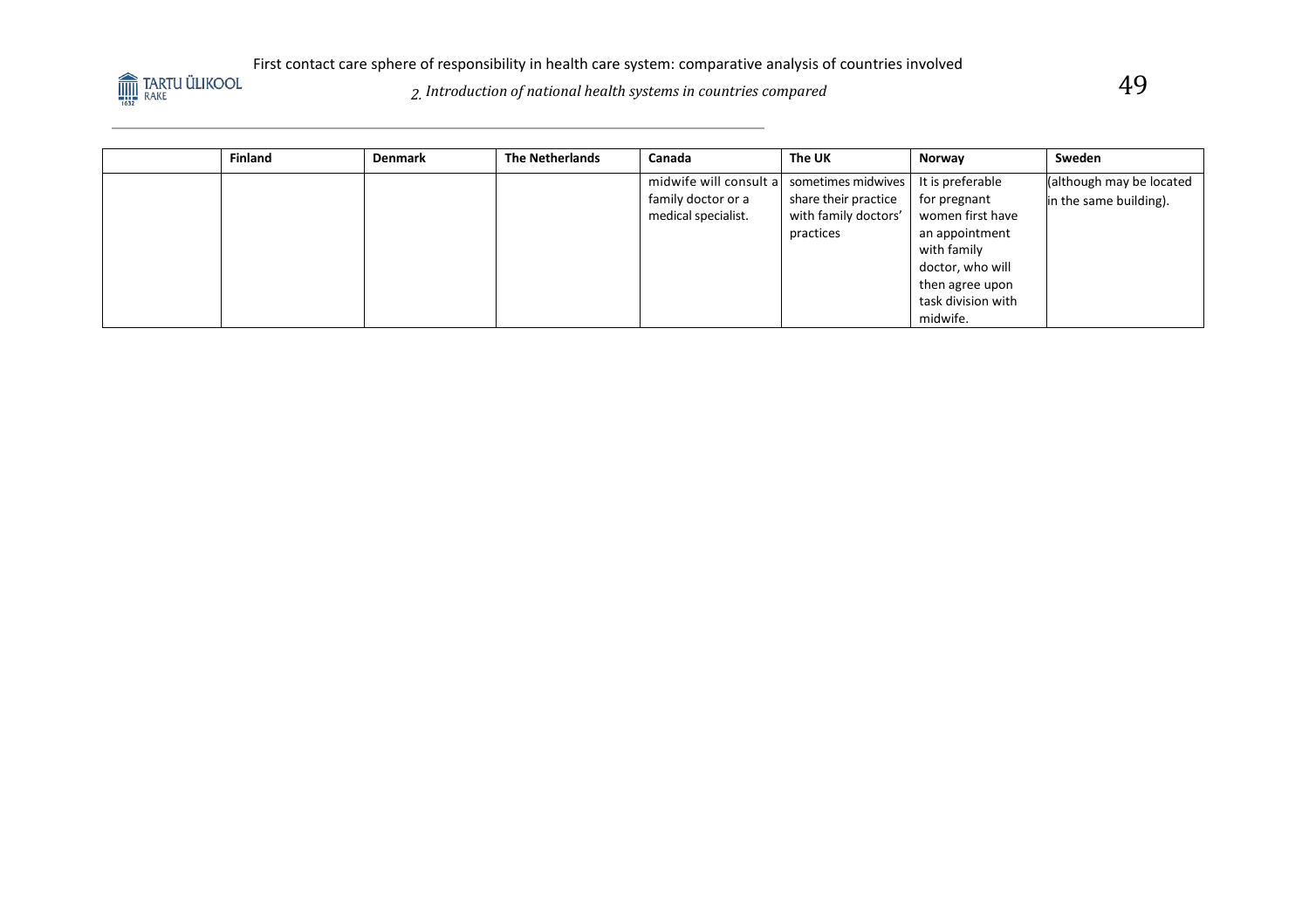*2. Introduction of national health systems in* 

#### **2.4.6. Psychiatric assistance**

In Finland, many psychiatric diseases are diagnosed and treated at health care centres. First contact care level also plays huge role on Denmark, Norway, the United Kingdom and the Netherlands. Referral to a medical specialist is only given in case of very severe psychiatric disorder or problem, that are less familiar or unknown for family doctor, resulting in absence of skills and experiences, which will be needed for treatment. By rule, psychiatric patients are also expected to have a referral in Finland, incl. patients with severe psychiatric disorders (e.g. psychosis). Referral will be also needed in the Netherlands; otherwise patients will have to pay for the service. In larger cities of Denmark, assistance is available without referral, e.g. in case of acute psychiatric problems.

In the United Kingdom, family doctors treat moderate depression and anxiety disorders and prescribe medicinal products; psychoses, bipolar disorders and other more severe conditions are the responsibility of a medical specialist.

In Sweden, the treatment of psychic problems and diseases, which do not require psychiatric intervention, belongs to the competence of the first level health care system (e.g. light and medium level depression, anxiety disorders, dissociative disorders, addition problems). In Finland, depression patients with lower depression level won't also usually need psychiatric assistance. In case of crisis, patients may contact psychiatric nurse, who will see the patient, if necessary, and decide whether the patient will be referred to health care centre specialist or psychiatrist.

The Danish College of General Practitioners has developed guidelines for the treatment of anxiety disorders, depression and other psychiatric disorders; the materials are available from Internet<sup>37</sup>. The Dutch College of General Practitioners has prepared more than 100 different evidence-based guidelines<sup>38</sup> on different diseases; guidelines for family doctors are also available in Norway<sup>39</sup> and Sweden<sup>40</sup>. In the Netherlands guidelines also set out rules that stipulate when and how patients should be referred to medical specialists. In the United Kingdom there are guidelines on depression and dementia $41$ .

Consultations with medical specialists are also common in other countries; this works both ways; consultations may be also requested by medical specialist, who would want, for example, additional information about referred patient. Consultations are usually informal (doctors call each other or send e-mails). In Denmark, most hospitals have a separate consultancy service that will allow family doctors to make a call to experiences specialists in hospitals and then to discuss whether the patient concerned should be referred to hospital or not.

In Denmark, patients will be given referral to either nearest medical specialist or a medical specialist, chosen by the patient. There are usually no formal requirements to referral and specificities concerning the information it should include. Medical specialist may return insufficiently completed referral and ask more information, as otherwise s/he can't decide on the treatment for the patient concerned. There are also referral exemptions for patients who do not want to see a medical specialist, in case of dangerous patients (e.g. who want to kill somebody, etc.) and

<sup>&</sup>lt;sup>37</sup> <http://www.dsam.dk/>

<sup>&</sup>lt;sup>38</sup> <https://www.nhg.org/dutch-college-general-practitioners>

<sup>&</sup>lt;sup>39</sup> <http://legehandboka.no/>

<sup>&</sup>lt;sup>40</sup> <http://www.socialstyrelsen.se/nationalguidelines>

<sup>&</sup>lt;sup>41</sup> <https://www.nice.org.uk/guidance/cg42> and <http://pathways.nice.org.uk/pathways/dementia>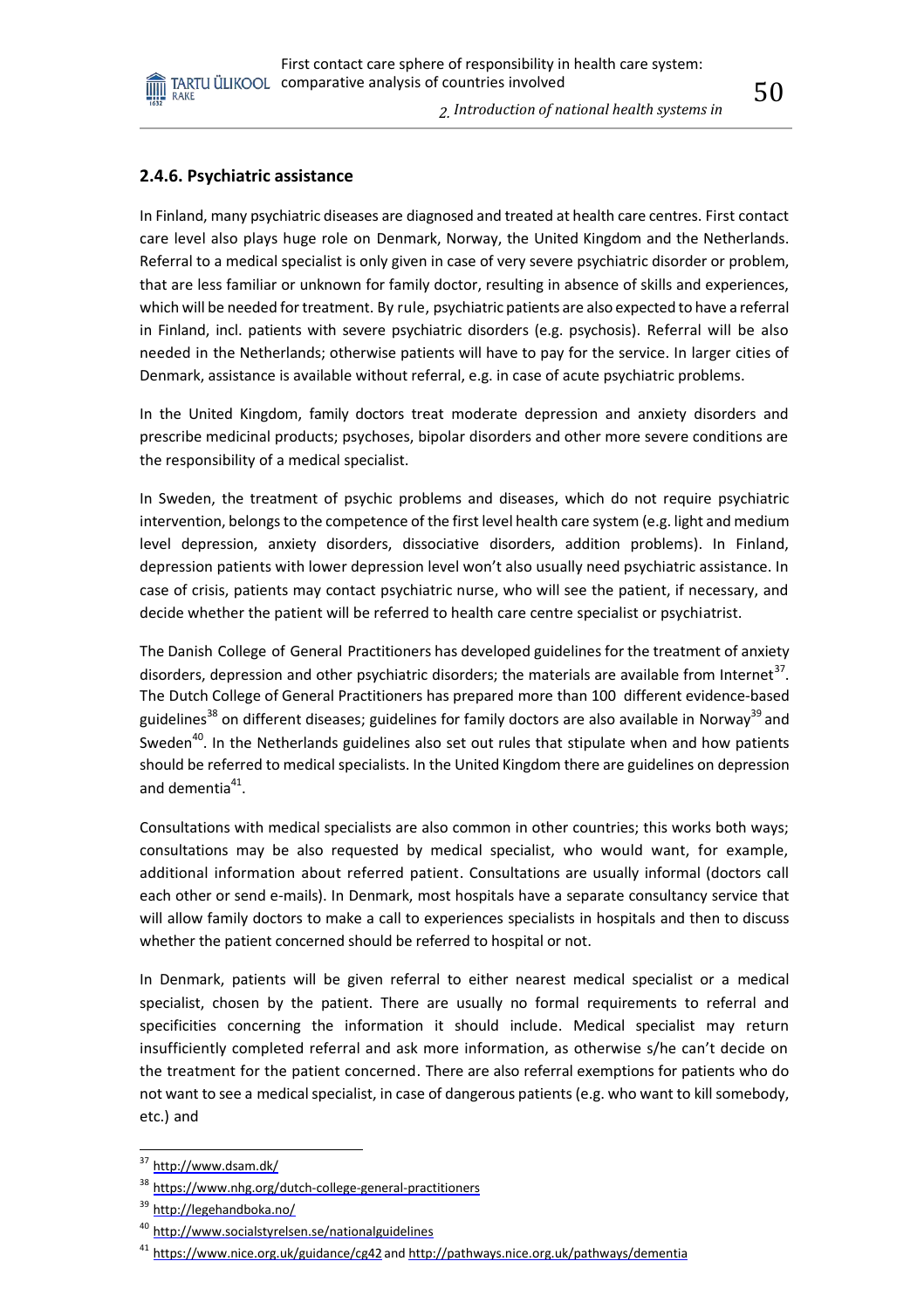

RAKE

Both in Finland and the Netherlands, services of psychologists are free with first contact care level doctor's referral. Patients will register themselves on an appointment with a psychologist, using their referral. If there is no referral or patients will contact psychologist directly, they will have to pay for the service.

Waiting time guarantee for an appointment with medical specialist varies by countries, specialties and will depend on the seriousness of the problem. For example, in Finland health care centre specialists can determine, in the referral, how soon should the patient be given an appointment with a medical specialist (today, in 1–7, 8–30, more than 30 days). Final decision regarding the urgency of the case will be made by the doctor who received the referral. In Denmark, the maximum permissible waiting period to specialised medical care services is one month. If a state hospital is unable to provide the required health services within this period of time, patients will referred to private clinic (or sent abroad for a treatment); the state health care system will then pay for the services. In the United Kingdom, the maximum permissible waiting time is up to 18 weeks, but in practice, waiting time will depend on severity of the case. In Canada, the waiting time will depend on the emergency rating of the case.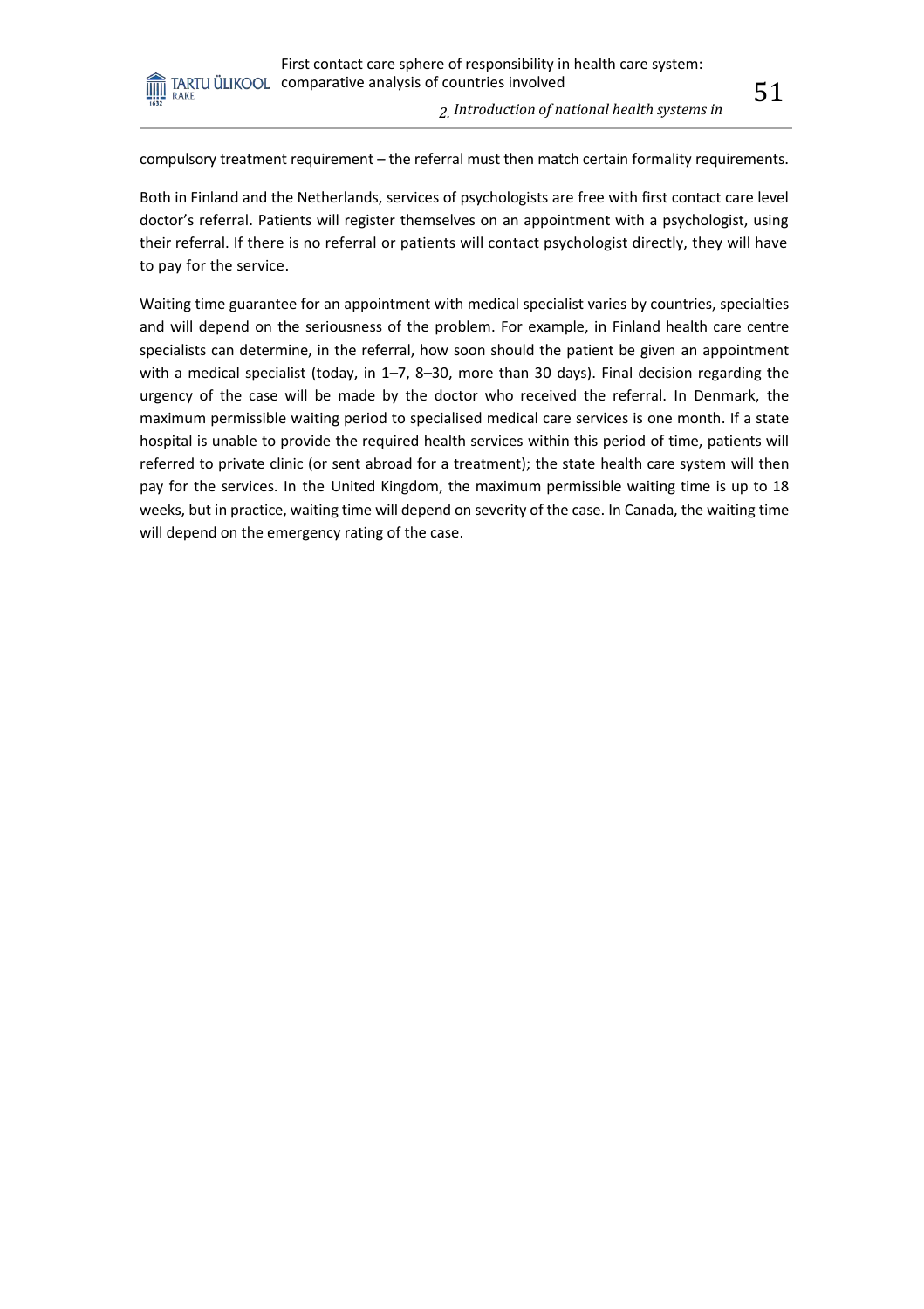

#### **Table 10. Approach to psychiatric assistance in countries compared.**

|                                                                                                           | Finland                                                                                                                                                                                                                                                                                                                                                                                                                     | <b>Denmark</b>                                                                                                                                                                                | <b>The Netherlands</b>                                                                                                                                                                                                                                          | Canada                                                                                                                                                                                                                 | The UK                                                                                                                                                                                                                                                                  | Norway                                                                                                                                                                                                                                      | Sweden                                                                                                                                                   |
|-----------------------------------------------------------------------------------------------------------|-----------------------------------------------------------------------------------------------------------------------------------------------------------------------------------------------------------------------------------------------------------------------------------------------------------------------------------------------------------------------------------------------------------------------------|-----------------------------------------------------------------------------------------------------------------------------------------------------------------------------------------------|-----------------------------------------------------------------------------------------------------------------------------------------------------------------------------------------------------------------------------------------------------------------|------------------------------------------------------------------------------------------------------------------------------------------------------------------------------------------------------------------------|-------------------------------------------------------------------------------------------------------------------------------------------------------------------------------------------------------------------------------------------------------------------------|---------------------------------------------------------------------------------------------------------------------------------------------------------------------------------------------------------------------------------------------|----------------------------------------------------------------------------------------------------------------------------------------------------------|
| Consultations<br>between first<br>contact care<br>level and<br>specialised<br>medical care<br>specialists | Health care centre<br>doctor will diagnose<br>and treat as many<br>diseases as possible,<br>patients will be<br>referred to a medical<br>specialist in more<br>complicated<br>situations; in case of<br>crisis, patients may<br>contact psychiatric<br>nurse, who will see<br>the patient, if<br>necessary, and decide<br>whether the patient<br>will be referred to<br>health care centre<br>specialist or<br>psychiatrist | Treatment is mostly<br>provided by first<br>contact care level;<br>medical specialist<br>will treat<br>complicated and<br>severe psychic<br>disturbances                                      | As much treatment<br>as possible will be<br>provided at first<br>contact care level;<br>patients will be<br>patients will be<br>referred to medical<br>specialists if the<br>case is too<br>complicated or<br>family doctors lacks<br>sufficient<br>experiences | Family doctors will<br>treat moderate<br>depression and anxiety<br>disorders; complicated<br>cases will be referred<br>to medical specialists                                                                          | Family doctors will<br>treat moderate<br>depression and<br>anxiety disorders<br>and will also<br>prescribe<br>prescription<br>medicines;<br>psychoses, bipolar<br>disorders and<br>other more severe<br>conditions are the<br>responsibility of a<br>medical specialist | As much treatment<br>as possible will be<br>provided at first<br>contact care level;<br>patients will be<br>referred to medical<br>specialists if the<br>case is too<br>complicated or<br>family doctors lacks<br>sufficient<br>experiences | Treatment is mostly<br>provided by first<br>contact care level;<br>medical specialist<br>will treat<br>complicated and<br>severe psychic<br>disturbances |
| Specificities<br>and<br>requiremen<br>ts for<br>referral                                                  | There are no<br>considerable<br>specificities, where<br>appropriate, referral<br>to a medical specialist                                                                                                                                                                                                                                                                                                                    | There are no<br>considerable<br>specificities,<br>family doctor will<br>be give a referral<br>to either nearest<br>medical specialist<br>or a medical<br>specialist, chosen<br>by the patient | There are no<br>considerable<br>specificities, where<br>appropriate,<br>referral to a<br>medical specialist,<br>rules for referral are<br>available from the<br>guidelines                                                                                      | There are no<br>considerable<br>specificities; referral<br>from family doctor<br>will be required;<br>people may also use<br>emergency help and<br>will be referred to<br>psychiatric<br>treatment, where<br>necessary | There are no<br>considerable<br>specificities<br>(except, e.g., in<br>cases of<br>dementia), where<br>appropriate,<br>referral to a<br>medical specialist                                                                                                               | There are no<br>considerable<br>specificities, where<br>appropriate,<br>referral to a<br>medical specialist                                                                                                                                 | There<br>are<br>no<br>considerable<br>specificities,<br>where<br>appropriate, referral to a<br>medical specialist                                        |
| Rules and<br>guidelines for<br>handling first<br>contact care level<br>medical<br>problems                | Different guidelines<br>and instructions for<br>first contact care<br>level                                                                                                                                                                                                                                                                                                                                                 | Different guidelines<br>and instructions for<br>first contact care<br>level, e.g. how to<br>treat anxiety<br>disorders,                                                                       | Different<br>guidelines and<br>instructions for<br>first contact care<br>level                                                                                                                                                                                  | There are no<br>specific guidelines<br>for family doctors                                                                                                                                                              | Different<br>guidelines and<br>instructions for<br>dementia and<br>depression                                                                                                                                                                                           | Different guidelines<br>and instructions for<br>first contact care<br>level                                                                                                                                                                 | Different guidelines and<br>instructions for first<br>contact care level                                                                                 |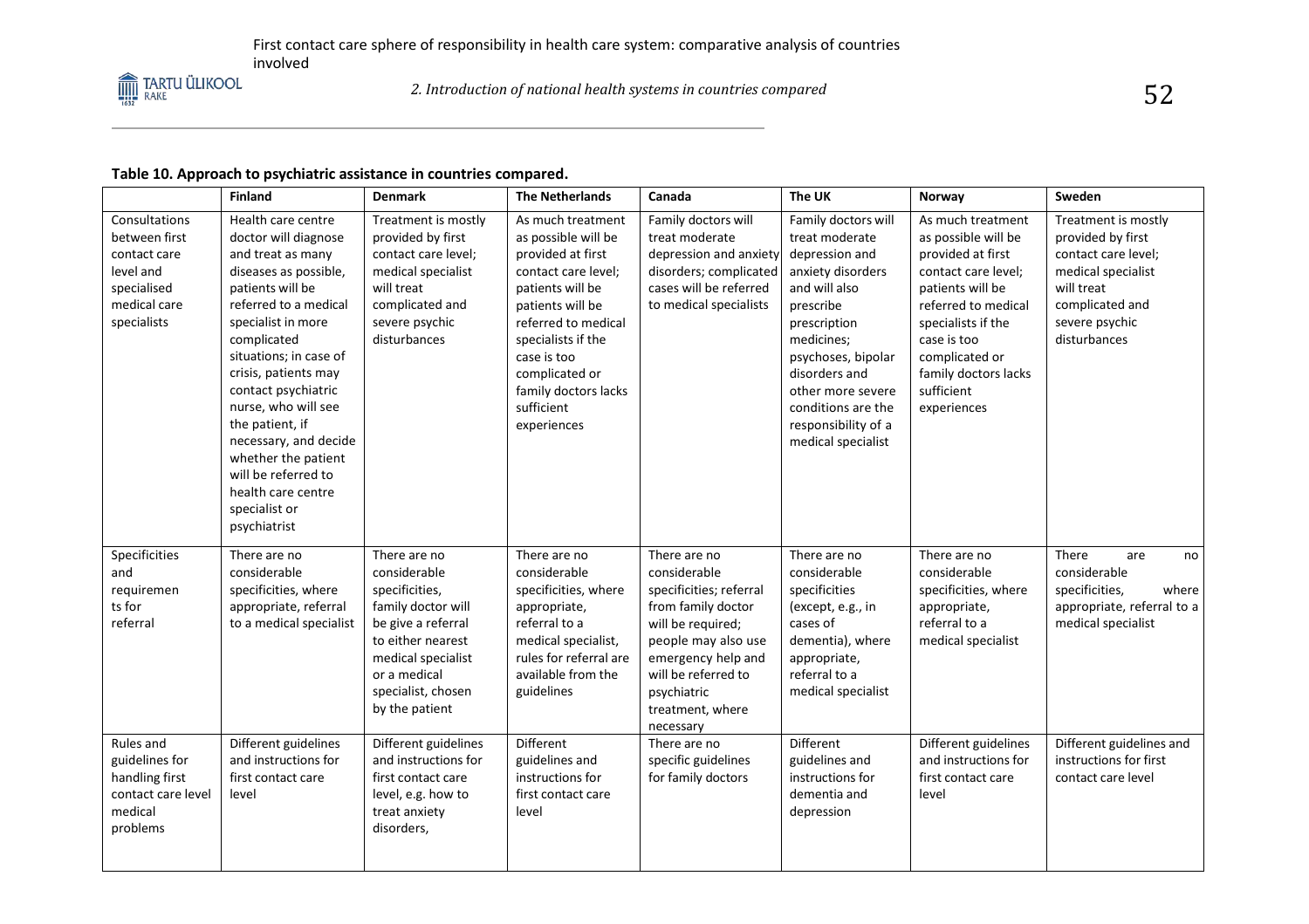

|                                                                                                           | Finland                                                                                                                                                                                                                                                                                                                             | <b>Denmark</b>                                                                                                                                                                                                                                                                            | <b>The Netherlands</b>                                                                                                                                | Canada                                                                                                                                                                                        | The UK                                                                                                   | Norway                                                                                             | Sweden                                                                                          |
|-----------------------------------------------------------------------------------------------------------|-------------------------------------------------------------------------------------------------------------------------------------------------------------------------------------------------------------------------------------------------------------------------------------------------------------------------------------|-------------------------------------------------------------------------------------------------------------------------------------------------------------------------------------------------------------------------------------------------------------------------------------------|-------------------------------------------------------------------------------------------------------------------------------------------------------|-----------------------------------------------------------------------------------------------------------------------------------------------------------------------------------------------|----------------------------------------------------------------------------------------------------------|----------------------------------------------------------------------------------------------------|-------------------------------------------------------------------------------------------------|
|                                                                                                           |                                                                                                                                                                                                                                                                                                                                     | depression,<br>psychosis; there are usually<br>no formal requirements,<br>medical specialist may<br>return insufficiently<br>completed referral and ask<br>more information, formal<br>requirements to a referral<br>only apply in the case of<br>compulsory treatment                    |                                                                                                                                                       |                                                                                                                                                                                               |                                                                                                          |                                                                                                    |                                                                                                 |
| Consultations<br>between first<br>contact care<br>level and<br>specialised<br>medical care<br>specialists | Where appropriate,<br>consultations with<br>medical specialist (over<br>the phone or by e-mail)                                                                                                                                                                                                                                     | Where appropriate,<br>consultations with medical<br>specialist (over the phone or<br>by e-mail), most hospitals<br>also have a separate to allow<br>family doctors to call<br>experience specialists in<br>hospital to discuss whether<br>the patient should be<br>referred to a hospital | Where appropriate,<br>consultations with<br>medical specialist<br>(over the phone or by<br>e-mail)                                                    | Where appropriate,<br>consultations with<br>medical specialist<br>(over the phone or<br>by e-mail), medical<br>specialist will forward<br>family doctor<br>information about<br>the treatment | Where<br>appropriate,<br>consultations<br>with medical<br>specialist (over<br>the phone or by<br>e-mail) | Where appropriate,<br>consultations with<br>medical specialist<br>(over the phone or by<br>e-mail) | Where appropriate,<br>consultations with<br>medical specialist (over<br>the phone or by e-mail) |
| Waiting time<br>guarantees                                                                                | Health care centre<br>specialists can<br>determine, in the<br>referral, how soon<br>should the patient be<br>given an appointment<br>with a medical specialist<br>(today, in 1-7, 8-30,<br>more than 30 days).<br>Final decision regarding<br>the urgency of the case<br>will be made by the<br>doctor who received<br>the referral | Up to one month                                                                                                                                                                                                                                                                           | No specific time<br>limit; depending on<br>the health of a<br>patient s/he may be<br>offered an<br>appointment with<br>medical specialist<br>urgently | Waiting time will<br>depend on urgency<br>rating of the case                                                                                                                                  | Up to 18 weeks                                                                                           | Different waiting<br>times, depending on<br>region and the health<br>of the patient<br>concerned   | Different waiting times,<br>depending on region<br>and the health of the<br>patient concerned   |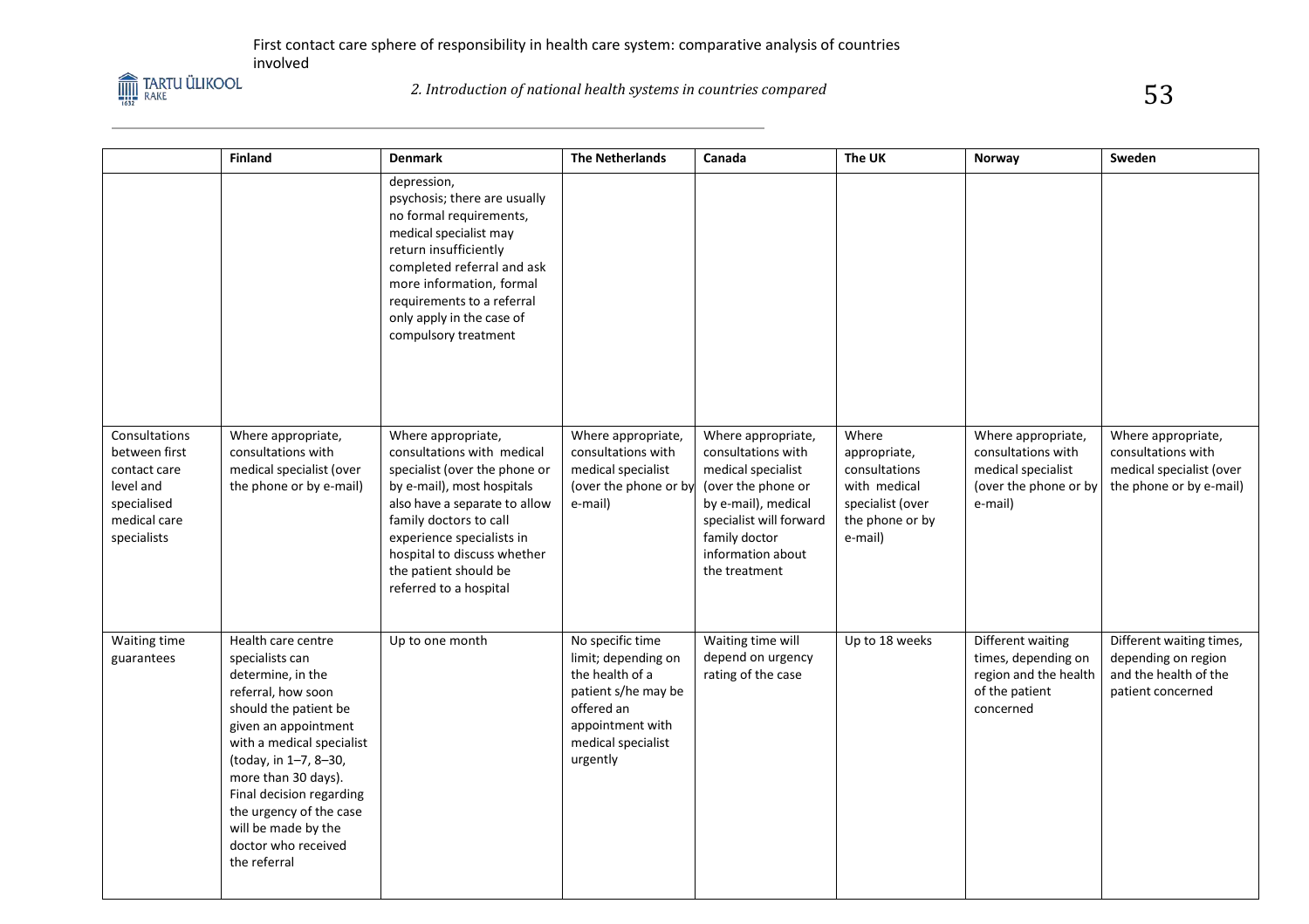

# *2. Introduction of national health systems in countries compared*  $54$

|                                                                                                   | <b>Finland</b>                                                                                                                        | <b>Denmark</b>                                                                                                                        | <b>The Netherlands</b>                                                                                                                | Canada                                                                                                                                | The UK                                                                                                                                | Norway                                                                                                                                | Sweden                                                                                                                             |
|---------------------------------------------------------------------------------------------------|---------------------------------------------------------------------------------------------------------------------------------------|---------------------------------------------------------------------------------------------------------------------------------------|---------------------------------------------------------------------------------------------------------------------------------------|---------------------------------------------------------------------------------------------------------------------------------------|---------------------------------------------------------------------------------------------------------------------------------------|---------------------------------------------------------------------------------------------------------------------------------------|------------------------------------------------------------------------------------------------------------------------------------|
|                                                                                                   |                                                                                                                                       |                                                                                                                                       |                                                                                                                                       |                                                                                                                                       |                                                                                                                                       |                                                                                                                                       |                                                                                                                                    |
| System for<br>getting an<br>appointment<br>with<br>psychologists<br>and regulation<br>of services | Free service with<br>referral from first<br>contact care level<br>doctor, direct<br>appointment<br>only possible<br>with paid service | Free service with<br>referral from first<br>contact care level<br>doctor, direct<br>appointment<br>only possible<br>with paid service | Free service with<br>referral from first<br>contact care level<br>doctor, direct<br>appointment<br>only possible<br>with paid service | Free service with<br>referral from first<br>contact care level<br>doctor, direct<br>appointment<br>only possible<br>with paid service | Free service with<br>referral from first<br>contact care level<br>doctor, direct<br>appointment<br>only possible<br>with paid service | Free service with<br>referral from first<br>contact care level<br>doctor, direct<br>appointment<br>only possible<br>with paid service | Free service with referral<br>from first contact care<br>level doctor, direct<br>appointment only<br>possible with paid<br>service |